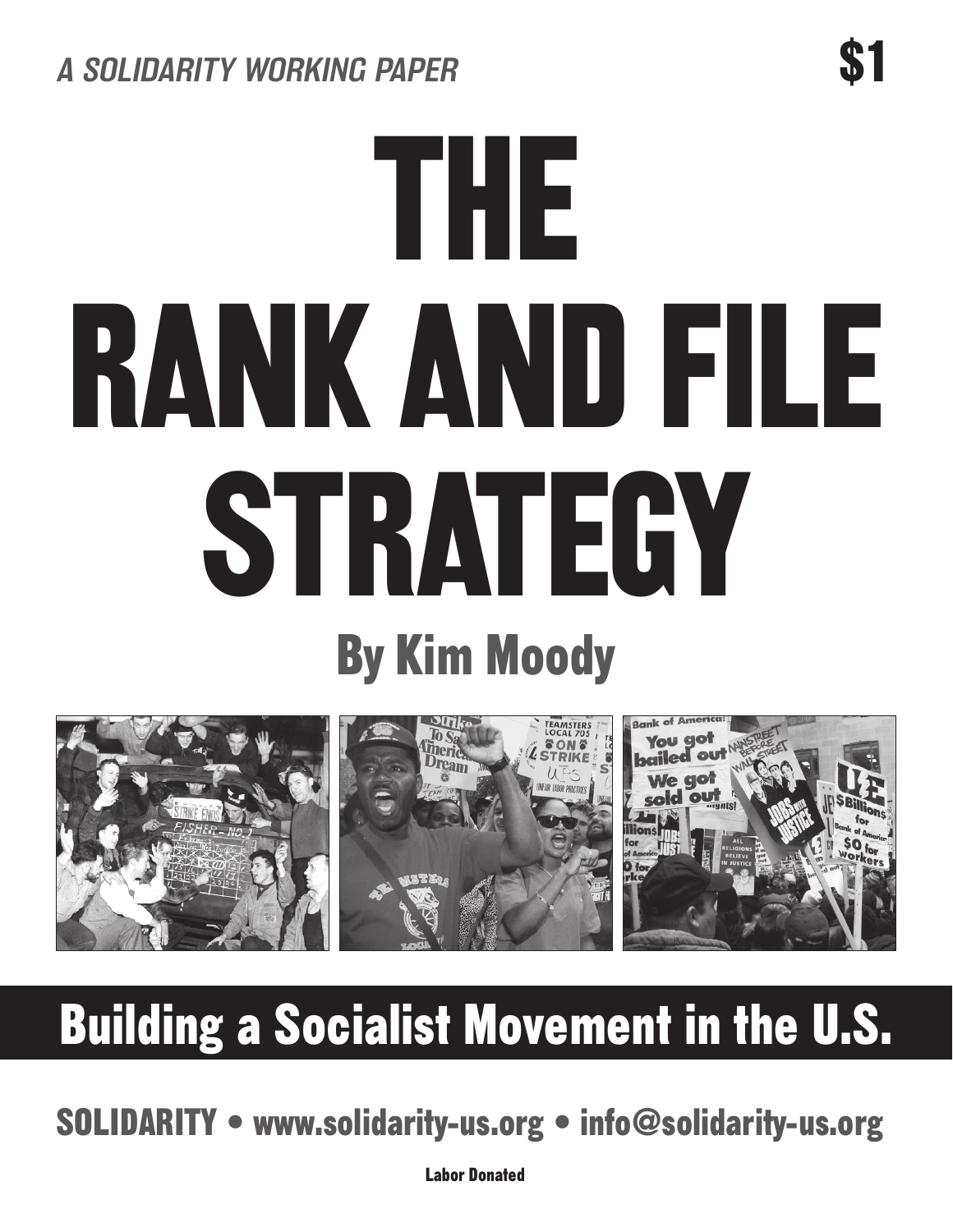#### **A Solidarity Publication**

Originally published in 2000.

Kim Moody is a long-time socialist activist, journalist, educator and a founding member of Solidarity. Kim Moody co-founded *Labor Notes* (www.labornotes.org) in 1979 and until recently taught politics at Brooklyn College and labor studies at Cornell University. He is the author of *An Injury to All* and *Workers in a Lean World*, and most recently, *U.S. Labor in Trouble and Transition: The Failure of Reform from Above, the Promise of Revival from Below*. He is currently a research fellow at the University of Hertfordshire, lives in London and is a member of the National Union of Journalists.

SOLIDARITY is a revolutionary socialist, feminist and anti-racist organization with branches and members throughout the United States.

If you want to know more about Solidarity and our work in the labor movement, please email **info@solidarity-us.org** or call 313-841-0160. You can also visit our website at **www.solidarity-us.org**.

*Against the Current* is an analytic journal for the broad revolutionary left, sponsored by Solidarity. If you'd like to subscribe to *Against the Current*, you can fill out the form on the back of this pamphlet. To browse articles online, go to **www.solidarity-us.org/atc**.

**www.solidarity-us.org**

*Labor Donated*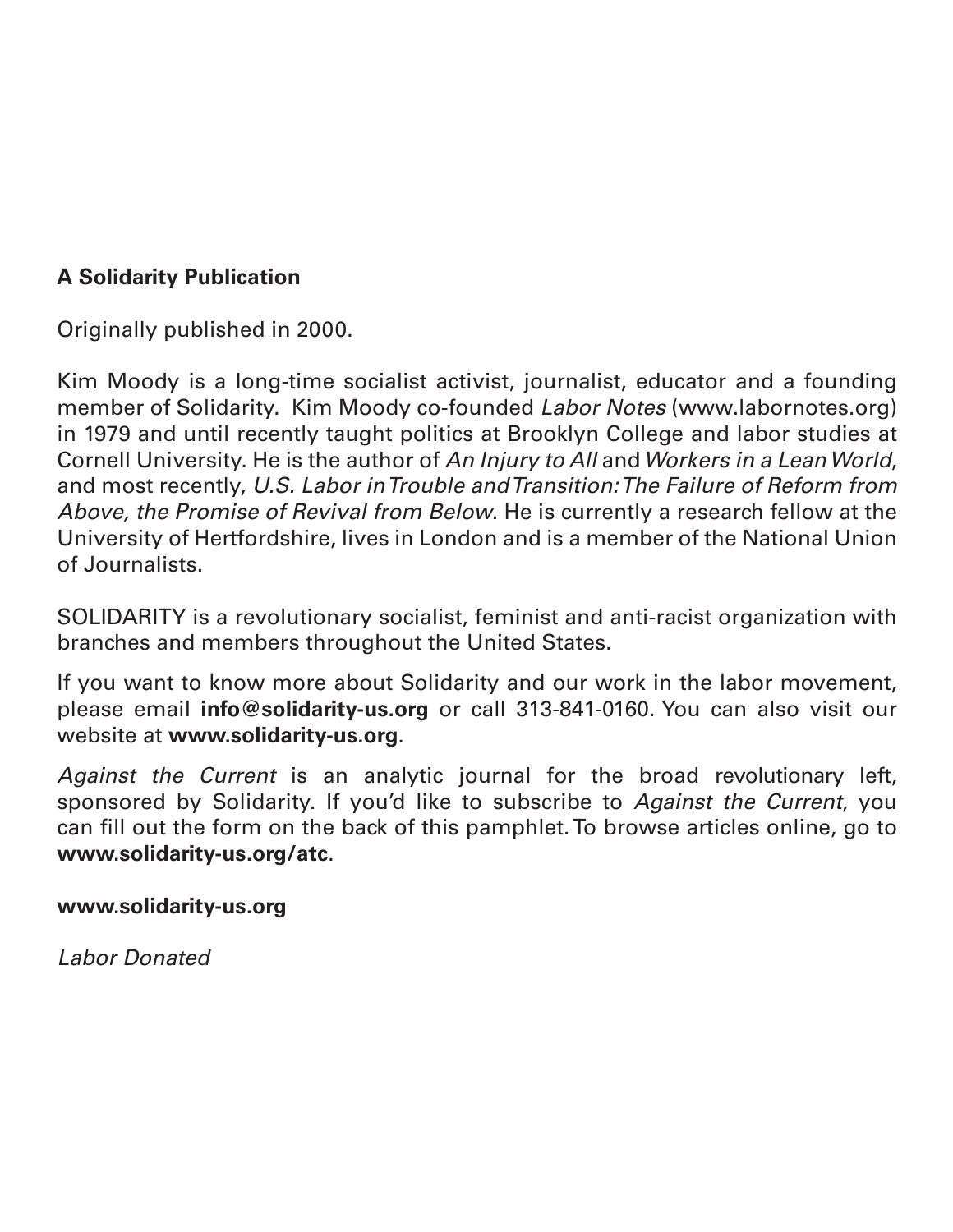## THE RANK AND FILE STRATEGY By Kim Moody

| <b>Accumulation, Class Formation and Consciousness in the U.S9</b> |
|--------------------------------------------------------------------|
|                                                                    |
|                                                                    |
|                                                                    |
|                                                                    |
|                                                                    |
| Modern Business Unionism & The Problem of Consciousness22          |
|                                                                    |
| The Rank & File Perspective: A Contemporary Synthesis25            |
| .25                                                                |
|                                                                    |
| The Tasks of Socialists in Today's Resistance and Rebellion30      |
|                                                                    |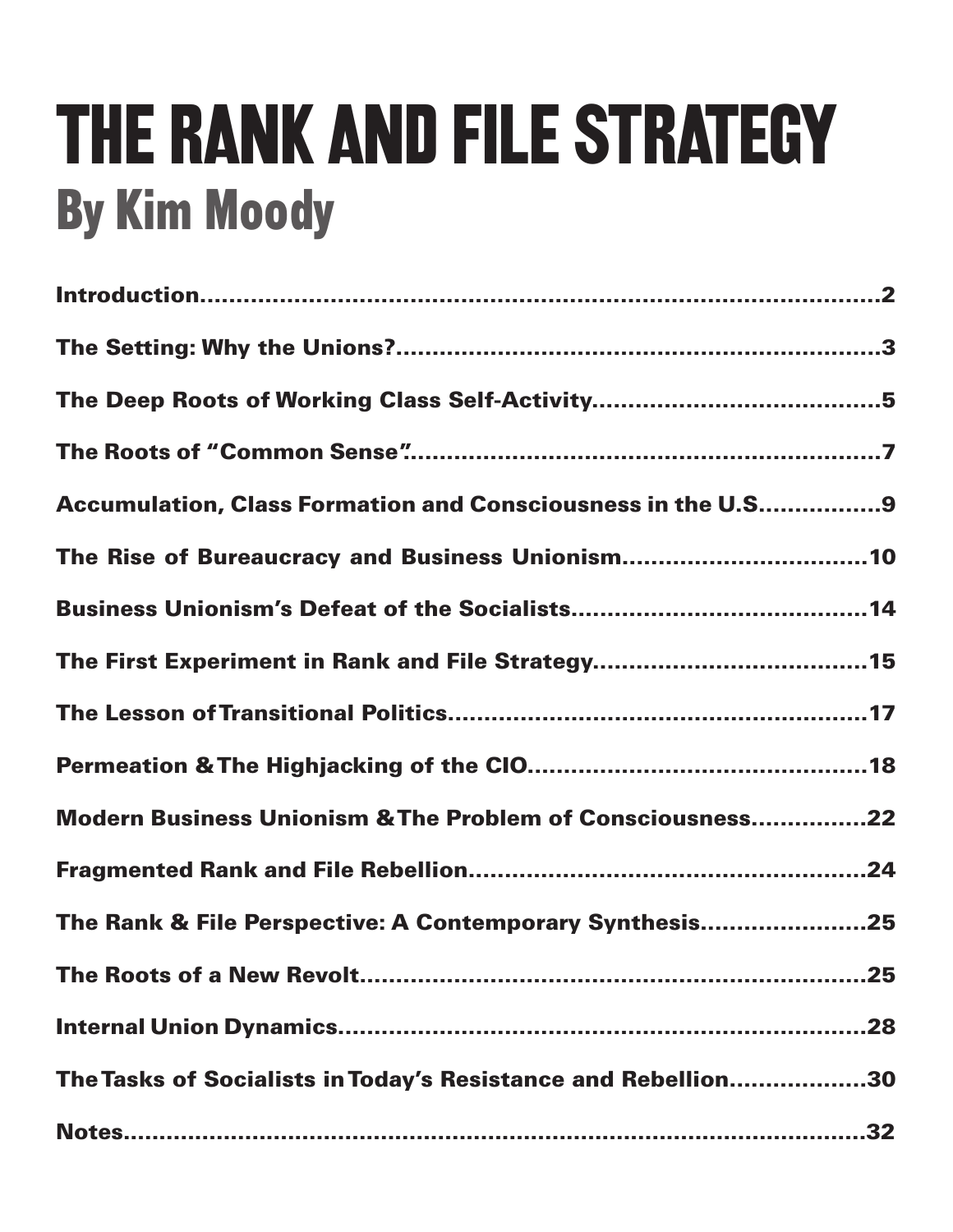#### **Introduction: The Problem**

America, it has been said, is the exception. It is the only developed industrial nation where no mass socialist movement took root in the working class in the twentieth century. To be sure there have been times of mass upheaval and even the growth of sizable left organizations with a significant working class membership. In the years before World War One and in the 1930s, Socialist, Communist, Trotskyist, and anarcho-syndicalist organizations had some impact on the development of organized labor and even on U.S. politics. But, then, unlike their European counterparts, they would shrink to be marginalized as political relics or sects.

Some scholars saw the problem as one of "American exceptionalism." The United States, it was argued, had too much upward mobility, too much available farm land, too regular a turnover as old ethnic groups worked their way up into the "Great American Middle Class." While these theories always had limited powers of explanation, much of the period of economic expansion that followed World War Two lent them credibility. Not only did the so-called middle class grow and prosper, but even much of the traditional industrial working class achieved a living standard never before achieved by blue collar or even most white collar workers anywhere in the world. African Americans, Latinos, and other people of color were largely excluded from this upward march to prosperity, which is one reason why the enormous movements of Black and Latino peoples exploded in the 1950s and 1960s. For the majority of white working class people and those people of color lucky or forceful enough to break into the unionized blue collar workforce in those years, the "American Dream" seemed within reach.

Today, the upward mobility theories look as outmoded and irrelevant as a "Dick and Jane" first grade reader with its all-white, tranquil world. Only the top twenty percent of U.S. families have seen anything like upward mobility in terms of income. For the vast majority, today's forced march is down hill all the way. For African Americans, Latinos, and single women it is more like a free fall. The proportion of poor people is on the rise. The gap between the rich and the rest has grown to obscene and highly visible levels. Even the wages of unionized workers in the big corporations are lower in real terms than they were in the 1970s.

There is no more "American exception," no more "American Dream." There is no more upward mobility for the vast majority. A highly internationalized capitalism is dragging most of us down, here and abroad. The crisis of capitalist "globalization" was never more evident. And all across the world, we see growing resistance to the power of capital and its neoliberal political allies. Even in the U.S., there are signs of revitalization and renewed militancy in organized labor. This is not just a matter of more strikes like those at UPS (1997), General Motors (1994-98) and US West (1998), although, as we shall see, they represent something very important. We also see more and more attempts by rank and file union members to make their unions more democratic and more effective in fighting today's highly aggressive employers and in organizing the unorganized. At the same time we see the beginnings of class independence in the political sphere, with the formation of the Labor Party by several national and scores of local unions in 1996.

Yet at no time since the 1950s has the isolation of socialists from the working class been greater. Socialist organizations in the U.S., including Solidarity, remain small and largely populated by people with an educated middle class background. Many socialist groups' connection with the working class is limited to support work for various strikes. The gap between the socialist organizations and the active sections of the working class who are the organizers of much of the resistance to the employers and rebellions within the unions is too great. The gap has many facets: some arise from different class origins, others from the habit of defeat on the left and the proclivity for symbolic actions and campaigns that flows from it. Most of the gap, however, is one of consciousness. The left with its highly theorized, often moralistic politics, and the worker activists with an un-theorized pragmatic outlook are often like trains passing in the night. This can be true even where left groups or individuals work within the unions.

The Rank and File Strategy attempts to bridge that gap. We call this the Rank & File Strategy because it is based on the very real growth of rank and file activity and rebellion that occurs in periods of intensified class struggle. The theory behind the strategy tells us that the conflict inherent in capitalist social relations of production becomes more intense under conditions of increased competition and crisis. The experience of this conflict, the reality of intensified exploitation,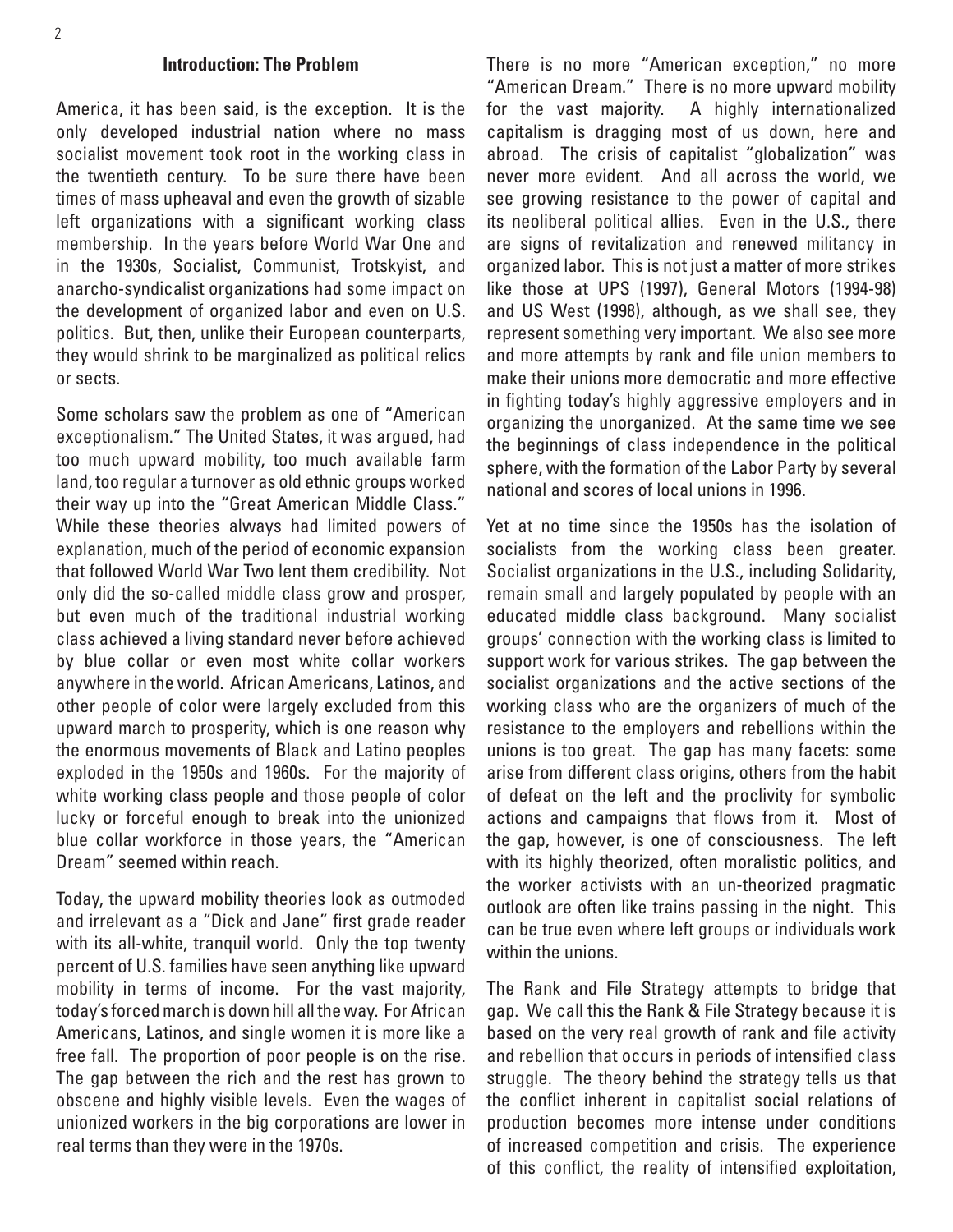contradicts older imbedded conservative ideas. The old ideas are not so much a clear pro-capitalist ideology as a mixture of contradictory ideas and sentiments held by most people in our society. Within the working class rudimentary democratic and collectivist ideas coexist with and sometimes combat both socially conservative ideas (from racism to cynicism and feelings of powerlessness) and a general acceptance of things as they are.

The task of socialists in this situation is not simply to offer an alternative ideology, a total explanation of the world, but to draw out the class consciousness that makes such bigger ideas realistic. The notion of a transitional set of ideas is key to this strategy. The socialist analysis of capitalism and what capitalism is doing to workers today relates directly to the daily experiences of more and more working class people. But the fact that the vast majority of working people lack even a consistently class-conscious way of looking at the world makes it difficult for socialism to get a hearing. The gaping lack in the U.S. at this time is the lack of a sea of class-conscious workers for socialist ideas and organizations to swim in. How do we help create that sea (with all due respect to Mother Nature)? Socialists can build transitional organizations and struggles that help to raise the class-consciousness of activist workers, in order to enlarge the layer of workers in the class who are open to socialist ideas. The existence of a strong current of active, class-conscious workers is a precondition for the development of a strong current of socialist workers—and a socialist party. We need to be, at the same time, bringing our socialist ideas directly to workers who are already ready to hear them, and also helping to create the struggles that produce more such workers.

Such struggles and such organizations are expressions of worker self-activity and self-interest. But capitalism attempts to demobilize and disempower workers; our experience is that it often takes people trained in organization, with a commitment and perspective of worker organization—that is, socialists—to take the lead in pulling ongoing organization together.

Transitional organizations include rank and file reform movements and caucuses rooted in the workplace and the unions. The best known example is Teamsters for a Democratic Union, but there are many others. Community based worker organizations, sometimes called workers centers, that organize on a class basis usually in specific racial or ethnic communities are also transitional worker organizations. Some examples of these are The Latino Workers Center in New York, the Black Workers For Justice in North Carolina, and the Xicano Development Center in Detroit. At a slightly higher level are organizations that cut across union, industry, racial, and gender lines and give a classwide perspective to the daily workplace and union experience. This includes organizations and projects like Jobs with Justice, Labor Notes, local cross-union support committees, or more political organizations such as local living wage campaigns or the new Labor Party.

This pamphlet will explain why such organizations and rank and file rebellion in general are the result of real social forces. It is this social reality that makes rank and file rebellion key to a successful strategy for building a revolutionary socialist workers movement in the U.S.

This strategy starts with the experience, struggles, and consciousness of workers as they are today, but offers a bridge to a deeper class consciousness and socialist politics.

Most of all, it is a strategy for ending the isolation of socialists and socialist organizations from the day-today struggles and experiences of the organized sections of the working class. It is not a panacea, a quick fix, nor guaranteed of success. . The strategy does not assume that socialist consciousness flows automatically from "economic" struggles. If it did, no strategy would be necessary. Those looking for a way out of the dilemma of socialism's isolation from its natural base are urged to join the discussion this pamphlet aims to provoke.

#### **The Setting: Why the Unions?**

The Rank and File Strategy for socialism in the United States focuses on the unions and the workplace. This is not because these are the only places where consciousness is formed or struggles conducted. We are well aware of the many community-based campaigns, organizations, and struggles by working class people. Indeed, some of these play a role in the Rank and File Strategy. We also understand that one's identity or consciousness in this society is shaped by many forces in many different settings. Class consciousness never exists alone; it is accompanied by the consciousness of other oppressions, such as that of race or gender, or their mirror images in the relative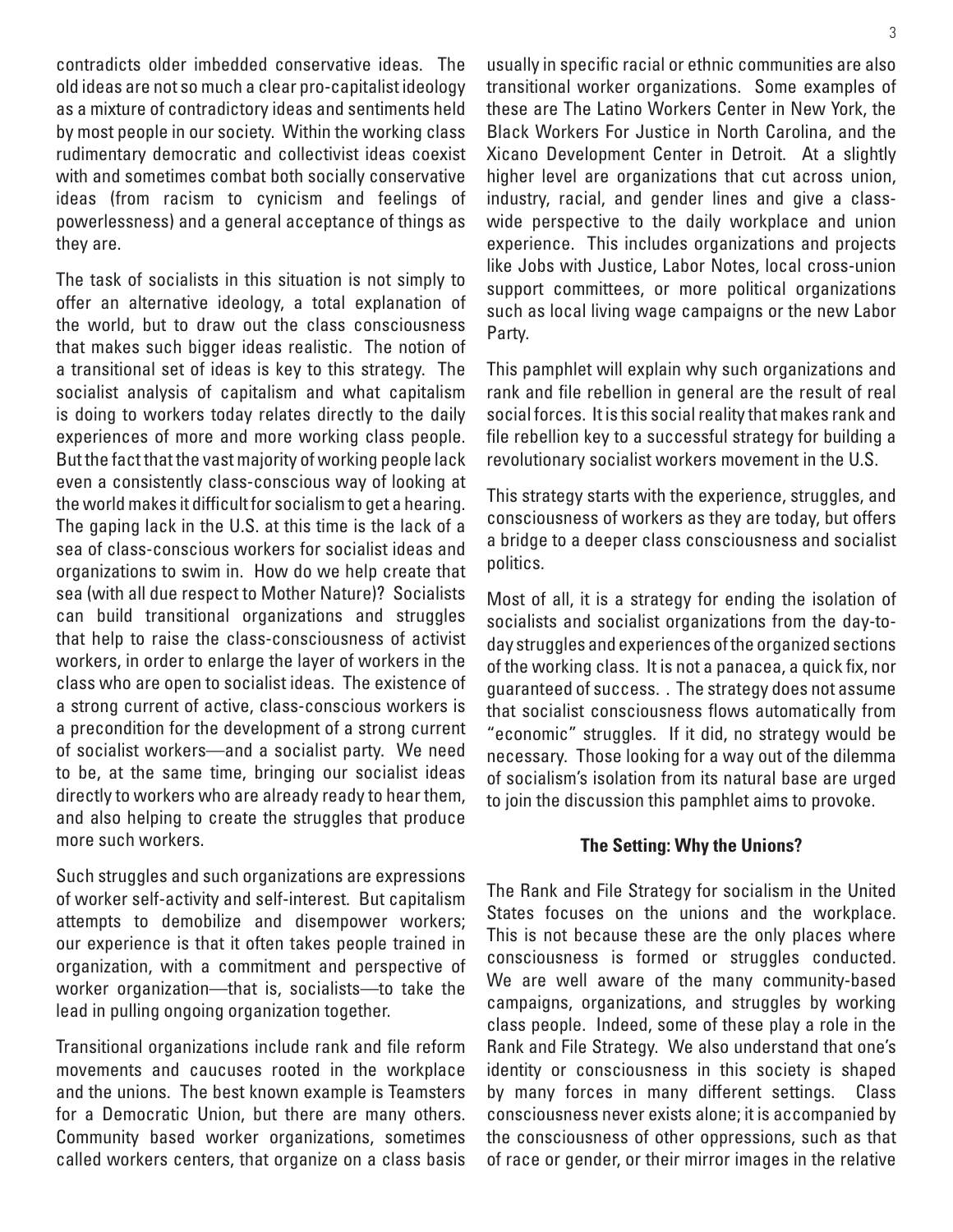#### advantages of "whiteness."

Indeed, part of the transitional approach involves projecting a labor movement that is more than the unions. We see the working class movement as composed of a variety of organizations, each with a distinct role to play in creating the sort of diverse, class-based movement that points toward a new society. Socialism, of course, will not be based primarily on union organization, but on a range of democratic organizations and structures that bring all the exploited and oppressed to power. The movement we build today will in some degree prefigure the goals of the future. The unions take a central role in our conception of a broad working class movement by virtue of their size and their place at the heart of capitalist accumulation, a position that gives them great potential power, but our vision of a labor movement is far broader.

We want to make it clear that we do not proceed from some faceless, raceless, neutered idea of the working class. We endorse the thoughts of the Caribbean revolutionary Aimé Césaire who rejected the crude Stalinist version of class "universality" held by the French Communist Party when he resigned in 1955. In his resignation letter he wrote, "I have a different idea of a universal. It is a universal rich with all that is particular, rich with all the particularities there are, the deepening of each particular, the coexistence of them all." Nowhere does diversity shape the particularities of the working class more than in the U.S. Nowhere is this diversity more central to the divisions, diversions, and strengths experienced by working class people in different ways. No where do working class people see themselves and one another in such different, usually distorted, ways. The prism of race, in particular, is highly distorting of class perceptions, even though in different ways for different groups—although it is also a source of class strength for many people of color. Indeed, the problems and potential of diversity is a theme we will return to again and again as we address questions of consciousness and organization.

One reason for focusing on the unions is that with some notable exceptions they are the most socially integrated organizations in American life. African Americans compose 15% of union members compared to 11% of the employed workforce. Latinos make up 9%, slightly less than their share of the workforce. They are, however, the fastest growing ethnic group in the unions. Women, who were only 25% of union members in the 1970s, now account for 40% of union membership, just under the 45% of the workforce they compose. In 1987, two-thirds of all union members were white males. Today they are just half, albeit due largely to the decline of once male dominated industries. As America and its workforce changes, so do the unions.

An even more basic reason is that unions bring people together at the heart of the social relations of production. This is where both class formation and class conflict begin. Except on those rare occasions when the class struggle breaks into open political warfare, it is at the workplace that the tug of war between labor and capital is sharpest and most recurring. It is at the workplace that the conservative ideas and assumptions that blunt class consciousness are most consistently confronted.

This confrontation is typically social in nature. Not only in the sense of labor versus capital, but of working people functioning together. In this context people from different races and backgrounds are most likely to join forces to combat the employer. The education received in class conflict on the job or originating in work is a social one. Some, of course, will learn faster, while some will not care or participate actively except in rare moments of struggle. But here is where the activist layer of the unions takes shape.

Finally, the unions provide a political/organizational setting in which on-going education, organization, and struggle can be conducted. While most union work is done at the local level, the union also provides a national or international context that cuts across workplace lines and these days, with most unions recruiting in many industries, even across industry lines. Unions also provide the most concentrated working class organization for intervention in community affairs. The living wage campaigns of recent years are a good example of union organized or backed political action. The cross union activist organization Jobs with Justice is another. Union backing has made the Labor Party, founded in 1996, a viable project with the potential of creating a genuine class politics in the U.S. for the first time in decades.

Unions, of course, are far from perfect political organizations. They are bureaucratic. They often embody or protect racist and/or sexist practices. Their official ideology, which we will call business unionism, is a mass of contradictions, including the idea of labormanagement partnerships. Their leaders generally do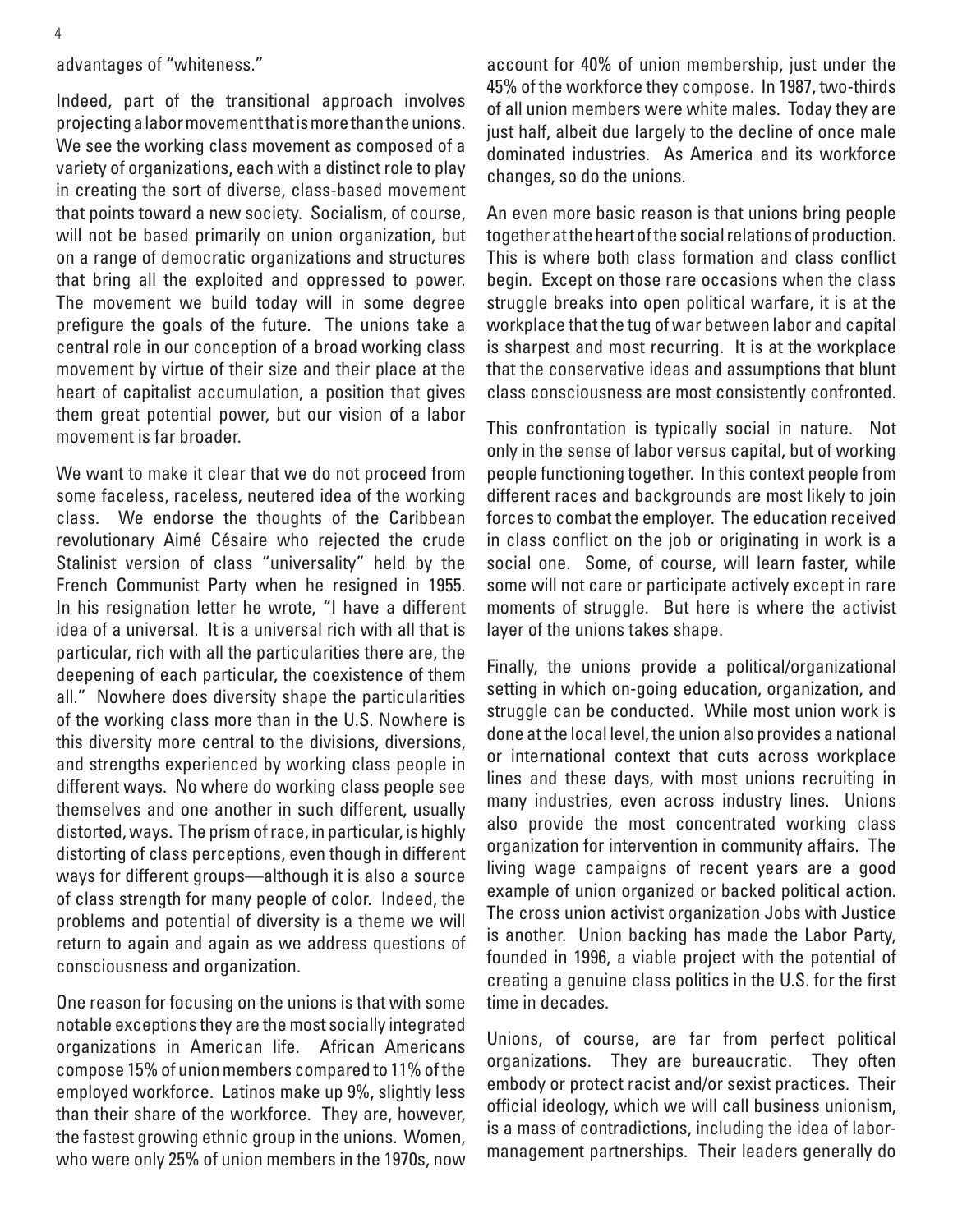their best to straddle class conflict. Yet it is precisely some of these contradictions that makes the Rank and File Strategy realistic. Today those contradictions within unions are interacting with the pressures that come from employers' efforts to remake the workplace and with the intensified competition of world capitalism. It is that interaction—between employers' pressure on workers and union leaders' inaction or collaboration that creates rank and file rebellion—and potential for the Rank and File Strategy.

#### **The Deep Roots of Working Class Self-Activity**

The roots of worker self-activity and self-organization in opposition to the employer lie, in the first place, in the reality of exploitation; i.e., the wage relationship—the very heart of capitalist accumulation, expansion, and growth.

Put simply this means that workers produce more value or wealth than they make in the wages and benefits that make up their standard of living. So, for example, in 1995 manufacturing companies made \$5.39 of value added an hour for each \$1.00 in hourly wages they paid production workers.

This ratio is not constant. While we hear much from the capitalists' about their competition for market share, the fact is that growth in profitability (the rate of profit or return on investment) actually comes from increases in this ratio. So for each dollar capital paid to workers in the U.S., capital skimmed \$2.47 in 1947, \$3.23 in 1967, \$3.73 in 1977, \$4.64 in 1987, and \$5.39 in 1995. This ripoff ratio grows in spite of the fact that hourly wages also rise. The reason the ratio rises is that productivity increases.

While this neutral sounding economic category seems harmless, it is not. Over time the workers' increased productivity reduces the amount of time they spend producing their own wages and benefits and expands that devoted to producing the surplus from which profits are taken. This might be the result of new technology which eliminates workers' jobs or of increased effort by the workers or, typically, a combination of both.

New technology is hardly ever introduced without attempts to increase worker effort as well. The introduction of lean production methods in the last twenty years has emphasized increased effort along with downsizing and work reorganization . To put it simply, capital does not get these increases without putting enormous pressure on the workers.

More and more workers, facing the pressure for more production and all the rhetoric about competition these days, understand that it is they who create this profit. One UAW member expressed this in an ironic way when he wrote to his union newspaper, "Believe me, we know how hard it is to make a profit—we spend 50 to 60 hours a week at the company working to make a profit for our employers."[1]

The struggle over what workers produce does not take place only at the workplace. The government backs capital with policies that redistribute the surplus between classes, limit the social safety net, impose greater market discipline on workers though deregulation and "free" trade agreements, and limit union action. Broad political struggles around these and other social issues play an important role in the development of class consciousness. At critical moments, they can make the difference between mass mobilization and fragmented struggles—even revolution or defeat.

Communities, too, are an important site of struggle. National, racial, or ethnic identities and neighborhoods often provide a place to mobilize against oppression. The workers centers mentioned above provide one form of resistance, consciousness, and organization for working class people of color and women—particularly those not working for wages or outside the unions. Like the workplace, these are essential pieces of the class puzzle.

But it is in the workplace, in the basic social relations of production, that the fight over the extra product of productivity occurs most sharply on a regular basis, and where even perceptions of bigger events can be shaped in a class perspective. The workplace is also, of course, where workers have the most power to act on their class consciousness, whatever its source may be.

Karl Marx analyzed these relationships and saw them as the basis of worker self-activity in resistance to all the employer attempts to increase the rate of exploitation. Trade unions and other working class organizations arose in the 19th century around this most basic struggle between labor and capital over the surplus. Trade unions are a natural outcome of capitalism. These organizations expand beyond the workplace into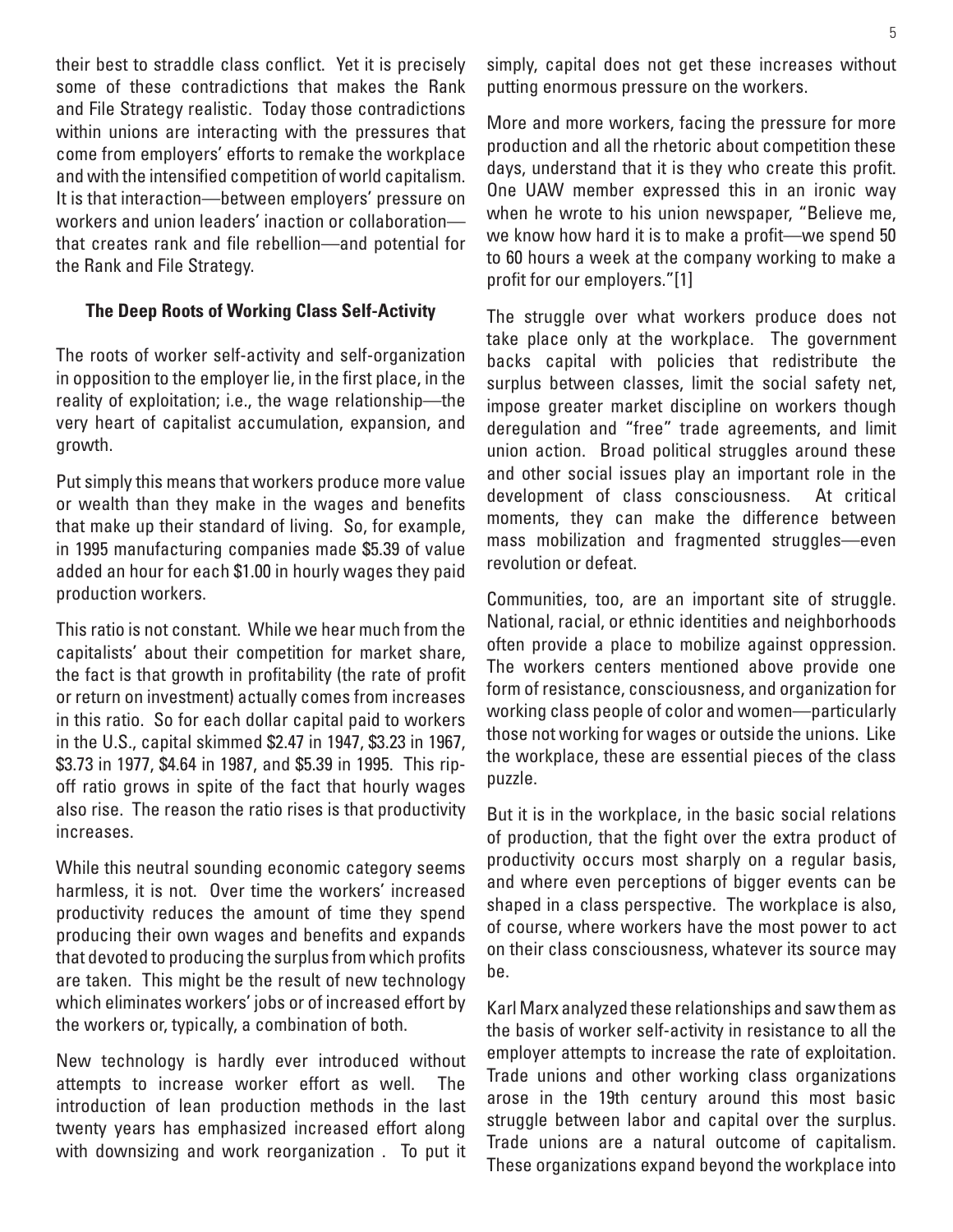labor federations and workers' political parties, but it is the experience of exploitation and its intensification that lies behind the great labor upheavals of the last century and a half.

Karl Marx and Frederick Engels were the first leading socialists to see in the trade unions the potential for a growing class consciousness and organizational experience that would make socialist ideas common currency across the working class. They didn't think unions were revolutionary organizations themselves. They understood well, long before most economists, that their basic purpose was, as modern labor economists put it, to "take labor out of competition" in the fight to prevent falling wages. Engels noted this early on in his 1845 Conditions of the Working Class in England, when he wrote:

The active resistance of the English workingmen has its effect in holding the money-greed of the bourgeoisie within certain limits, and keeping alive the opposition of the workers to the social and political omnipotence of the bourgeoisie, while it compels the admission that something more is needed than trade unions to break the power of the ruling class. But what gives these unions and the strikes arising from them their real importance is this, that they are the first attempt of the workers to abolish competition.[2]

This reminds us of just how closely linked were the origins of trade unions and the socialist movements of the time in Europe, North America, and elsewhere. For the abolition of competition is certainly a classic socialist goal. The difference, of course, is that unions only reduce competition among workers, not among capitals, and leave industry in the hands of capital.

Additionally, however, Marx and Engels saw the unions that arose in the 19th century as "schools" in which workers learned the realities of the system first hand, but also developed the organizational, tactical, and political skills needed to take the struggle further to the political and revolutionary levels. Marx and Engels' assessment of just how well trade unions performed these tasks waxed and waned with the level of struggle, the rising conservatism of the craft unions, and, in Engels' lifetime, the explosion of the "New Unionism" that brought tens of thousands of unskilled workers into more struggle-oriented unions. But the notion that unions had a role in capitalism beyond their obvious economic collective bargaining function, a role in raising class consciousness, remained basic to their view of society.

The notion that unions could raise consciousness and train workers in various political skills rested, of course, on the assumption that the members and not only the officials actually played an active role in the conduct of unionism—that they are democratic organizations. Most of today's unions appear to fall far short of that assumption. They are hierarchical and bureaucratic. At the national level they are typically dominated by fulltime officials, appointed reps, and staffers. The members tend to be excluded from the union's administration and decision-making. So long has this been the norm that most members judge the effectiveness of their union by how well it "services" them, rather than by how well they themselves are using it to pursue their goals.

It should be said that some national unions are more democratic than others and that the vast majority of the 50,000 or so local unions in the U.S. are relatively democratic organizations—certainly in contrast to the corporations that employ their members, to the dollardrenched national and local elections that claim the name of democracy in this country, or, indeed, to most voluntary organizations. But these local unions typically function in the context of a national or International union culture that is top-down by design, politically dead by habit, and narrowly focused on contract administration by labor "professionals."

The evolution and consequences of this sorry situation are central to the Rank and File Strategy. For this bureaucratic reality gives the political conflict within unions a certain "sociological" character. Ranks versus Tops to put it crudely. While the social aspect is real, it can also be deceptive. Just as not every leadership contest in a union has much in the way of political content, so not every shop floor gripe or expression of distrust or hatred of the union leadership is an incipient rank and file rebellion. But where opposition to the old regime arises in the grassroots of the union, drawing into action at least much of the active membership, and resting on the support of the majority, there is almost always an authentic political difference over the direction, culture, and politics of the union and the way it fights (or cooperates with) the employers.

It is here, whether it is a strike movement, prolonged workplace campaign, or union reform caucus that the "school" Marx and Engels saw in the early unions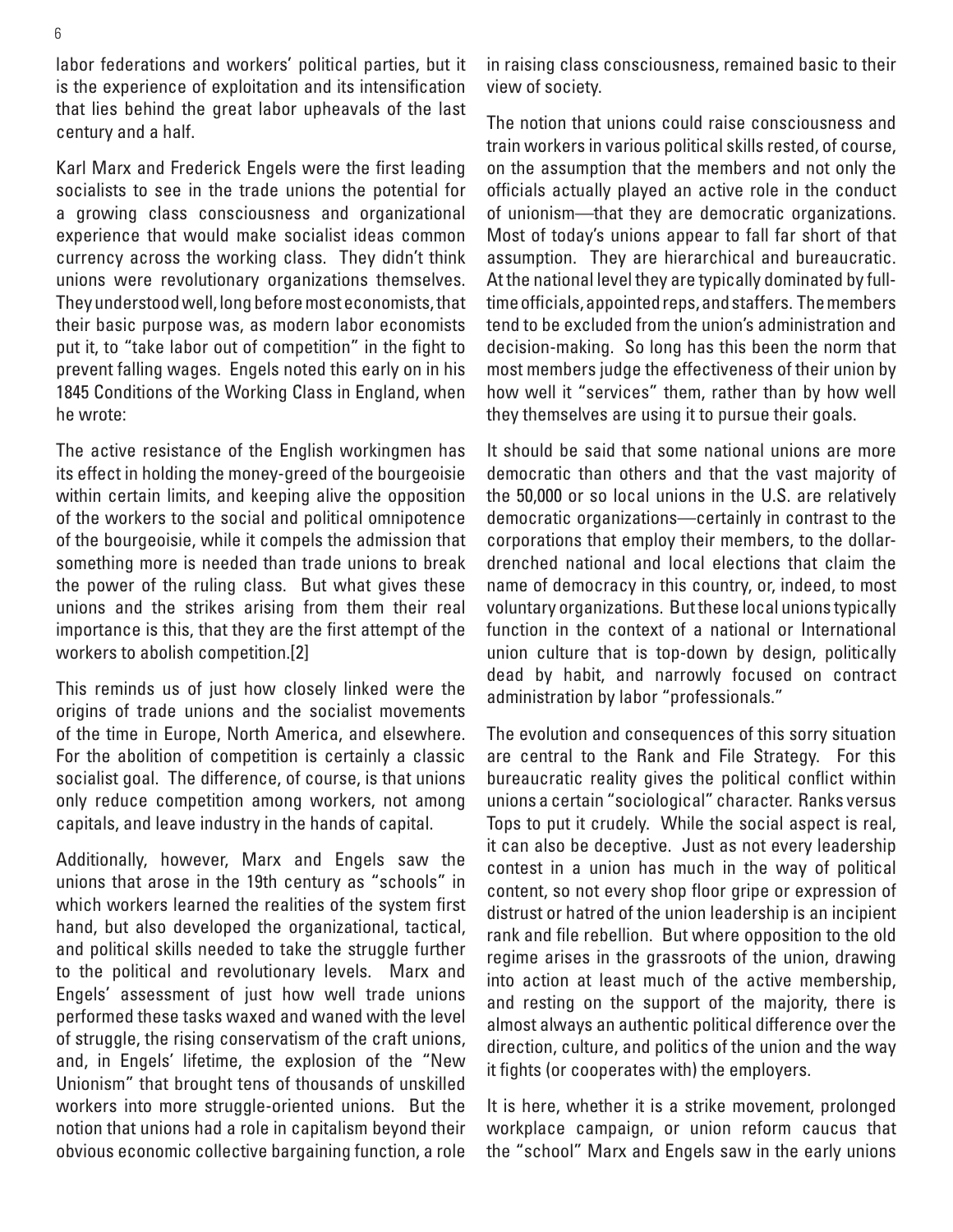in England comes back to life. It is here that the institutional attempt to suppress competition among the workers through contract administration turns into living solidarity. It is here that the opportunity for consciousness to deepen and grow presents itself again and again. It is also here that socialists have the chance to reconnect with socialism's natural base the active working class.

#### **The Roots of "Common Sense"**

The question of bureaucracy in workers' organizations is linked to consciousness as well as to material, historical, and cultural conditions. Indeed, it is impossible to pick these elements apart completely. We will begin with the question of consciousness and then proceed to the conditions that produced the uneven consciousness of the American working class and the phenomenon of bureaucratic business unionism that is unique to the United States and, to a lesser degree, Canada.

Here we stress that while we think consciousness is crucial in building a workers and revolutionary movement, we are not saying that great upheaval and even revolutions require or are likely to depend on a thorough-going, complete revolutionary consciousness across the class. People act on their understanding of the moment, but the logic of struggle can carry them farther than that consciousness. Furthermore, consciousness is always uneven within the class, or any of its sections, even when everyone is moving in the same direction. That in fact, is why understanding the relationship of action to consciousness is so important. In many situations, including revolutionary ones, action may well precede total consciousness. The proposition that social movements or revolutions are only made by people with a total understanding of social reality or some compete "political correctness" is not validated by the history of any of the great revolutionary upheavals of the last two centuries or more.

While there are many different Marxist approaches to the question of class consciousness, we will look critically at two of the more popular explanations among socialists, those of Lenin and Gramsci.

Lenin's most famous statement about the limits of trade union consciousness was in What is to Be Done? where he wrote, "the history of all countries shows that the working class, exclusively by its own effort, is able to develop only trade union consciousness..."[3] Trade

union consciousness was bourgeois conscious he argued later. Revolutionary socialist consciousness had to come from outside, from professional revolutionaries trained in socialist theory. Three years later in 1905 a trade union struggle grew into a mass strike movement and a revolutionary confrontation with Czarism. Lenin revised his view allowing for the "spontaneous" development of socialist consciousness. Yet, he knew that sections of the working class everywhere remained mired in reformism.

Lenin was one of the first Marxists to explicitly draw the link between reformist consciousness and the economic impact of capital's expansionary imperative. In Imperialism, written in 1917, he saw the problem of backward and uneven consciousness as a function of the development of a privileged layer of the class. Although he didn't use the term, it has generally become known as the "labor aristocracy" explanation. (The term was first used by Engels.) Lenin attributed the growth of imperial expansion to the economic surplus generated by monopoly profits. This same surplus, Lenin argued, allowed capital to buy off a privileged section of the working class, which became the base for reformism. The economic analysis, borrowed from a British liberal economist as well as from the Austrian Marxist Rudolph Hilferding, that imperialism is the result of a "monopoly" surplus doesn't accord with the facts of the time. A far more plausible explanation for the expansion of overseas investment and the rush for colonies, above all in Africa, that began in the late 19th century was the falling rate of profit that was at the roots of the world-wide crisis of the 1870s.

Lenin's view can't explain, either, the enormous employer resistance to craft unions of skilled workers in most countries throughout the entire period he writes of and after. This was the era of Taylorism (deskilling), Homestead, and the "Open Shop" drive in the U.S. and of skill "dilution" everywhere. Such a vicious employer offensive directed at skilled workers is better understood in the context of the repeated crises and profitability problems of the era and contradicts the picture of the corrupting hand of capital passing out raises to craftsmen. Additionally, the "labor aristocracy" approach can't explain why these same skilled workers can become revolutionary in outlook as they did in many countries during and following the First World War. Finally, it doesn't explain why the mass of unskilled industrial workers can and did become just as conservative in outlook in the years following the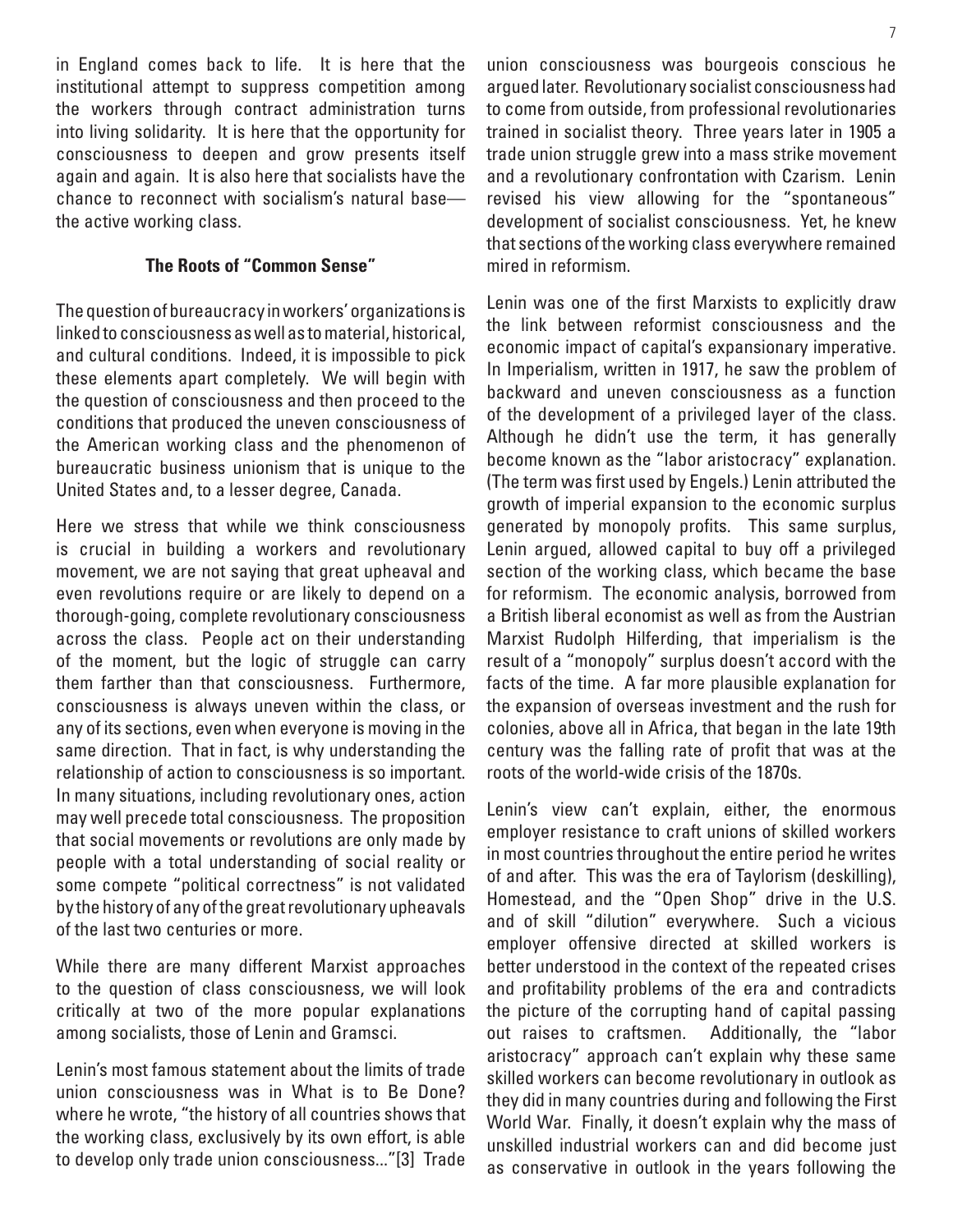#### Second World War.

The problems of differing skill levels and the pay differentials inevitably attached to them are inherent in a capitalist labor market. They can and typically do produce a narrow "job trust" consciousness among skilled craftsmen. At the same, however, capitalism is always attempting to dilute or eliminate these same skills and replace them with cheaper labor attached to technologies that incorporates yesterday's skills. The attempt to dilute, eliminate, and degrade skills can produce a radical consciousness, as it did even under Lenin's nose. The process of degrading skills is very much at work today.

This is not to say that Lenin wasn't right about the connection between capitalism's colonial expansion, material conditions, and conservative or reformist consciousness. Imperialism, conquest, and continental expansion are certainly major factors underlying the fact that socialist ideas have never won over the majority of American workers. Lenin's contribution remains critical because of the confusion of so many socialists over questions of national liberation than and now. The wealth extracted over the decades by these activities as well as by slavery has played a big role in the accumulation of capital in the United States. In the period following World War Two, this allowed U.S. capital to make extensive concessions to a majority of the working class. It is not monopoly, but the reality of capitalist competition, however, that drives this process, as well as the fight over the ill-gotten gains of imperial expansion. We will discuss the ways in which this worked and its impact on worker organization and consciousness shortly, but first we want to look more closely at consciousness itself.

The Italian Marxist Antonio Gramsci also attempted to analyze the problems of working class consciousness and reformism in particular. His emphasis was on the ability of the ruling capitalist class to maintain its rule through ideological means. Gramsci called this "hegemony." Many neo-Gramscians and "hegemony" theorists have turned this into an absolute, undialectical domination of working class consciousness by bourgeois ideology. Here we want to employ a more contradictory concept of "hegemony" using Gramsci's idea of "common sense."

By "common sense" Gramsci meant the contradictory accumulation of ideas, beliefs, and ways of viewing the world that most people carry around. "Common sense" is not some consistent capitalist ideology. It was, as he noted, "fragmentary, incoherent."[4] It is usually a clashing collection of old ideas handed down, others learned through daily experience, and still others generated by the capitalist media, education system, religion, etc. It is not simply the popular idea of a nation tranquilized by TV and weekends in the mall. "Common sense" is both deeper and more contradictory because it also embodies experiences that go against the grain of capitalist ideology. It is, nevertheless, capitalist "common sense" in that it tends to embody an acceptance of the capitalist system as the natural background of life. Gramsci counterposed to common sense "philosophy," meaning Marxism or socialist consciousness. While Gramsci's prison writings were necessarily highly abstract and aesopian, his answer to the transition from "common sense" to "philosophy" or "understanding" appears to lie in the "feelings" or "passions" of the masses. Here we will interpret this to mean the drive to resistance that comes from the experience of exploitation.

Working class life, after all, also embodies experiences that contradict many of the old ideas and assumptions. As we have argued, these contradictions tend to be sharper and more frequent at the point of production, but they can and do break out in other realms of life as well. The experience of exploitation and the intensification and reorganization of work and/or falling real incomes that inevitably accompanies it push workers into collective conflict with their employers. People will put up with a lot when they feel they have to, but sooner or later some people begin to fight back, then more join in. The experience of collective struggle against the boss challenges much of the old "common sense" even more directly as people begin to think through the real power relationships they are confronting and start to feel their power as a group.

Class consciousness is a slippery item to investigate. Gains in consciousness can be gradual or rapid, partial or more or less total depending on the magnitude of the experience that shakes up the old ideas and the alternative ideas available. But consciousness can slip back into old habits as well. While we will talk about different levels of consciousness, we do not mean to imply some stage theory of consciousness. The means by which thoughts and perceptions of the world change within an individual are clearly complex. We won't try to deal with this "psychological" side of consciousness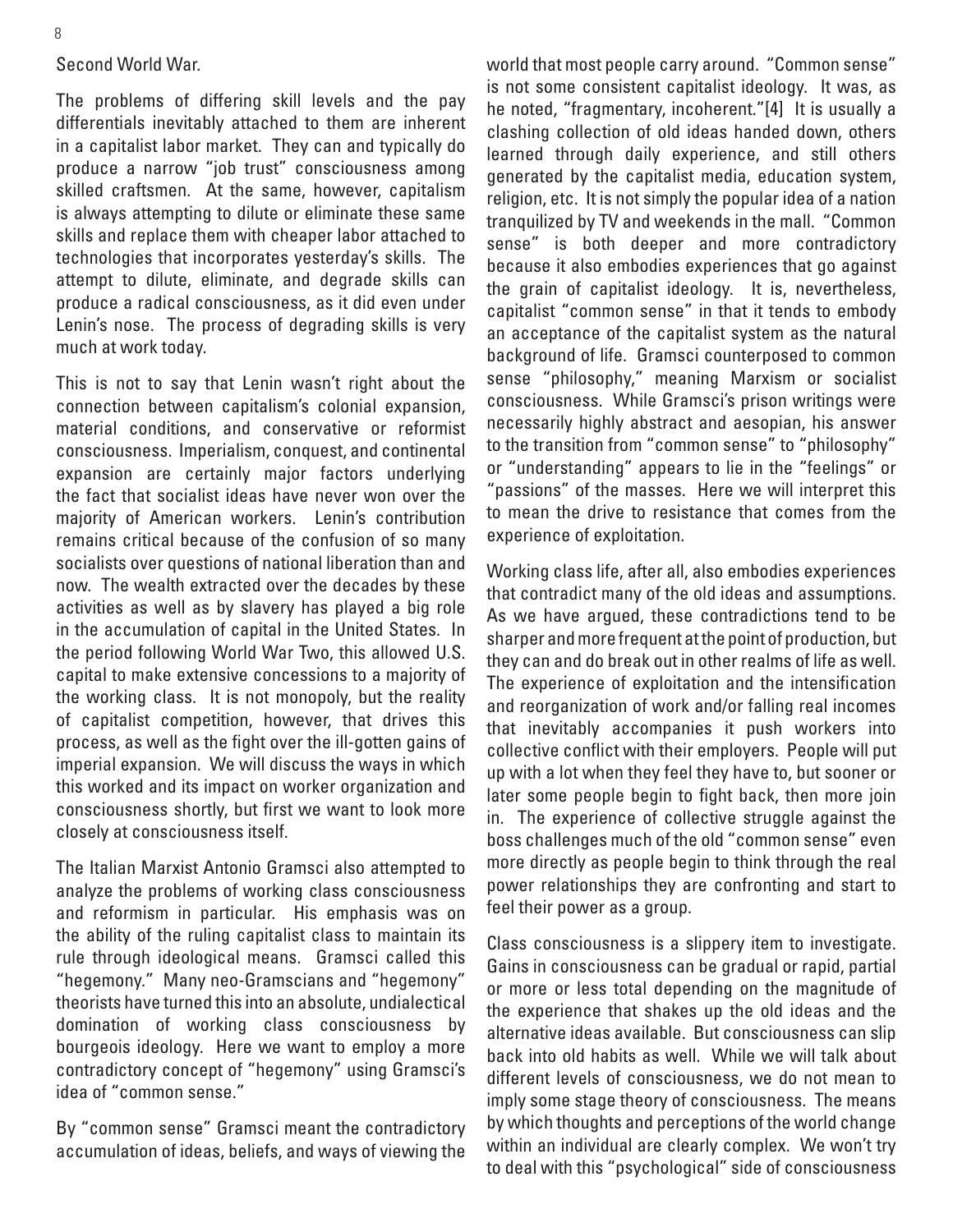here.

Marx made the distinction between the consciousness of being a class "in itself" and "for itself." The first is the simple recognition that the working class is a distinct class with interests opposed to the capitalist class. This is something like what Lenin saw as trade union consciousness. It involves an awareness of class conflict and the need for organization, but a more or less unquestioned assumption that "the system" is here to stay and all that is to be done is to make it better for the workers. The consciousness of being a class "for itself" is the awareness that capitalism can be replaced and that it is the task of the working class to emancipate itself by doing just that. This is socialist consciousness.

For Marx and most twentieth century Marxist theoreticians in Europe, class consciousness "in itself" was assumed to be a natural product of capitalism and class conflict, at least among organized workers and their communities. The great problem of the twentieth century, that which Gramsci addressed, was how to get from this given "in itself" consciousness to a revolutionary consciousness of being a class "for itself" with the historic task of abolishing capitalism and establishing socialism. Viewed in this way, as most European Marxists did, the answers tended to focus on political organization—the tasks of the revolutionary party.

In the United States and in many other countries, this consciousness of being a class "in itself," however, cannot be taken as given. Not that it is totally absent all the time. There have been times like the 1930s when this sort of consciousness rushes to the fore in the minds of millions. It is, not surprisingly, in such times that a small layer of the class moves beyond to socialist consciousness. In more "normal" times, however, even the "in itself" level of consciousness recedes to a small section of the class. It is this situation that underlies the isolation of socialists for the last half a century.

At least four major interrelated factors more or less unique to the United States underlie the fragility of "in itself" class consciousness within the American working class. The first is the ability of American capitalism to continue its expansion over the past century and a half regardless (or because) of depressions, wars, or the emergence of new competing powers. Second is the distorting effect of racism in U.S. society and its deep roots in that historical accumulation process. The third is the American "business union" ideology that is largely the result of the course of capital accumulation in the U.S. and which attempts to deny the importance of class. The fourth, a consequence of all the preceding, is the lack of an independent mass working class party to perpetuate rudimentary political class consciousness beyond sectional trade union awareness and business union ideology.

#### **Accumulation, Class Formation & Consciousness in the U.S.**

The development of capitalism in what is now the United States differed from that of Western Europe and much of the Western hemisphere as well in two major ways. First, its ruling class had to remove and/ or eliminate (not, as in Europe, employ) the indigenous population in order, by the late nineteenth century, to gain uncontested, low cost access to the land to feed and clothe the new working class as cheaply as possible, to extract the natural resources which fed and fueled industry, and to build the canals and railroads that tied it all together.[5] This is not just a matter of continental expansion, per se, which might have been accomplished on a live and let live basis as was somewhat more the case in Canada, but of the possession of the land and natural resources. The resistance of Native Americans to the advancing white population was as much a barrier to accumulation then as the resistance of indigenous people in Chiapas is to agribusiness and oil interests in Mexico today or as the land rights of Canada's First Nations are to extractive industries there.[6] As a result of eliminating these human barriers, burgeoning U.S. capitalism had little need of expensive imported food or raw materials. The uncalculated wealth this contributed to accumulation in the nineteenth century was certainly enormous.

The second equally unique and involuntary contribution to U.S. capital accumulation was African slave labor. Slavery is, of course, the opposite of capitalist wage labor. Nevertheless, the unpaid labor of millions of Africans provided the cash crops which supplied industry and a good deal of the population, but also brought in foreign exchange through trade. To be sure, British and French capitalism got a big leg-up from slavery, but their slave labor force was housed in the Western Hemisphere thousands of miles from their white populations. In the U.S., the fact of racial slavery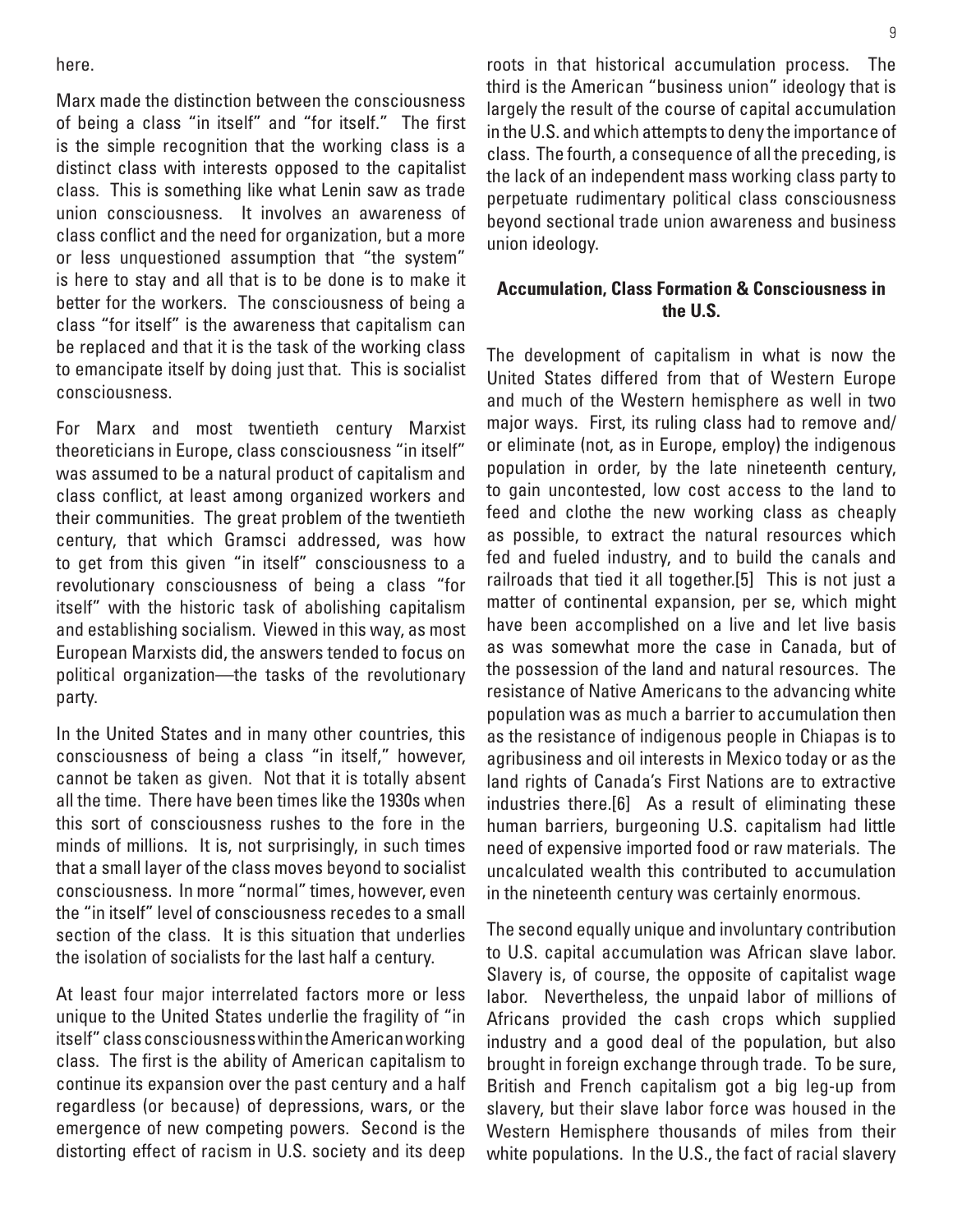within the same nation as the dominant white settlers laid the basis for a domestic racial division of labor that has never gone away completely—even though as Jacqueline Jones has shown, that division of labor changed shapes and rationales from time to time.[7]

The ideology of modern racism took root in this historically unique social phenomenon as the slave owners and policy-makers sought to justify the institution and to sell that justification (racism as a consistent ideology) to the population as a whole. It mattered little whether or not the white merchants, farmers, and artisans of the early U.S. Republic absorbed the whole pseudo-scientific rationale of eighteenth and nineteenth century racism. It became part of the "common sense" of the white population and, hence, of the new working class as it took form. Naturally, the conquest of the Native American nations, of Mexico, and later Puerto Rico and the Virgin Islands also fed into racism as part of the rationale for the "Manifest Destiny" of the white settler nation's ruling class.

In this unique situation, as David Roediger and others have shown, where almost all wage earners were of European descent, the social construct of "whiteness" spread first by the slave owners and their apologists became part of the very definition of "free" wage labor. For decades following the Civil War and the abolition of slavery, this attitude went largely unchallenged as the vast majority of African Americans remained tied to the land in the Old South where large scale cheap labor was still needed to mass produce cash crops. While racism was common to all classes, for the working class of the nineteenth century the very idea of class identity was intertwined with that of race. Each new wave of European immigrants would learn this bit of white American "common sense." When competition between Black (or Asian or Latino) and white workers did begin to emerge, racism and the old class "common sense" provided the rationale for the exclusion of workers of color from many jobs and for the segregation of social institutions in much of the country.

#### **The Rise of Bureaucracy and Business Unionism**

There are many theories that attempt to explain the rise of trade union bureaucracy. One-time socialist turned fascist admirer Robert Michels and elitist Fabians Sidney and Beatrice Webb saw union bureaucracy as the natural outcome of organizational growth and efficiency. Michels' "Iron Law of Oligarchy" still informs much of the sociological thinking on the topic. Early in the twentieth century, the University of Wisconsin spawned two generations of institutional theorists who continued this tradition. In the 1950s and 1960s, academic "maturity" theorists reasoned that unions follow a natural pattern of development from earlier rebellious behavior to "mature" collective bargaining. This latter stage requires bureaucracy to build stable bargaining relationships.

At best these "theories" are descriptive. They are all apologetic and meant to make the phenomenon of bureaucracy in workers' organizations of any kind seem inevitable—and a democratic socialism, thereby, impossible. The anti-socialist uses of the "Wisconsin School" in the early part of the 20th century and Cold War convenience of the "maturity" theorists should be clear enough. These theories, however, live on past their original applications in the minds of many academics for whom the idea of a radical, democratic working class movement is the relic of another era. And, of course, these ideas justify the thinking of many a high-level union leader as well. Virtually all of them assume an immutable capitalism, perhaps not free of problems, but inherently stable over the long run.

It is surprising that neither Marx and Engels nor the great Marxist theoreticians of the early twentieth century attempted anything like a systematic theorization of trade unions. To be sure, Lenin, Luxemburg, Trotsky, Gramsci, and others had things to say about unions and certainly observed the bureaucratic and conservative tendencies of the labor bureaucracy of their day. As people deeply involved in revolutionary struggle, it is perhaps understandable that they were so dismissive of unions. But for Marxists in countries then and now where revolution was not "around the corner," such a luxury does not exist.

Bureaucracy and conservatism in the trade union leadership are by no means unique to the U.S. To a certain extent, bureaucracy is the product of the intermediate position of full-time union leaders as negotiators and mediators between the members who work for capital and the capitalists or their representatives. In times of economic growth the temptation to stabilize bargaining relationships by insulating this intermediate position from the rising expectations of the members is great indeed. If some sort of political "machine" already exists among the leaders, as it usually does, the leaders' ability to institutionalize their independence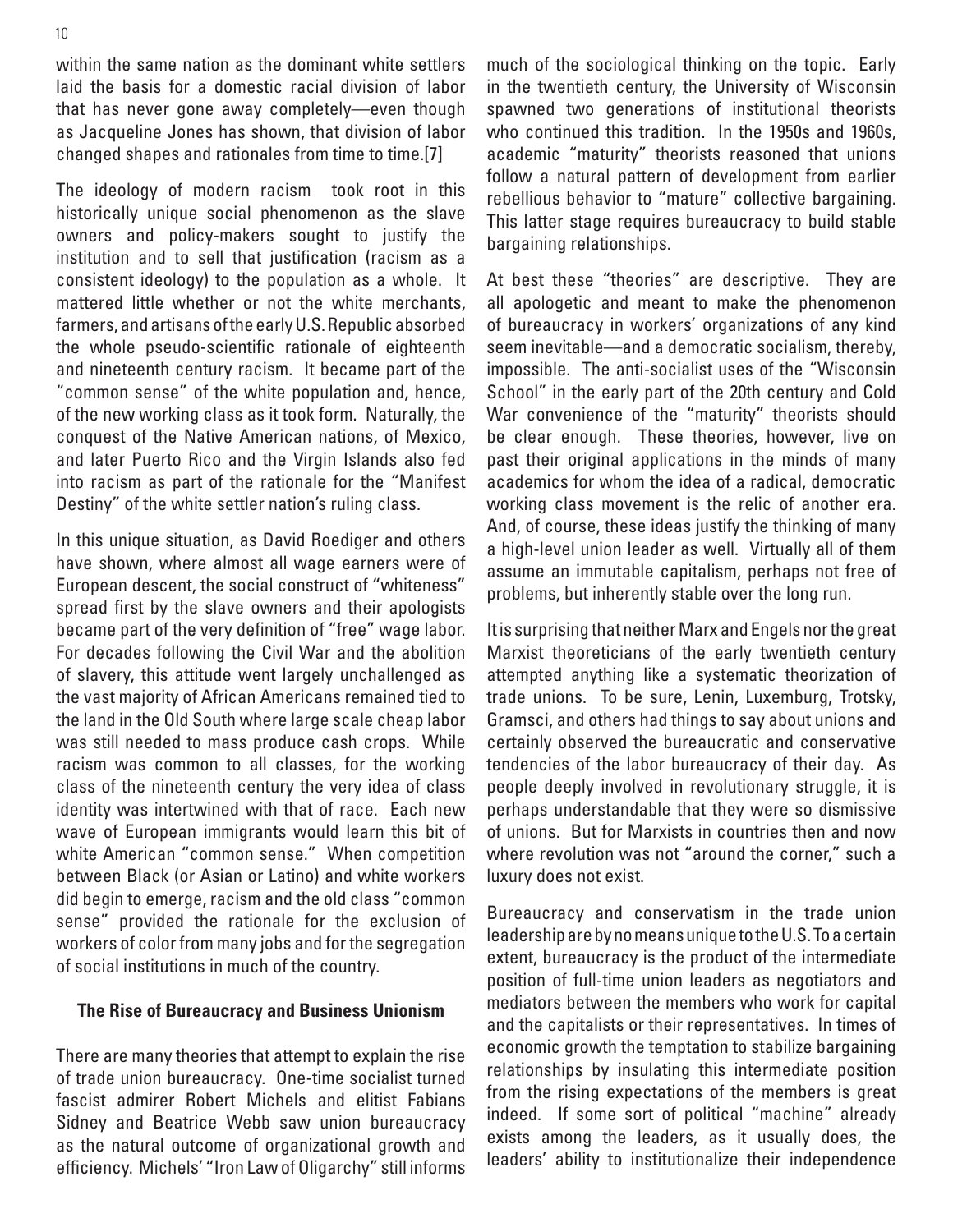from constant member influence is increased. If there is no counterposed "machine" or organization in the ranks, the path to gradual bureaucratization is fairly open. If this insulated and growing machine can deliver the goods to the members, as it did for many years in the U.S., it is likely to go unchallenged by a majority of the members, although it seldom goes completely unchallenged.

What is somewhat unique to the U.S. is the extent and depth of bureaucracy and the explicitly pro-capitalist ideology that justifies it among other things. While a general theory may explain the rise of permanent union bureaucracy, it cannot explain the particular development of either trade union ideology or the dominant forms of working class "common sense" that have been influenced by it. For this, we must turn to the history of trade unionism in the formative years of business unionism and its struggle first with the radicalism of the post Civil War era and then with the explicitly socialist and revolutionary ideas presented by the Socialist Party and the Industrial Workers of the World after the turn of the century.

The first two decades following the Civil War were hard on both the newly freed slaves of the South, the remaining Native American nations, and the emerging working class still mostly in the North, though their experiences were still separate and distinct. African Americans lost the fight for Radical Reconstruction and land and faced the onslaught of "Jim Crow." The "Indian Wars" of this era saw the final military defeat of these nations. Early attempts by workers around the country to form unions generally failed. A financial crisis beginning in 1873 threw many workers onto the streets and into poverty. From the late 1870s to the mid-1880s, the growing working class turned to various forms of radicalism, including the radical and racially inclusive unionism of the Knights of Labor. This period saw the insurrectionary strikes of railroad workers in 1877, the fight for the eight-hour day that culminated in the May 1, 1886 general strike and Haymarket incident that followed, the proliferation of labor and farmer-labor parties, and the rise of socialism within the working class movement.

Looking at these developments, Engels was astounded at the rapidity with which this new working class radicalism took shape in the U.S. in these years. He wrote, "no one could then (1885) foresee that in such a short time the movement would burst out with such irresistible force, would spread with a rapidity of a prairie-fire, would shake American society to the foundations..."[8] This story has been well told by Jeremy Brecher in Strike! and won't be repeated here. [9]

Despite the crisis of the 1870s, this period was simultaneously very good to capital. In his 1947 work analyzing the rise the business unionism, Sidney Lens summarized the incredible growth of American capitalism from the beginning of the Civil War to the end of the century well when he wrote:

The growth of American capitalism was phenomenal. From 1859 to 1899, the number of capitalist establishments tripled; the number of wage earners quadrupled. The value of its products went up sevenfold, and the amount of capital invested in industry increased ninefold. In the same period in England, the value of its products increased by only approximately 50 per cent; in France by approximately 45 per cent; in Germany, 65 percent. [10]

To this must be added the dramatic expansion of the rail system, which by 1900 totaled more miles than those of all other nations combined. To a greater extent than in Europe, which was engaged in the race for colonies abroad, this expansion took place within the nation's, by now, continental boundaries. Fueled by a combination of the exploitation of millions of new immigrant workers, the surplus of Southern Black agrarian labor, and the land and natural resources taken from Mexico, Spain, and the indigenous population American capitalism, though by no means every capitalist, flourished indeed.

Lens, in one of the few attempts to provide a material basis for the rise of business unionism, sees this expansion as a sufficient explanation. It is certainly the background that made the success of the new unions of the 1880s possible, and allows us to understand the anti-socialism that became central to business union ideology. But it would be an enormous oversight not to integrate the impact of the pre-existing racism that informed the whole strategy of the new business unionists—the strategy that gave them the upper hand in the fight with the radicals in the late nineteenth century. As we argued earlier, this racism was part and parcel of the process of accumulation as it unfolded in what is now the United States. Business unionism, largely a product of the rapid expansion that followed the Civil War, also incorporated the "common sense"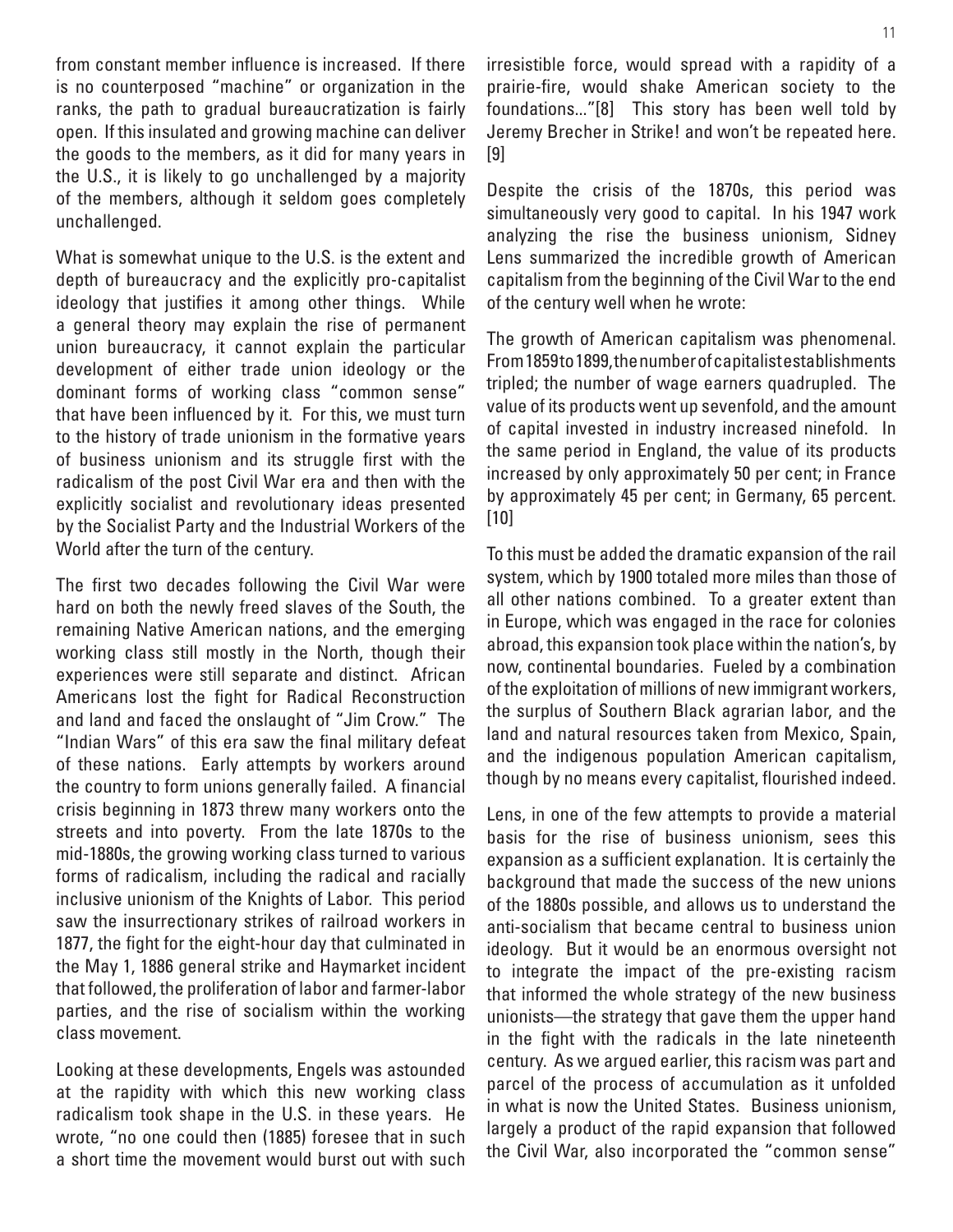#### racism of the pre-War period.

Craft unionism was not unique to the U.S. It had existed in Britain for some time and would evolve elsewhere as well. But almost everywhere else it would be accompanied by some kind of class-based political party and socialist ideology by the late nineteenth century. The major alternative in Europe and Latin America was Christian, i.e., Catholic, unionism not business unionism. Indeed, even in the U.S. many of the founders of the new craft unions of the 1880s regarded themselves a socialists, and socialism would contend with business unionism and a small organized Catholic presence as the ideology of these unions for some time. The first political contest within organized labor, however, was not primarily that between socialists and business unionists, but between practically minded craft unionists, both "pure and simple" and (reformminded) socialist, and the labor radicalism of the 1880s.

The answer to why business unionism triumphed, however, lies in the intersection of American capital's incredible expansion with the way the new craft unions attempted to protect their members. The period following Haymarket in 1886 was one of growth. Capital, however, did not see this as a reason to be generous to the existing unions. In fact, the employers launched a mighty anti-union offensive that destroyed the Knights of Labor in short order. This offensive also destroyed or drove underground those craft unions that had carved out a place in industry. In the early 1890s, great strikes that involved both craft and unskilled workers like those at Homestead and Pullman were defeated.

The unions that survived and grew the most in this period were those based in local labor markets in the new and growing large and small industrial cities of the period. Primary among these were the building trades unions of the new American Federation of Labor and various local transport unions such as the Longshoremen and Teamsters. These unions dealt with small local employers in local labor markets, not with the emerging industrial corporations. As industrial cities large and small arose across the country, these small employers had plenty of work and plenty of income building homes, the new office buildings, and factories and in the growing transportation networks within and around these cities.

The craft unions regulated their wages by restricting the supply of labor to a limited union membership, rather than organizing all the workers in a given trade. Their central method was to limit and control the local labor market. The strike was used primarily to bring recalcitrant employers into line. Each craft bargained on its own, but a picketline by any union would usually be honored by all. They expressed cross-craft and industry solidarity through central labor councils composed of delegates of most local unions whether AFL or not. These CLCs called strikes when necessary. In the earliest days these new craft unions expressed some of the same egalitarian ideals embodied in the Knights of Labor. Members initiated into early AFL unions pledged, "I promise never to discriminate against a fellow worker on account of color, creed, or nationality." There would be monumental struggles in which Black and white workers in AFL unions would fight side by side, most notably the New Orleans general strike of 1892. Some unions, notably the United Mine Workers and Longshoremen, while by no means free of racism, recruited Black workers and had African American officers and organizers. The state AFL in Alabama fought for the inclusion of Black workers. These were, however, the exceptions.

Obviously, a restricted labor force in a growing market characterized by small, local employers feeding off the enormous expansion of capitalism in the U.S. gave these building trades and other local craft unions a shelter from the bigger offensive of the increasingly national corporations. It also gave them the ability to keep wages up and rising while the employer passed the cost on to cities, corporations, the wealthy, and the new middle class consumers flush with money. None of this is to say that these craft workers were handed big wages voluntarily by their bosses. Strikes were frequently necessary. Nevertheless, the practice of collective bargaining would change significantly for these unions over the next decade or so.

First of all, the practice of limiting the labor supply of skilled workers rather than organizing all workers in a given industry rapidly took on a racial character since most such skilled workers outside the South were white to begin with. This was soon codified in the constitutions of several craft unions. Given the unique economic context in which it arose, this exclusive craft unionism worked, where the radicalism and egalitarianism of the Knights had failed. If the ideology of the Knights and of most of the embryonic labor parties of the 1880s had been classless and often rooted in monetary and land reform, the ideology that began to take shape in the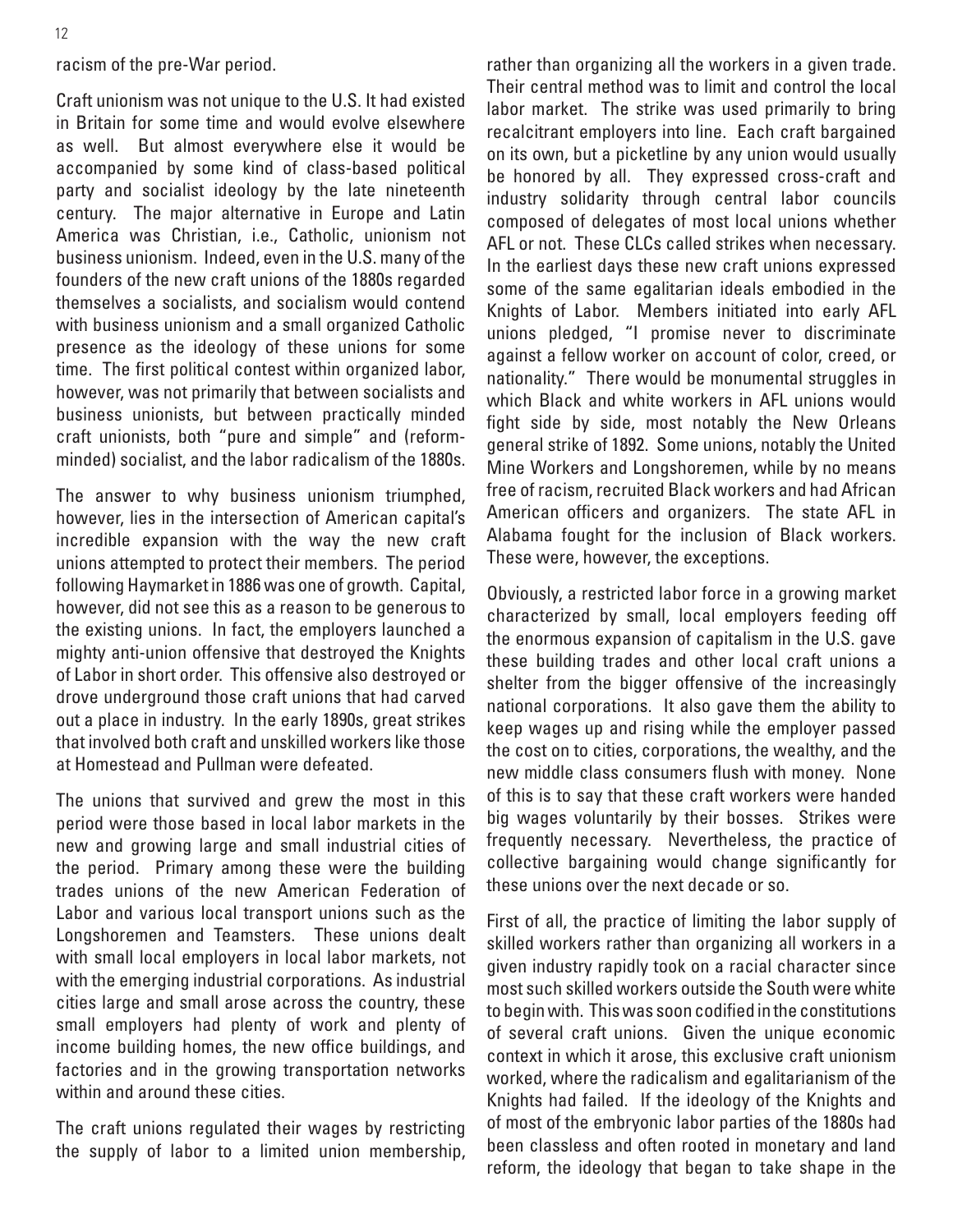craft unions was clear and well in line with much of the "common sense" of American capitalism.

Calling it "pure and simple" unionism, the bolder of the AFL leaders rejected any grand mission like socialism in favor of limited collective bargaining. The putative father of business unionism is not Samuel Gompers, but his friend Adolph Strasser, a fellow cigar maker, and for a while a socialist, who in the 1870s spelled out a practical and centralized version of unionism he thought compatible with the pragmatic outlook of American workers. It would be over a decade before his ideas could be put into practice. Samuel Gompers, however, did more to develop this as a self-conscious "philosophy" of labor and by the economic crisis of 1893, it was well developed and widespread. Its main rival in the early years of the new century would not be vague radicals but socialists of various stripes, from reformists to revolutionaries.

Strasser, Gompers, and the other "pure and simple" unionists did not reject politics, but had little chance to practice them at the national level until the unions began to grow after 1896 when recovery set in and the employers turned nasty. The first major entrance of the AFL into national politics was a lobbying effort in 1895 to win legislation to limit the use of injunctions against unions and for the eight-hour day.[11] After this it was a short road to the practice of hoping to win legislative influence for labor by "rewarding our friends and punishing our enemies," which meant staying well within the two-party system that had come to prevail after the Civil War. Anticipating Lenin, the "pure and simple" unionists unashamedly embraced bourgeois politics as trade union politics in a uniquely direct way. The British Labor Party might practice bourgeois politics from an independent working class position when it emerged at the turn of the century, but American business unionists went directly to the bourgeois parties. This fact, of course, left an indelible mark on the rudimentary class consciousness that flared up from time to time.

As the AFL grew and a new kind of liberal bourgeois politics emerged at the end of the century as "Progressivism," the practical experience of the leaders of "pure and simple" unionism led them to support the "progressives" in the two major parties rather than following the minority of trade unionists into the new Socialist Party. The relative success of the building trades unions and other locally-based unions in this formative period gave them and their approach credibility. They spread this ideology and where applicable the practices to other unions through the city central labor bodies and state federations of the AFL.

Racism and racial exclusion were built into this ideology. It is not just that the racism of the society spilled over into these unions as it did into early industrial unions like the United Mine Workers, or other unions that did not exclude Blacks, it was in the constitutions and collective bargaining agreements of a growing number of craft unions. It was in the publications of the AFL and most of these craft unions.

The triumph of business union ideology was given an additional boost by the simultaneous development of the embryo of bureaucracy and "machine" rule in the AFL. While in most of the theories mentioned above, the development of a labor bureaucracy is associated with large organizations, the development of corporations, and bargaining stability, the actual roots of American labor bureaucracy were initially the result of conflict in local labor markets.

Following the Haymarket incident, American capital went on an anti-union rampage. The new craft unions were not spared the rage of capital or even of that of the small employers for whom many of these skilled workers toiled. Union members were frequently dismissed out of hand, particularly if they raised any grievances on the job. To protect themselves, they began to select the more vocal militants as "walking delegates," the first full-time union negotiators. We know them today as business agents. This in itself was hardly bureaucracy. But as bargaining regularized itself in the years of growth before 1893, the delegates settled into routines and the city-wide local unions sought to bring them under their control rather than that of the members who had originally selected them. If the members attempted to replace a complacent business agent, as they sometimes did, the business agent and local officials could turn to the employers to get rid of the troublemakers, as they increasingly did.

This period also saw the rise of the national unions, which up to now had played little role. These were the major carriers of business union ideology. But on top of that, like the local leaders, they saw in these new full-time business agents the possibility of a political machine not unlike that of the urban political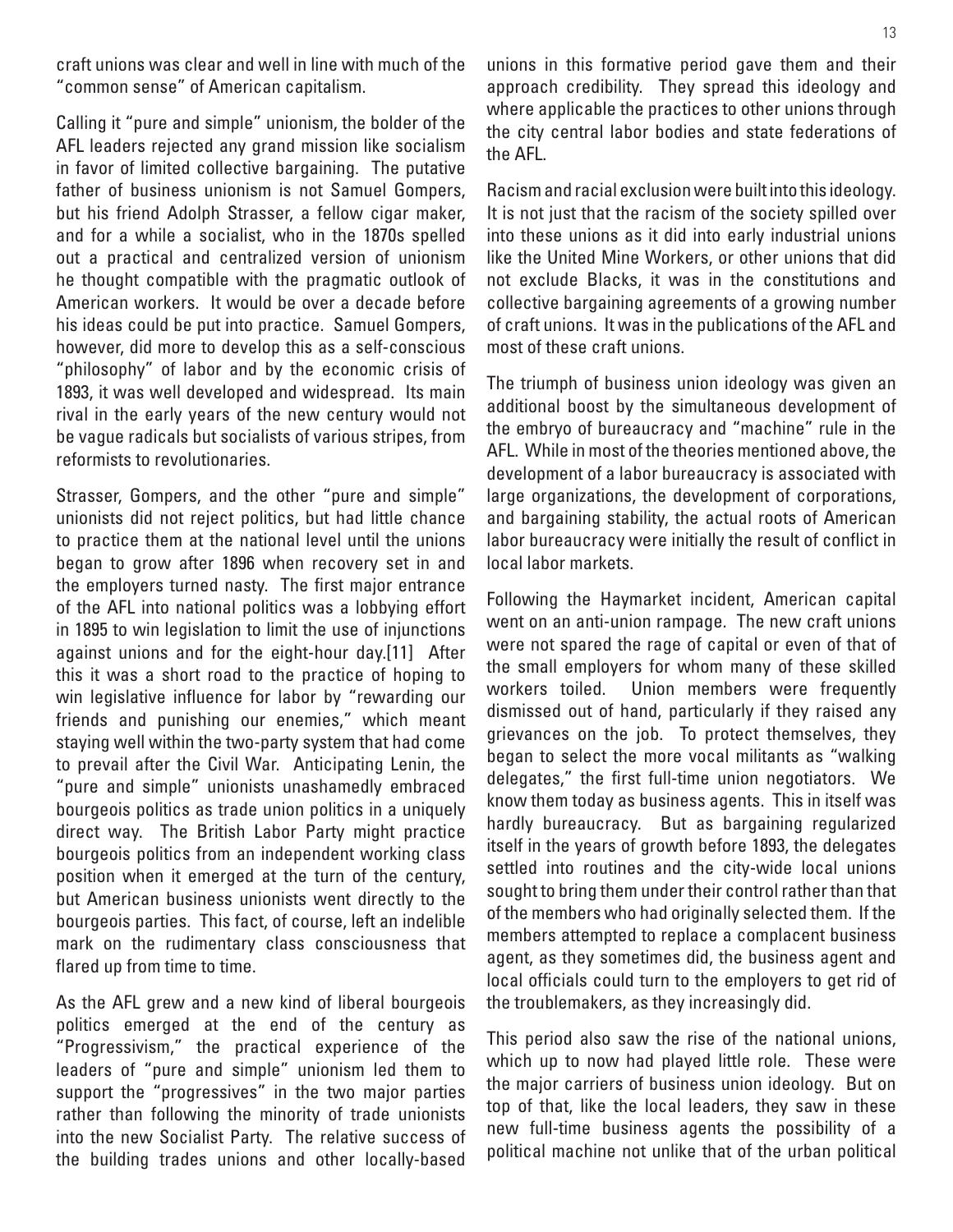machines they increasingly dealt with. All of this was further intensified as the national business union leaders of the AFL brought the formerly autonomous central labor bodies and state federations under their control. Increasingly, these practices spread to other AFL unions taking on the characteristics of normal union practice. By today's standards this machinery was pretty minimal, but it did aid the entrenchment and insulation of business union leaders and their ideology from a rank and file that would become increasingly restive and radical as the new century opened.

The AFL and most of its affiliated unions had survived and grown through employer repression and the disastrous depression of 1893-96 where the Knights, the labor parties, and the Populists had failed. Reflecting both this reality and the goal of stability so important to business unionism, Gompers could say with pride at the 1900 AFL convention:

It is noteworthy, that while in every other previous industrial crisis the trade unions were literally mowed down and swept out of existence, the unions now in existence have manifested not only the power of resistance, but of stability and permanence.[12]

#### **Business Unionism's Defeat of the Socialists**

When the crisis of 1893-1896 ended, American capitalism took another leap forward. In 1898, for the first time U.S. productivity surpassed that of its major commercial rival Britain, as well as all other industrial powers. Despite recessions, from 1870 through 1913 the growth of real per capita Gross Domestic Product in the U.S. outstripped that of any industrial nations save its neighbor Canada. Unionism, too, grew rapidly and the AFL went from 280,000 members in 1898 to 1.6 million in 1904. This time, unionism reached deep into the manufacturing industries. Along with the growth of the craft unions came the rise of new industrial unions such as the United Mine Workers, the radical Western Federation of Miners, the socialist-oriented garment workers unions, and the revolutionary syndicalist Industrial Workers of the World. On the railroads, the craft unions turned from mutual assistance and insurance to collective bargaining.

The return of economic growth, the vast merger movement of capital, and the growth of unionism brought a quick response from the employers in the form of a national "Open Shop" drive led by the new National Association of Manufacturers. The years after the turn of the century through World War One saw intense class conflict, new forms of cross-craft organization in industry, and the growth of regional bargaining.

In the wake of this new class-based radicalism came the growth of the Socialist Party of Eugene V. Debs. Unlike in Europe where both unions and parties shared a socialist outlook, however, the major trade union federation, the AFL, was ideologically hostile to the SP. Inside the unions and the AFL, Socialist Party members fought business unionists for control or at least influence. Workplace-based rank and file rebellions in this period typically took on a more political character as SPers challenged the "pure and simple" unionists who were increasingly aligned with the "progressives" of the Democratic and even Republican parties. By 1912, Socialist typographers' leader Max Hayes won a third of the votes in a contest with Gompers for leadership of the AFL.

Debs, himself a former union leader, an advocate of industrial unionism, and leader of the Pullman strike, held the conservative craft union leaders in contempt. He noted their separation from the ranks, their change in dress, habits, and associations—notably with employers and politicians. Debs remained a supporter of the IWW. The Socialist Party, however, had no trade union policy. It made no demands and put no pressure on members who became high level union officials other than that they support the SP electorally. It was a simple matter for these Socialist union leaders to separate the running of the union from their politics, to become business unionists in practice while retaining their "Socialist" membership and identity. While some Socialists held on to leadership of AFL and independent unions such as those in garment and textile, the Socialist Party itself split, faced the general repression against all radicals, and then shrank after the First World War.

The triumph of the business unionists was, however, guaranteed more than anything by the impact of the First World War. As one labor historian put it:

World War I, in fact, helped make the American Federation of Labor a permanent and lasting organization by giving it the strength to survive the 1920s.[13]

It did so in three ways. First was simply the growth in number of members caused by war production, to 5 million by 1920. Second were the wage gains that came with the swelling of war orders after 1914. These secured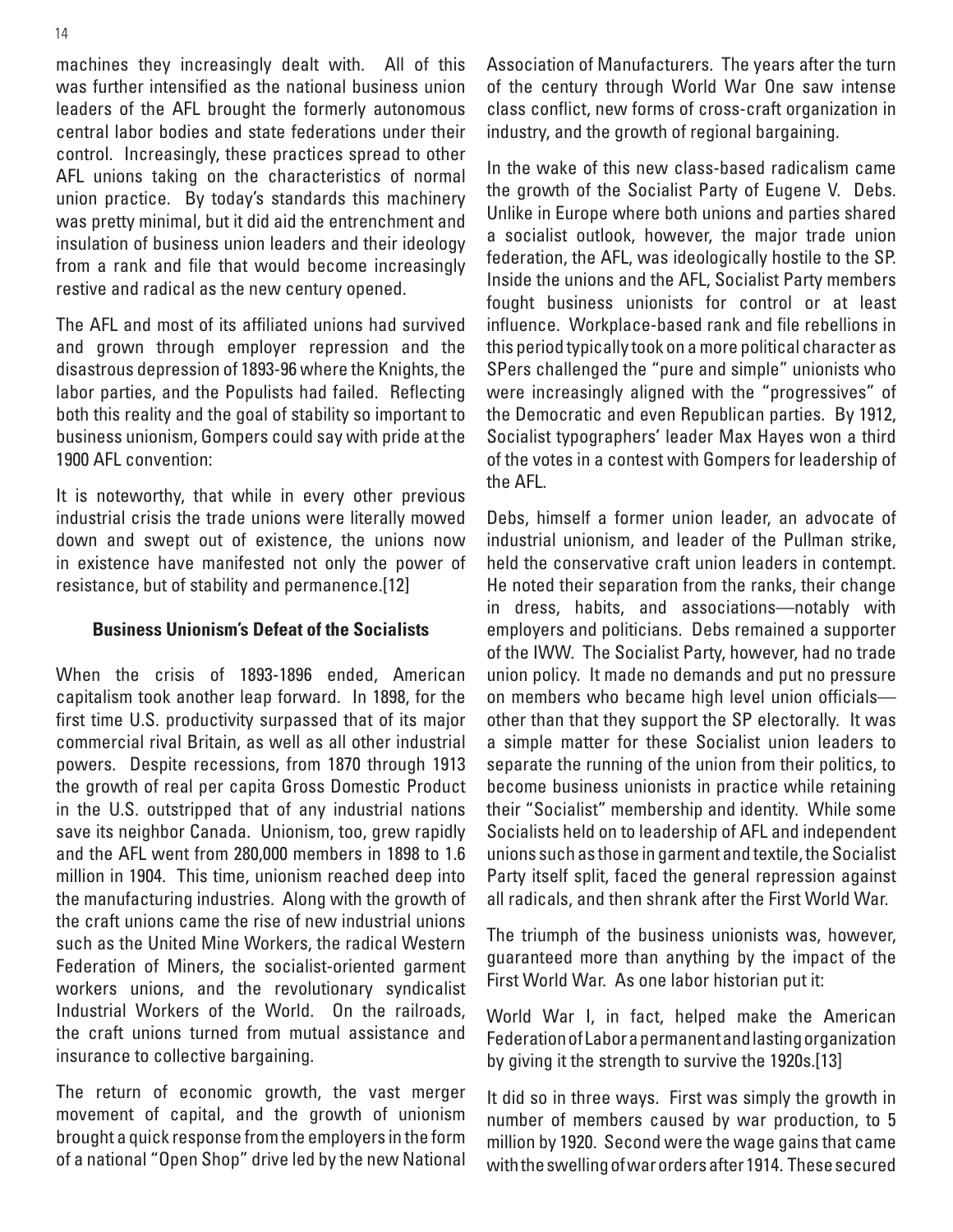the loyalty to incumbent leaders in many cases. Third was the government's policy of favoring AFL unions in war industries, while at the same time conducting violent repression against the IWW and SP. A corollary of this relationship with the government was the further bureaucratization as war-time decision-making moved up the hierarchy into various tripartite bodies and as attempts were made to regularize grievance handling. Business union leaders, practices, and ideology were now deeply entrenched, while the radicals were on the defensive and their organizations severely weakened.

#### **The First Experiment in Rank and File Strategy**

The last years of the war and those immediately following saw sharp class conflict and industrial upheaval in the United States as in much of the developed capitalist world. In 1918, it looked as though German workers would follow the example set in Russia a year earlier as workers councils spread across the country and revolution seemed an accomplished fact—though in fact the leaders of the Social Democratic Party would soon derail the revolution.

Across the industrial world, new forms of rank and file-based worker organization sprang up to deal with the massive changes in industry and work the war had brought on. The Shop Stewards and Workers Committee Movement in Britain, the Revolutionary Shop Stewards in Germany, factory committees in Italy, and similar organizations in France exemplified the workers' effort to take on issues the old leaders, even so-called socialists, shrank from. Indeed, by 1920 the newly formed Communist International based its strategy for revolution on these rank and file upsurges that swept across industry in the developed nations. As one study of this period put it, "...in the Communist International's own judgement—which we share—it is primarily in the industrial struggle that the opportunities for intervention by revolutionaries are to be sought, and it is a party's performance in relation to these opportunities on which it is primarily to be judged."[14]

The U.S., too, saw intense class struggle. An attempt to organize the steel industry in 1919 with a coalition of craft unions led to a strike of 365,000 workers. Soon a strike of 400,000 coal miners followed. A general strike in Seattle led to a near "Soviet" situation as the unions took charge of the city. In 1920-21 600,000 coal miners struck leading to a virtual civil war in West Virginia and central Illinois. In 1921 the Typographers waged a year-long strike, while 100,000 textile workers in New England hit the bricks. In 1922, 400,000 rail shop craft workers struck.

This explosion was made possible in part by the enormous growth of the unions and the rapid economic expansion associated with the war. But it was also a response to the industrial speed-up that had underlain the entire period of growth from the end of the Civil War through World War One and the carnage it produced. Industrial death rates in the U.S. were estimated at two to three times those in Europe. On the railroads some 75,000 workers perished from the Civil War to the beginning of the First World War. In construction the industry itself said that each story of the new skyscrapers cost a worker's life. The Triangle Shirtwaist fire of 1911 underscored this reckless disregard of life. Alongside of this and partly responsible for it were the constant and deep changes in work associated with Taylorism, skill dilution, and work intensification that drove workers to resistance.

Altogether, from 1919 through 1923 over 8 million workers struck. Almost all of the strikes, however, were defeated. In the wake of these defeats, union membership plunged from its 5 million highpoint to 3.6 million in 1923, stabilizing at around 3.4 million later in the decade. All the issues that had led to industrial rebellion remained unresolved, the political position of labor weaker, the unions less and less able to resist while relying on the conventional methods of business unionism and of craft unionism in particular.

The political state of business unionism was aptly summarized by A. Philip Randolph and Chandler Owen in the African American socialist weekly, The Messenger, where they described the 1921 AFL convention:

The recent convention of the American Federation of Labor held in Denver, Colorado, was colorless except for the fight for the presidency between Gompers and John L. Lewis, president of the United Mine Workers. The convention opposed trade with Russia; refused to condemn the unspeakable Ku Klux Klan; ratified Gompers' withdrawal from the Amsterdam Labor International; closed the door in the faces of Negroes and women; reelected its archaic pilots; then adjourned...[15]

While the triumph of the business unionists and their ideology had not really been in doubt, it is natural that thousands of union activists should question these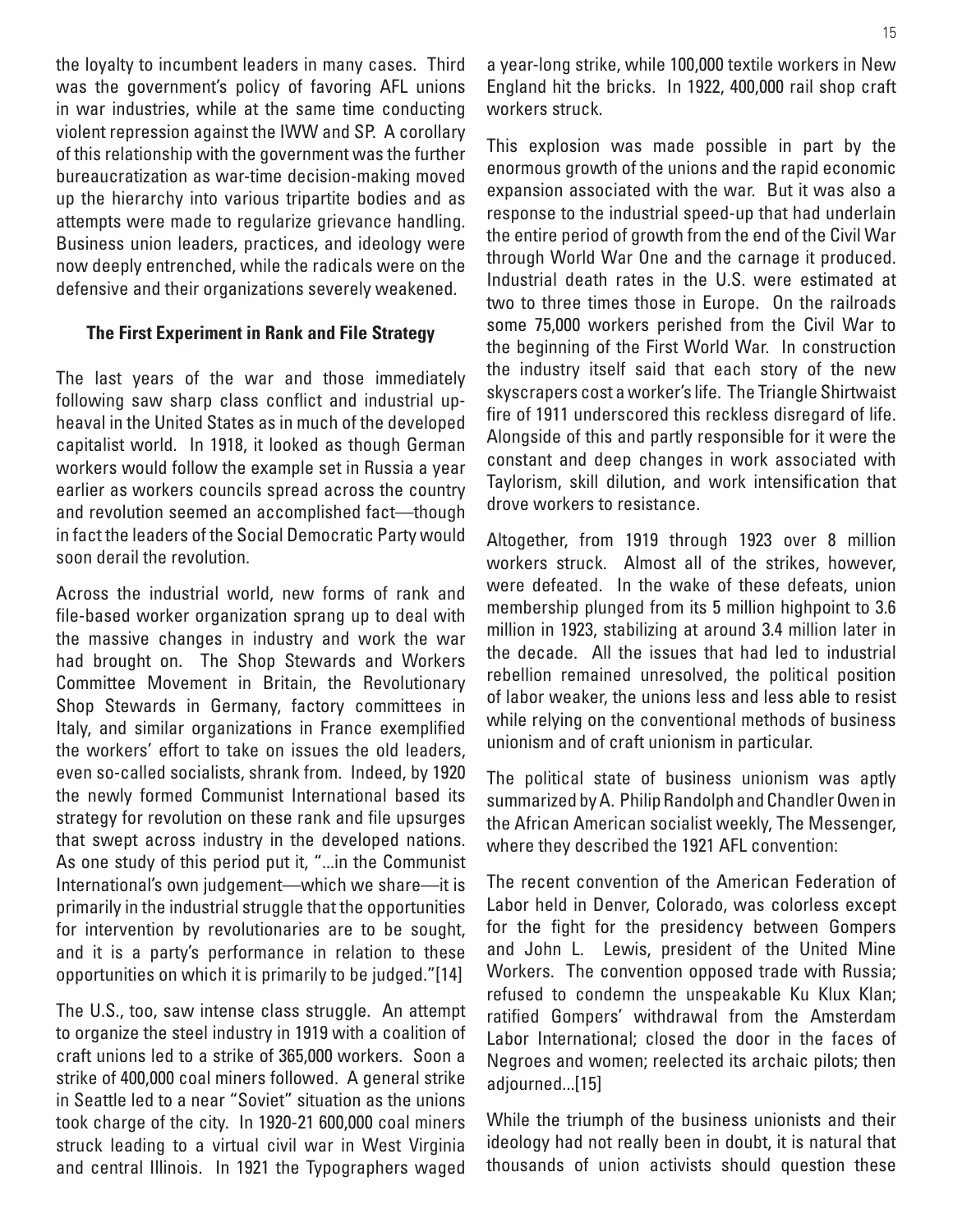leaders and their methods, including craft unionism itself. At the same time, this was the first time that capital had inflicted such a massive defeat on labor without destroying the unions. Despite the setbacks, union membership remained well above its pre-war level, allowing for the growth of opposition within the unions. A symbol of this new mood was the rebellion in Gompers' home local of the Cigar Makers that blocked his election as a delegate to the 1920 AFL convention. Opposition groups grew in several unions, notable the International Ladies Garment Workers Union, the Fur Workers, the Machinists, the Carpenters, the Iron and Steel Workers, and the United Mine Workers. Though they were often led by radicals, they tended to take on a broad, rather than partisan (SP, IWW) character.

In 1919 in the midst of the industrial upheaval, following a long and destructive fight in the Socialist Party, the former SP Left Wing formed the Communist Party (two of them at first). After the defeat of the 1919 steel strike, its organizer William Z. Foster, and other like-minded veterans of the steel and other struggles, organized the Trade Union Educational League in 1920 to do revolutionary syndicalist work within the AFL. After a couple of years of infighting and underground existence, the new Communist Party (called the Workers Party for a while) recognized the potential of the TUEL for establishing and expanding the party's roots in the organized working class.

By 1921, when Foster like many syndicalists around the world, joined the CP and abandoned his anti-party position, the program of the TUEL took shape. It stood, above all, for industrial unionism and a labor party—two ideas that made enormous sense as the craft unions faced one defeat after another. The TUEL also stood for the end of all racial barriers to union membership, equal status within the unions for African Americans, and for union democracy. At the same time, it supported the young Russian Soviet republic, as did many trade union militants in its earliest years. It was endorsed by a broad cross-section of militants and officials, including Debs.

Labor historian James Barrett summarized the orientation of the TUEL aptly as follows:

The TUEL mobilized in more than a dozen industries but built its strongest and most durable movements in the needle trades and coal mining. In each industry economic problems and competition led to dramatic confrontations with employers, while conservative union policies precipitated rank-and-file opposition movements. League militants built united fronts with these groups by addressing genuine industrial problems and confronting unpopular leaders.[16]

There were no dues. Membership was established by subscribing to is national paper, The Labor Herald. The TUEL had both industrial and local geographical organizations. Its major campaign was for industrial unionism through the amalgamation of craft unions or their industry divisions, such as rail. Resolutions favoring amalgamation passed in thousands of local unions, seventeen state federations, and twenty international unions. These same militants brought their local unions into the new movement for a labor party, where TUEL also worked with progressive officials like John Fitzpatrick of the Chicago Federation of Labor.

TUEL activists, however, didn't just build the TUEL or its campaigns. They got involved in the issues confronting each industry, sometimes led strikes, and participated in or led the various rank and file movements of the time. Several of the TUEL industry groups were based on existing rank and file movements and on the new shop delegates and shop stewards movements. These included rank and file oppositions in the ILGWU, the Fur Workers, the Carpenters, the Machinists, the Amalgamated Iron and Steel Workers, and the United Mine Workers, all of which had considerable success.

The TUEL demonstrated the power of rank and file rebellion and the ability to organize beyond those already loyal to the left. Their day-to-day work focused on workplace issues and union democracy as well as industrial unionism, a labor party, and, less consistently, racial equality.[17] The combination of this very basic program and the activities of the TUEL moved tens of thousands of workers to action and many more to vote for resolutions and candidates backed by TUEL activists. It also linked the various rank and file opposition movements into a broad progressive current across the labor movement giving these efforts a classwide framework, a shared vision of what unionism could be, and a common basic program.

By 1924, however, the TUEL class-wide experiment lay in shambles, with the Communists isolated from the mass of activists they had helped to motivate and organize. Probably the major reason was the vicious countermobilization of the business union bureaucracy across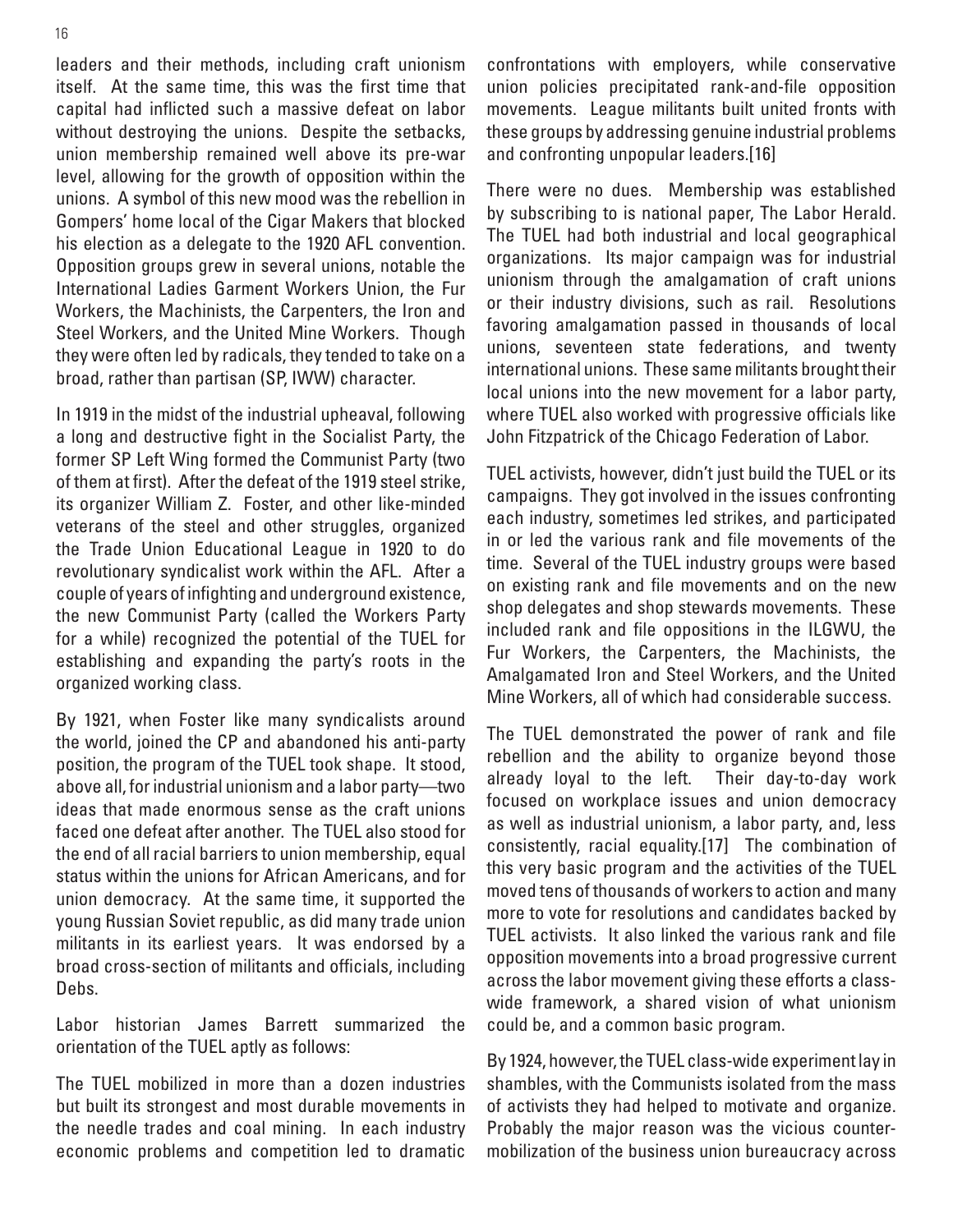the AFL. TUEL and CP activists were expelled right and left with no means of recourse. Despite big votes for opposition candidates in several unions and strong bases in many locals, the entrenched AFL leaders maintained control over the expanded machinery of their unions. For the expelled rebels there was no place to turn.

At the same time, the reaction of the bureaucracy was made all too easy by the policies of the CP and the weaknesses of the TUEL. One weakness was the resolutionary nature of its central campaign, that for amalgamation. While TUEL activists had great success in getting resolutions in favor of amalgamation passed across the labor movement, they had almost no success in actually forcing or carrying through amalgamation toward industrial unionism. Resolutions can not be a substitute for organization and the ability to follow through on a goal. There isn't much doubt that most of the activists, including party members, who participated in the TUEL campaigns wanted such organization and influence, but the way in which the CP "ran" the TUEL made this difficult.

The greatest weakness of the TUEL was that it was controlled top-down by the CP. It never really developed a democratic structure of its own, nor an independent rank and file leadership to combat the growing sectarianism and erratic behavior of the CP. The TUEL's lack of independence was signaled among other things by its affiliation with the Moscowcontrolled Red International of Labor Unions. More importantly, virtually all the leaders of the various TUEL bodies were CP members. Both of these realities left TUEL without a self-organized base and unnecessarily open to red baiting.

The problem of party control was compounded by the sectarian direction that came from the party's central leadership in New York. Far from the daily course of class struggle and preoccupied with internal factional matters and Russian policy requirements, these leaders attempted to push their line on the CP leaders of the TUEL. This was particularly sharp in the case of Foster's work in the labor party movement. There, the CP leaders pushed for a premature launching of a farmerlabor party, which led to a break with non-Communist leaders and the collapse of the whole project. In 1924, the CP leadership guaranteed the end of the TUEL as a broad rank and file-based movement when it took the absurd step of merging the TUEL's paper, the Labor

Herald, with two other CP controlled papers, the Soviet Russia Pictorial published by the Friends of the Soviet Union and The Liberator, the CP's official paper, into the Workers Monthly, which was supposed to serve as the official publication of both the TUEL and the CP.

It must also be said that Foster himself was part of the problem as well as the initiator of the solution. He had realized that the only way the new CP could overcome its isolation was to work in the AFL building rank and file movements to replace business unionism with a classstruggle brand of unionism. Unlike most other top CP leaders, he understood this to be a long process. At the same time, he had a certain elitist view of this work as well as a tendency to maintain personal control of the operation. In 1922, he wrote that most rank and file workers were "ignorant and sluggish." In 1924, he told the socialist Scott Nearing, "Revolutions are not brought about by the sort of far-sighted revolutionaries you have in mind, but by stupid masses...goaded to desperate revolt by the pressure of social conditions... led by straight-thinking revolutionaries who are able to direct the storm intelligently against capitalism."[18] This is far from Marx's idea of trade union struggle as a school in which the masses learn political skills and come to a clearer class consciousness—though not so far from the Stalinism Foster and the CP would soon adopt. In the end, the combination of CP control and elitist outlook killed this first experiment in conscious rank and file rebellion.

By the second half of the 1920s, the bureaucracies of the AFL, its affiliates, and the independent unions in garment and rail were safely entrenched. The price paid for the failure of the TUEL was high. The unions lost more members, real wages slumped, they adopted labor-management cooperation schemes, and the number of unions excluding workers of color constitutionally or by ritual actually rose from 11 in 1920 to 24 by the end of the decade.

#### **The Lesson of Transitional Politics**

In his assessment of the problem of CP control and the failure of the TUEL Sidney Lens wrote:

By permitting this state of affairs the TUEL obviated the original purpose for which it was established, to become a bridge between the Communist party and the trade unions, to offer an instrument that could neither be accused of "dual unionism" nor of being a radical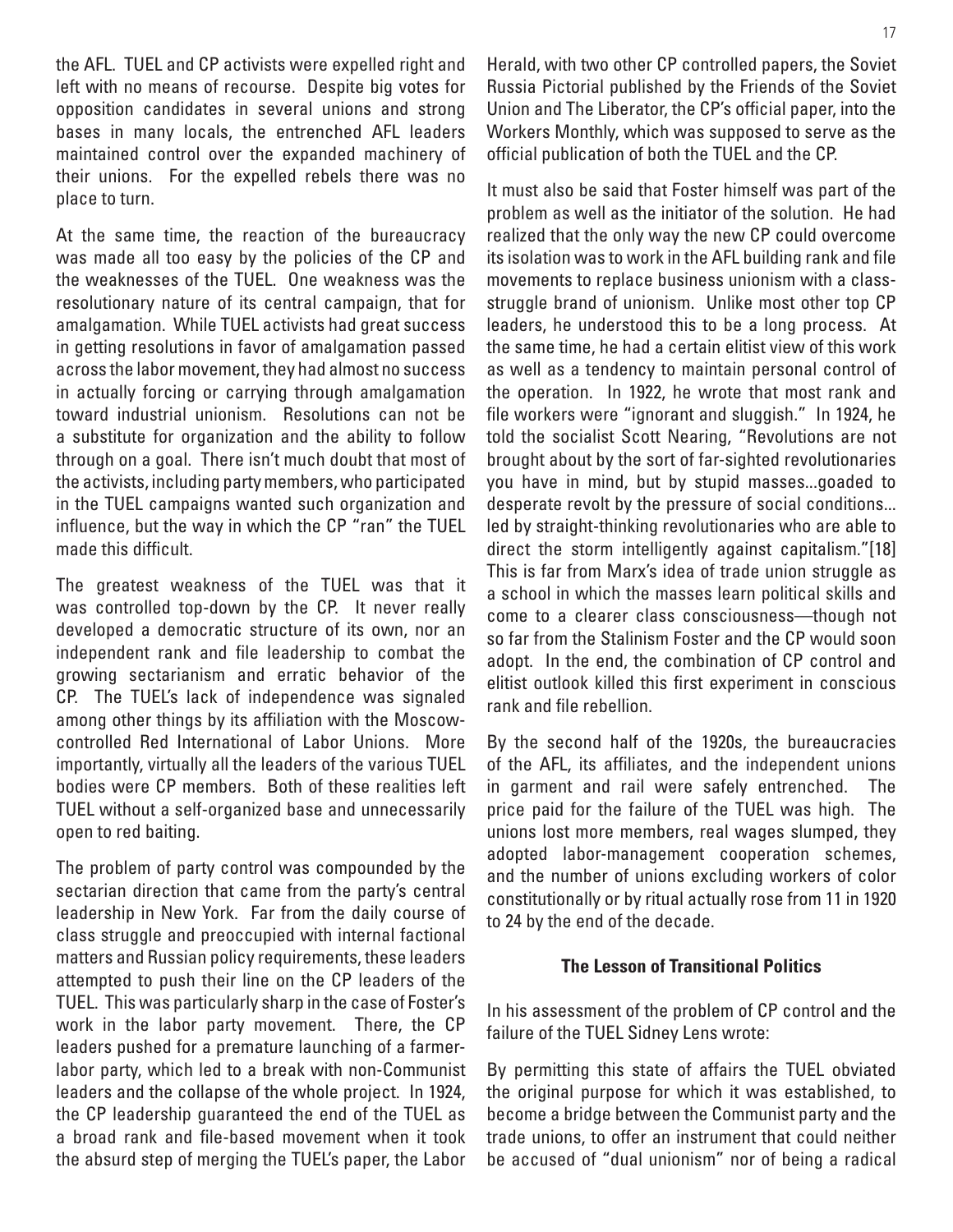force outside the unions. It was to be a class-struggle left wing, rather than a revolutionary dual union. It was to advocate militant strike tactics, democracy within the existing unions, amalgamation into industrial forms, a policy of spreading strikes to make them more effective, no faith in government arbitration machinery, and other such union strategies based on the theorem of "class against class." It was not to be the instrument of the revolution itself, as was the conception of the I.W.W. by Vincent St. John and his successors. It was to avoid the recurring difficulty of having new members endorse the idea of revolution. The TUEL in life itself, however, was so indistinguishable from the Communist party that it isolated itself from all but party members or the closest of sympathizers.[19]

In other words, the TUEL could not serve as a bridge between the basic class consciousness of most workers and the class "for itself" politics of the revolutionaries if it was itself solely the revolutionaries' possession. That it showed so much promise in doing just this for the first three years of its brief life is testimony to the viability of this strategy. Yet, the leaders of the early CP, still heady with the model of the Russian revolution and obsessed with internal party matters, bombed their own bridge to the activist layer of the class.

The notion of a bridge between rudimentary class consciousness or trade union militancy and socialist consciousness is the corner stone of transitional politics and the Rank and File Strategy. The notion of a transitional program and politics was meant to replace the old idea of the minimum and maximum programs of classic social democracy, where the minimum program became the real practice and the maximum (revolutionary) program a ceremonial artifact. Sometimes employed by the early Communist International before its corruption into Stalinism, it was resurrected in the late 1930s by Leon Trotsky who incorporated it into the founding document of the Fourth International in 1938. Formulating it primarily as a program of demands, Trotsky wrote:

It is necessary to help the masses in the process of daily struggle to find a bridge between present demands and the socialist program of the revolution. This bridge should include a system of transitional demands, stemming from today's consciousness to wide layers of the working class and unalterably leading to one final conclusion: the conquest of power by the proletariat. [20]

For Trotsky in 1938 capitalism was in its inescapable "death agony," and the revolution blocked primarily by the degeneration of working class leadership in the form of social democracy and Stalinism. Capitalism's obituary proved premature in the extreme and the reduction of the problems of the working class movement to one of misleadership insufficient. We can also question whether any system of demands can by itself lead "unalterably" to revolutionary consciousness.

It is important to locate the purpose of such a transitional program. Trotsy's program was designed for a situation in which revolution seemed imminent if only effective leadership were in place. The 1938 transitional program was meant to provide direction for a new revolutionary leadership. The far more limited program of the TUEL had a more modest purpose, to raise the general class consciousness of the activist layer of the unions and to bring the revolutionaries into a common organization and movement with these militant, but still largely trade union-minded worker activists.

The idea of a transitional politics and program that can serve to bridge the gap we described in the beginning of this pamphlet, between today's "common sense" and genuine class consciousness is an important tool in overcoming both the isolation of socialists from the class and the limits of leadership within the class. Such a program for today is not so much a list of demands as a combination of demands, goals, and actions.

Before developing the idea of a transitional politics for today's labor movement, we want to look at the major competing left wing strategy for work in the unions, permeation or the attempt to gain influence by sidling up to the incumbent bureaucracy or its alleged progressive wing. This was, above, all the strategy of the Communist Party in the new CIO unions of the 1930s.

#### **Permeation & The Highjacking of the CIO**

The outlines of the story of the industrial upsurge that led to the formation of the CIO are well-known. Most of the craft union leaders of the AFL has learned nothing from the experience of the 1920s. In the face of growing rank and file outburst in the unorganized basic industries, they offered patch work aid and solutions when they offered anything. The first wave of strikes from 1933 through 1935 were mostly examples of rank and file self-organization. Some of these workers seized on moribund local unions to create new mass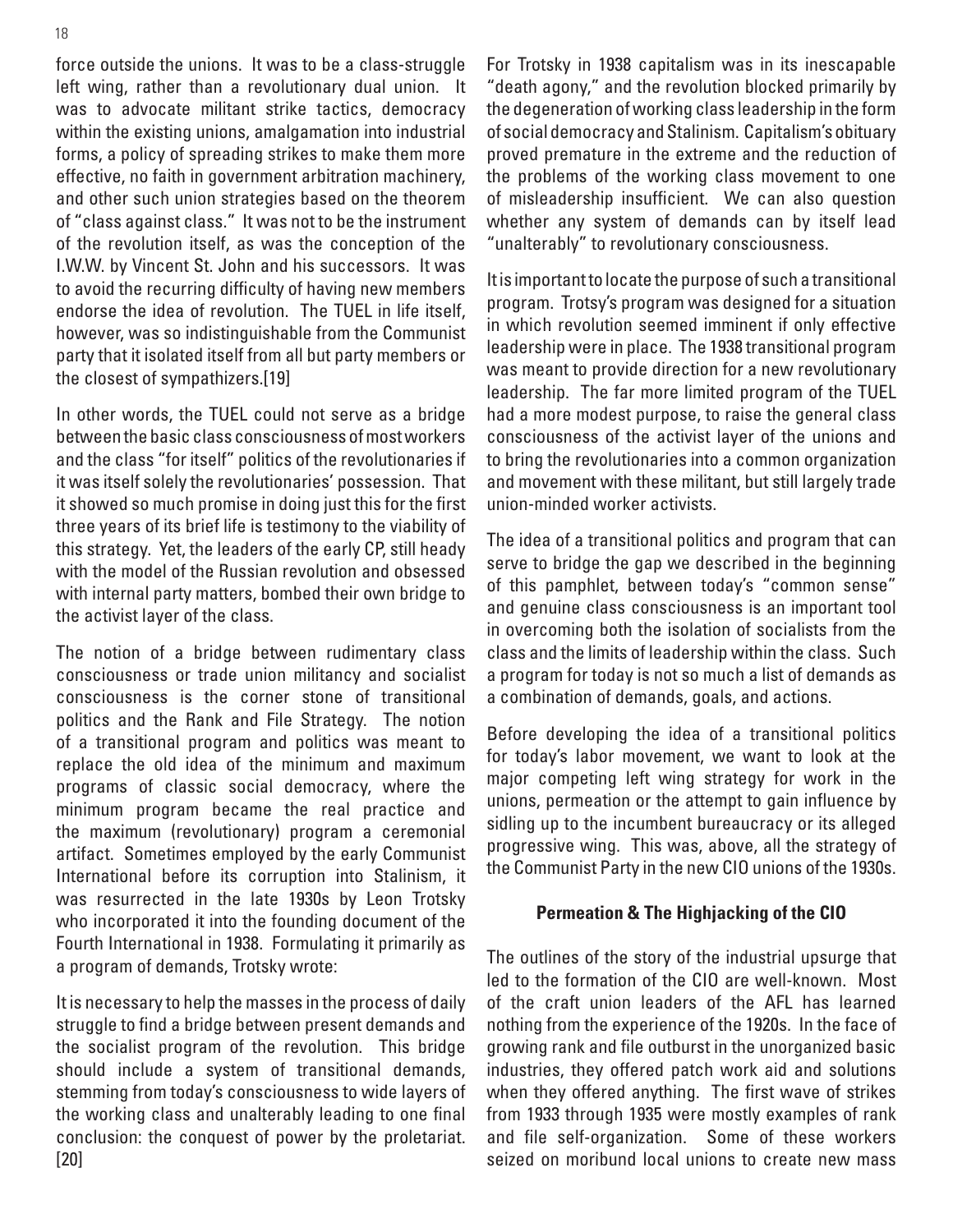organizations, other got temporary charters as AFL "federal local unions," while others simply created their own unions. The massive 1934 strikes in Toledo, Minneapolis, San Francisco, and in the textile plants particularly in the South were led by men and women with no more than a local title, little in the way of money, and even less in terms of staff or "labor professionals." Many of them were radicals who saw the need for industrial unionism as a priority and a training ground for a new generation of union leaders and activists and revolutionaries.

The radicals, however, were not the only ones to read the hand writing on the wall. A handful of AFL leaders following the lead of John L. Lewis of the Miners began to push for industrial unionism. Lewis was no radical. In fact, he had been a life long Republican and as dedicated a business unionist as Gompers or anyone else. But his union was organized along industrial, not craft lines. He had also learned a few things in his long fight against the TUEL-supported opposition movements of the 1920s. So, he, Sidney Hillman of the Amalgamated Clothing Workers, and a handful of other top leaders formed the Committee for Industrial Organization to push the AFL toward organizing the mass production industries along industrial lines. They got no where and left to form the new Congress of Industrial Organizations in 1936.

The men who launched the CIO as a new federation were not out to make the revolution. Rather, the new CIO leaders presented themselves as an alternative not only to the moribund AFL, but also to the rank and file leadership already in formation throughout industry. They did not have to do much organizing, as we think of that today, for workers were already pouring into or creating unions on their own or with the help of radicals and their organizations. Indeed, as industrial struggle grew and became more confrontational the new unions became schools of class consciousness and leadership development. The 1934 strikes in Toledo, San Francisco, and Minneapolis had all been led by socialists of one kind or another.

It would be overly simple to say that Lewis and the new CIO parachuted into this situation to save the day for capitalism. No doubt many of these leaders, like many in the ranks, saw the chance for a change in the balance of class forces within American capitalism through the organization of the mass production industries. Some, like erstwhile socialist Sidney Hillman, even brought the elements of a new labor ideology that would distinguish the CIO from the pure and simple business unionists of the AFL for many years—social unionism. Yet, this meant that from day one, the CIO was a contradictory movement with a self-organizing rank and file in its new unions, but a full-blown bureaucracy at the federation level, and within those old unions that joined, that did all in its power to keep this movement within the channels of capitalism, orderly collective bargaining, and the Democratic Party.

It would take almost two decades to turn the CIO with its social unionist outlook into a modern business unionism similar enough to the AFL unions, some of which now had a more industrial character themselves, to make possible the 1955 merger that gave us the AFL-CIO. There were too many radicals and radicalized workers entrenched in the locals of the new unions, with too much support in the ranks, and too good a track record in the midst of the big struggles of the second half of the 1930s to make their taming easy. Furthermore, most of the new unions were too democratic, with plenty of open political debate and competition, to easily succumb to the bureaucratic norms of the Mine Workers or the CIO itself.

Almost all of the left organizations of the time played a significant role at one time or another: the Trotskyists in the Minneapolis Teamsters' strike, A. J. Muste's American Workers Party in the Toledo Auto-Lite strike, the Communists in San Francisco's general strike, the local Socialist Party in the Flint Sit-Down, and so on. Had all these organizations worked together, as they often did in specific struggles like the Flint Sit-Down, in an autonomous TUEL-type rank and file project the history of U.S. labor might have been very different.

Indeed, the potential of radicalled rank and file mobilizations to create a class conscious labor movement was evident not only in the new CIO unions, but even in the old AFL unions, as the example of the Minneapolis Teamsters showed. Here, a small group of Trotskyists transformed a moribund craft union of truck drivers and helpers into an industrial union in the local and eventually regional freight and local cartage industries. When the process began, the entire Teamster Joint Council in Minneapolis-St. Paul had only one full-time official and less than a thousand members. Each step in this process of transformation involved accelerated rank and file mobilization, not only of the members of Teamsters Local 574 but eventually of the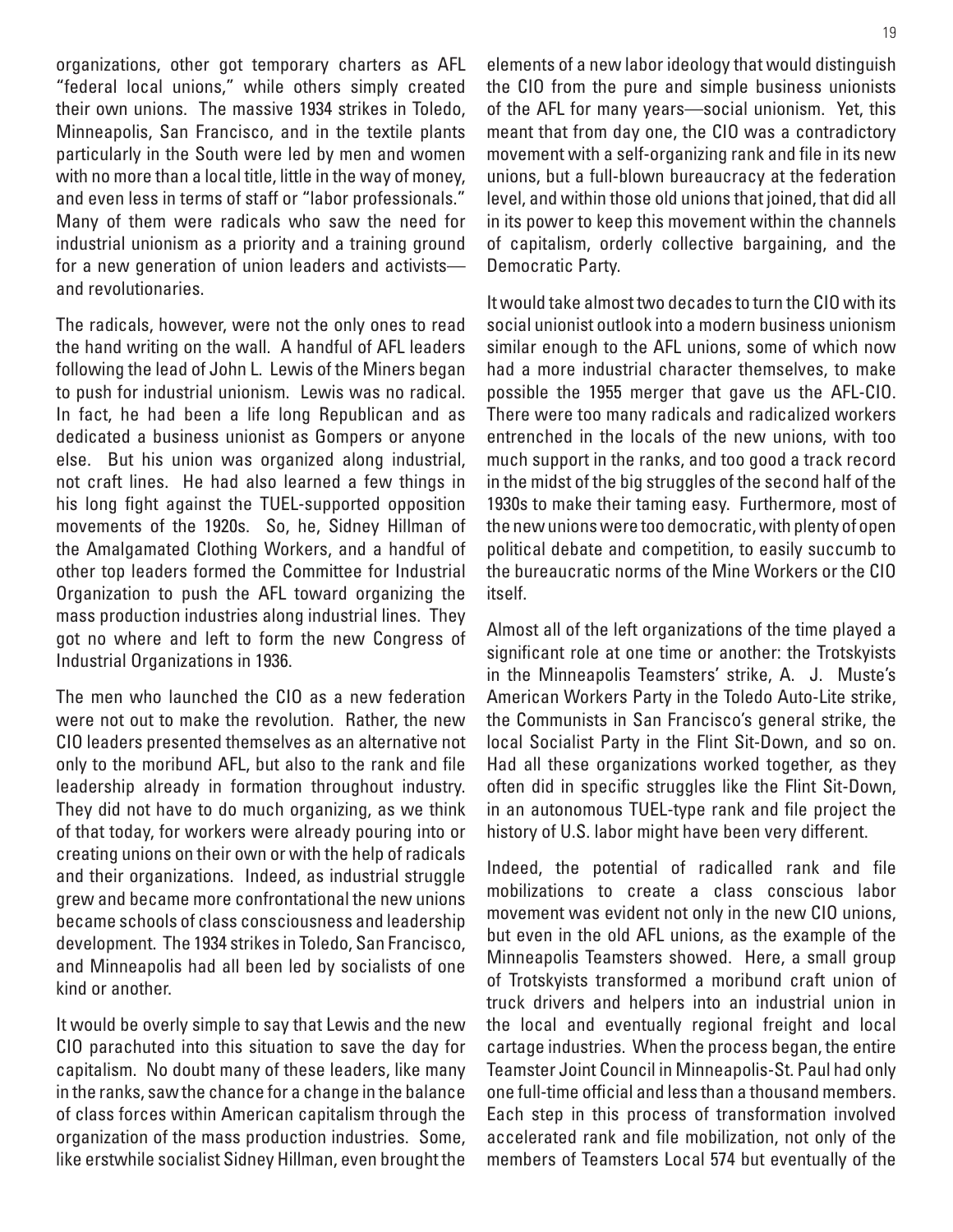entire labor movement in Minneapolis in the dramatic 1934 strike. The approach used by the Trotskyists is spelled out in Farrell Dobbs' book Teamster Rebellion and represents a classic case of the application of the rank and file strategy to the conditions of that time and place.

Dobbs notes that, "Workers were radicalizing under the goad of economic depression. To mobilize them for action it was necessary to start from their existing level of understanding. In the course of battle a majority could be convinced of the correctness of the Communist League's trade union policy." ("Communist League" was the name of the Trotskyist organization at that time, later the Socialist Workers Party.) He pointed to the contradictions of the union bureaucracy, but made the important point that the direction of the struggle in these circumstances was against the employers. In all likelihood, the bureaucracy, particularly in the persons of Daniel Tobin General President of the Teamsters and Cliff Hall of the Minneapolis Central Labor Council, would get in the way. As Dobbs put it, "Thus, the indicated tactic was to aim the workers' fire straight at the employers and catch the union bureaucrats in the middle."[21]

Using this approach, Dobbs and the Minneapolis Trotskyists went on to lead a massive organizing drive followed by three mass strikes. These strikes were models of rank and file mobilization, innovative tactics such as "cruising pickets," and alliances with other unions and farmers organizations. In the face of massive police and vigilante violence, the strikers mounted their own escalations with rallies reaching 40,000 people. In effect, the Trotskyist Teamsters, working with other militants, had turned a mere organizing drive into a major political confrontation with all the powers-thatbe.

The 1934 strike victory did not end the problems faced by workers in the Minneapolis trucking industry. Local 574 was still burdened with conservative officers. The role of the Trotskyists in the strike movement, however, made them recognized leaders in practice. Dobbs and the other went about organizing a broad rank and file caucus with the object of bring in a consistently militant leadership. But they didn't simply run for office. Once again, Dobbs explains what is still an important lesson for rank and file rebels:

From the outset the building of a broad left wing in the

local was rooted in the programmatic concepts essential to a policy of militant struggle against the employers. Although this perspective entailed an ultimate clash with conservative union officials, their removal from office was not projected at the start as an immediate aim. That could have given the mistaken impression that the Trotskyist militants were interested primarily in winning union posts. To avoid such a misconception a flanking tactic was developed. Instead of calling for a quick formal change in the local's leadership, the incumbent officials were pressed to alter their policies to meet the workers needs.[22]

Dobbs and the other socialists allied themselves with non-socialists who had supported their strike strategy and eventually changed the leadership of the local. Their rank and file approach didn't stop there, however. They realized that most of the trucking industry was still nonunion and that they would have a hard time holding on to wages and conditions if this remained the case. Dobbs developed a strategy for organizing the over-the-road truckers and the freight workers in other towns in the region. In effect, Dobbs did what more and more unions are finally doing today. He recognized that the best organizers are not necessarily professional staffers, but committed members. So, each trucker became an de facto organizer. The campaign to organize the central states (Midwest) trucking industry is told in Dobb's book, Teamster Power. It was no easy matter. The rank and file Teamster organizers met with violence from the employers, police, and governments. The president of the International Union, Daniel Tobin, opposed them all the way. Their fight was, of necessity, almost always a dual one against the employers and conservative union bureaucrats. The main enemy was always capital, but the business unionists were always in the way.

Although the militant leaders of Local 574 would eventually face enormous repression, the victory of Local 574 in Minneapolis and the organizing strategy that followed, were a clear demonstration of the power of rank and file unionism under the leadership of revolutionaries who understood both transitional politics and the potential of a mobilized and informed rank and file. It was an alternative kind of unionism to the top-down brand favored by Lewis, Hillman, and other CIO leaders. In embryo form it existed across the labor movement of the time. But this potential would be sidetracked by the abandonment of a rank and file orientation by much of the left in the second half of the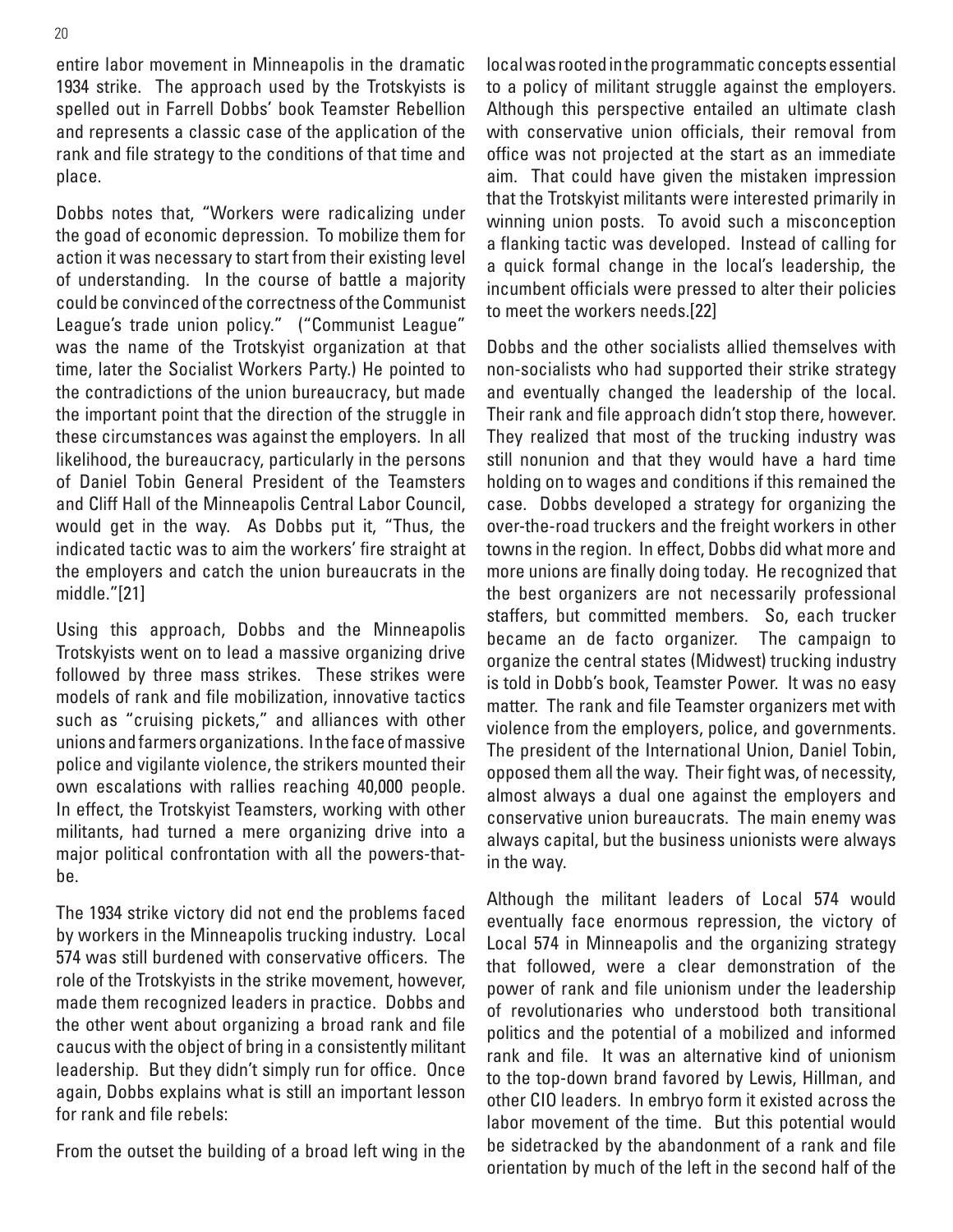#### 1930s.

By far the largest left organization was the Communist Party. While it is clear that the CP of the 1930s was a thoroughly Stalinized, bureaucratic party, it was also a contradictory movement. On the one hand, the CP and its thousands of worker members played a major role in building the new CIO unions from the bottom up. They and the unions they came to lead were usually well ahead of other left groups on matters of racism. And while some CP-led unions showed the same top-down tendencies as those lead by liberal social unionists, others were or would become more democratic than most.

Nevertheless, the Popular Front policy adopted around 1936, just as the big struggles were heating up, precluded any real united front with the other left parties, much less a rank and file strategy like the TUEL. The Popular Front meant building alliances with the leaders of the new CIO wherever possible and supporting the Roosevelt Administration in the name of fighting fascism. This meant abandoning the idea of a labor party in practice and orienting more and more toward the Democrats. Such alliances inevitably led to attempts to permeate the highest levels of both government, which were not very successful, and the bureaucracy of the CIO and a number of its unions, which were more so.

The most famous case of the CP's permeationist policy was that of Lee Pressman and Len De Caux who became, as the joke went, "left hand men" to "The Three" as the CIO's top leaders, John L. Lewis, Sidney Hillman, and Philip Murray, were known. Pressman was general council for the CIO, while De Caux was its publicity director. Pressman may have dropped formal membership in the party after 1935, but he continued to have those politics for a decade or so. While only a few could insinuate themselves at the top of the labor movement in this manner, many more Communists became staffers helping to build the apparatus of the CIO and some of its affiliates.

The vast majority of CP members, of course, had no hope of permeating their union's leadership or staff. They either ran for office, often successfully, or remained rank and filers. But the Popular Front alliances and the permeationist orientation that flowed from it meant that the largest group on the left had checked out of any fight against the growth of bureaucracy in the new unions and in some places contributed to it. Rank and file CPers might still be militants in their workplace, and might even resist authoritarian moves by the leadership when those leaders weren't CPers themselves, but their party had its sights set higher on the big alliance with Roosevelt, Lewis, et al.

The Second World War accelerated the process of bureaucratization and the formation of a modernized business unionism, much as the First World War had. A series of government labor boards set the precedents and patterns of bureaucratic labor relations that shaped the whole post-World War Two era. Historian Nelson Lichtenstein summed up the impact of these boards when he wrote:

For the next four years, these boards were instrumental in setting for the first time industry-wide wage patterns, fixing a system of "industrial jurisprudence" on the shop floor, and influencing the internal structure of the new industrial unions. They were a powerful force in nationalizing a conception of routine and bureaucratic industrial relations that had been pioneered in the garment trades but that the Wagner Act and the NLRB had thus far failed to implement fully.[23]

The CP, by war time far and away the largest left organization, saw the war not as an imperialist war, but as an anti-fascist war for democracy. Its vigilance in supporting the war effort and war production surpassed that of ordinary anti-fascists or American jingoists to include opposition to any and all disruptions of production. Indeed, when Lewis broke with Murray and Hillman (and Roosevelt) first rejecting government mediation in the miners contract in 1941 and then leading four miners' strikes in 1943, the CP sided with Hillman and Murray. They fully supported the CIO leadership's no strike agreement. And when strikes against the inhuman pace of work or other issues began to spread in 1943 they opposed those.

The CP's elite alliance also hurt the African American liberation struggles in which they had previously played a major role in communities like Harlem. With the coming of the war, however, they played down racial struggles. They didn't support A. Philip Randolph's proposed march on Washington to demand jobs for African Americans in the burgeoning defense industries. Nor did they support the Double-V campaign for victory over fascism abroad and racism and segregation at home.

With the entrance of the U.S. into the war, the number of workers involved in strikes dropped dramatically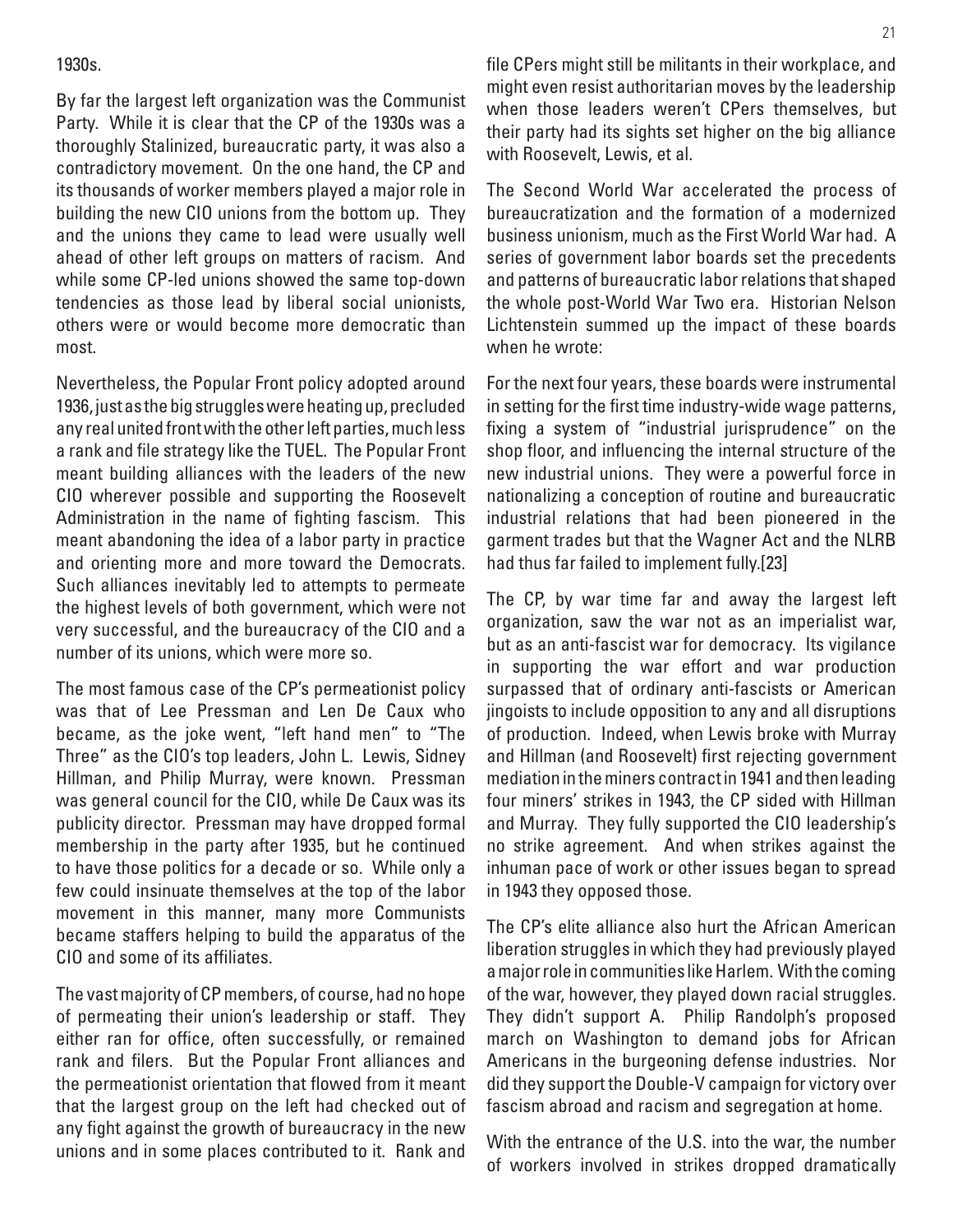from 2.4 million in 1941, the highpoint of the pre-war years, to 840,000 in 1942. In 1943, however, the number shot up again to nearly 2 million workers and kept rising until 4.6 million workers joined the huge 1946 strike wave. Except for the coal miners strikes, the strikes from 1943 through 1945 were almost always rank and file actions, frequently led by stewards willing to buck the increasingly entrenched CIO bureaucracy and the government. These were the greatest counterweight to the bureaucratic trend accelerated by the war time institutions. Yet, the largest left party opposed them although it is likely that many rank and file CPers participated.

Ironically, one of the pithiest descriptions of what came next comes from Len De Caux's memoirs:

Once the CIO won all that capitalism would allow it...sitdowns and mass struggle gave way to union administration, dues collection, labor board briefs, detailed negotiations. The swivel-chair tribe began its own long-lasting sitdown in union office. This tribe rode to office on the broad shoulders of Lewis and the backs of the agitators, the militants, the reds. Once they arrived they turned—dutifully, patriotically, devoutly to kick in the face those on whom and over whom they had scrambled.[24]

The Popular Front, permeation, and war time patriotism were repaid with Cold War purges of the Communists and then other leftists as well. When the alliances at the top shattered, the lack of an independent rank and file base left the radicals isolated. The Communists faced the additional problem of having lost a lot of credibility for their war time collaboration. For the CIO as a whole, the swivel-chair crowd rapidly completed their insulation from the ranks in most unions and established the norms of modern business unionism that are still dominant. To be sure there was plenty of rank and file resistance to the loss of democracy, the increased length of union contracts, the increasingly infrequent and ritualized conventions, and the cozy and stable relations with employers that more and more leaders sought. But the resisters fought alone with few experienced political leaders among them and little or no contact with the oppositionists in other unions. The marvelous fighting democracy that had been the unions of the early thirties and then the CIO had been highjacked by leaders who soon made their peace with capital and institutionalized labor relations as the property of a layer of professional labor leaders and staffers to a degree few had ever dreamed possible.

#### **Modern Business Unionism & The Problem of Consciousness**

The stabilization of collective bargaining and the institutionalization of modern business unionism were aided by another period of economic growth and expansion for American capital—this time as the world's leading economic and military power. This allowed a labor movement that now covered over nine million workers, as De Caux put it, to win "all that capitalism would allow it," which in this period was more than most workers anywhere had ever seen. This, in itself, partly explains the uniquely conservative consciousness that swept most unions and their members. The Cold War repression and a political atmosphere that equated any form of leftism with the Stalinist regime of the Soviet Union was another big factor in delegitimatizing any brand of socialist politics. On top of this setting, the practices of modern business unionism contributed many of the specifics to the new post-war working class "common sense."

The knot between the new CIO and the Democratic Party had been tied by 1936. Nevertheless, labor party sentiment reemerged during the war. In 1943, Hillman and Murray set up the CIO Political Action Committee (PAC) specifically to combat local and state labor party initiatives and to mobilize the union ranks right down to the precinct level for Roosevelt and the Democratic Party in the 1944 elections. Thus, the new unions entered the post-war era with a political practice virtually identical, though far more organized, to that of the AFL, with its own Labor's Non-Partisan League. This, no doubt, eased the way to the 1955 merger with the AFL. Any idea of class politics was abandoned or squelched, a fact that would shape and limit working class consciousness enormously for decades.

By the end of the 1940s, the CIO had surrendered its political program of full employment, national health care, generous social security, civil rights for African Americans, and public housing for all who needed it, when it became clear their Democratic "allies" had no interest in such reforms. This political choice meant that the liberal social unionist ideology of the CIO turned away from the political arena and toward the narrower field of collective bargaining. The new benefits bargaining for pensions, health care, and other items previously seen as part of an expanded welfare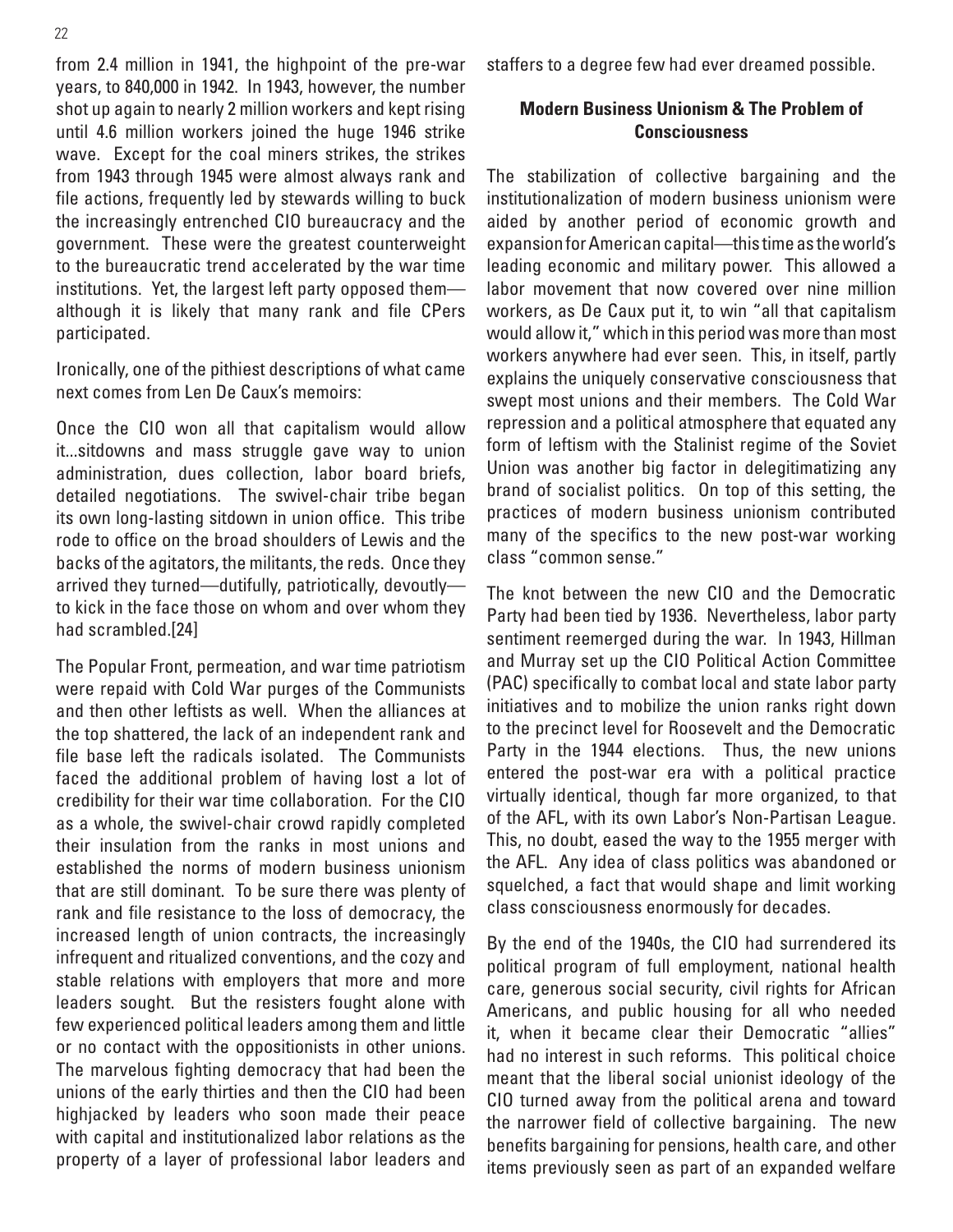state like those in Europe, created what some have called a "private welfare state" tied to the employers.

This had at least two long term affects. The first was to increase the professionalization and hence the bureaucratization of collective bargaining as contracts became incredibly complex and their administration more expert-heavy. The number of fulltime "International Reps" grew and their power over contract administration increased. The notion and practice of the union as a service agency took root. Along with this came the erosion of basic democracy as conventions, once annual affairs, became every three or even five years in many unions.

The second was the fragmenting affect this "private welfare state" had on the consciousness of union members, along with the growing separation of their living standards from workers in weaker unions or in no unions. With benefits flowing from company coffers, the idea that the well-being of the company is a union goal was given a previously unknown economic underpinning. At the same time, just as any idea of a distinct class politics had been squelched, so too had the idea of the labor movement as a class movement been laid to rest. It was now a bureaucratic agency dependent on employer well-being (i.e., productivity dragged out of the workforce) to deliver services to it members and them only. Narrow "interest group" consciousness was certain at most times to beat class consciousness as a contender for this period's "common sense."

The replacement of social unionism, in all but convention-time rhetoric, by a top-down service model and fragmenting "private welfare state" was accompanied and sometimes preceded by the abandonment of the CIO's commitment to racial equality. While this commitment had always been limited and seldom carried into white bastions like the skilled trades, the alliance with the progressive organizations of the African American community had contributed to a racial egalitarianism largely absent in the older business unionism of the AFL. But, when organizing, striking, and mobilizing were replaced by orderly professional bargaining in the context of economic growth, there was little need for such active alliances. When African American labor leader A. Philip Randolph proposed that the merged AFL-CIO ban racial exclusion by any union at the 1955 merger convention, not one white CIO leader voted with him. It was not that they

believed in exclusion, but that they valued the alliance with their new conservative colleagues more than that with the Black community.

All of these features of modern business unionism and the economic context in which it solidified combined to bury, if not completely obliterate, the kind of basic class consciousness that arose in the 1930s and lasted well into the 1940s. The fragmented consciousness was reinforced by the rise in real wages and, at least for a large minority, the new benefits that brought a middle class life style to millions. Average real hourly earnings in manufacturing rose by 50% from 1950 through 1965. The new benefits, furthermore, meant that more of these growing wages were available for direct consumption than had ever been the case before. All this was made possible by the continued growth of the economy. From 1947 through 1967, industrial production more than doubled, while productivity grew by over 50%.

While many on the left like to talk of this period as one of a "social compact" in which capital willingly handed over wage and benefit increases in exchange for increased production, the fact is that even in this period it took a high level of strike action to win this new standard of living. There were more strikes and more workers on strike in the first half of the 1950s, while the new standards of collective bargaining were being carved out, than during the years 1935-1939.

There was, however, a big difference. The strikes of the 1930s had been enormous battles seen by millions as part of a bigger class struggle. By the 1950s, strikes tended to be orderly affairs with token picketing. With some notable exceptions, strikes became as routine as collective bargaining itself. Furthermore, the solidaristic movement-wide pattern bargaining of 1945- 1946 had given way to a much looser system in which each union was on its own. Most studies showed that even by the early 1950s the affect of major patterns set by the UAW or the Steelworkers was fading. The idea of solidarity was reduced to one's own union and one's own "private welfare state."

All of this produced the kind of consciousness, the "common sense," thought to be the natural state of mind of workers and union members in the U.S. Neither class as an active concept nor any vision above the level of collective bargaining was a part of this consciousness for the vast majority. But the conditions that underlay the stability of this whole arrangement were beginning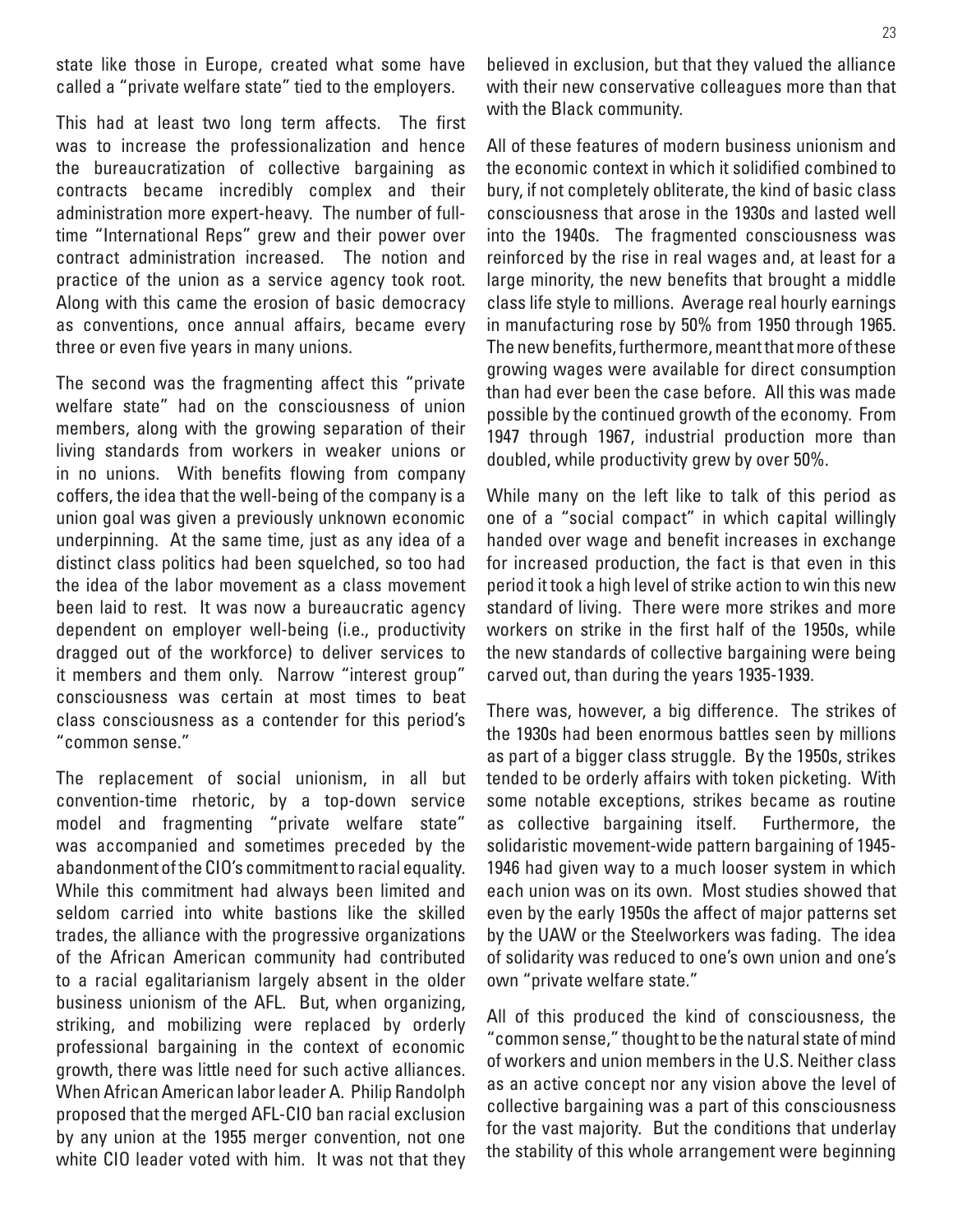to change by the mid-1960s.

#### **Fragmented Rank and File Rebellion**

By most accounts U.S. capitalism's rate of profit began to fall (or fall more rapidly) around the middle of the 1960s. Production actually accelerated at first due largely to the War in Vietnam. Whereas industrial production had risen by about 50% from 1953 through 1963, from 1963 through 1973 it rose by 68%. Nevertheless, the falling rate of profit that corporations were beginning to experience more severely brought on both inflation and a push for increased productivity across much of industry. Inflation and speed-up, in turn, brought forth a new period of increased resistance and rebellion within industry.

While we tend to think of the 1960s and early 1970s as the era of the mass anti-war and "new" social movements, it was also one of considerable labor unrest. Millions of public sector workers poured into unions and for a moment, on the eve of Martin Luther King's assassination, it looked as though the labor and civil rights movement might converge. The new Black Power consciousness of the late 1960's found expression in auto assembly plants and steel foundries as well as in rebellious communities.

At the same time, the number of workers involved in strikes rose steadily from just under a million in 1965 to 2.5 million in 1971. A growing number of these strikes were wildcat strikes in violation of the contracts and against the will of the now entrenched and routinized leaderships. The strikes were typically against speedup and other management practices, but just as Dobbs had pointed out in the 1930s, the union bureaucracy now a much bigger target—stood in the line of fire. Once again, rank and file rebellion was on the agenda. In the wake of these strikes came several rank and file based organizations such as the Teamsters United Rank & File, Miners for Democracy, and the United National Caucus in the UAW. In addition, Black caucuses spread across the auto and steel industries, of which the most famous is the Dodge Revolutionary Union Movement (DRUM). The connection of DRUM and some other Black caucuses with both Marxism and revolutionary nationalism was direct, but the exception. While leftists played a role in many of these new rank and file movements, there was no significant organized left in the unions in this period.

The organized left of this period was largely studentbased and focused on the anti-war and social movements. While these movements also had an impact on the working class in various ways, the socialist left, except for Black radical groups like the Detroit-based League of Revolutionary Black Workers, paid little attention to this rising tide of rank and file rebellion. Yet, the rebellion became highly visible as strikes swept the coal fields in the late 1960s, when national wildcats broke out among postal workers and Teamsters in 1970, when the Lordstown GM plant became the focus of national attention for the militancy of its young workforce, when 40,000 telephone workers in New York State struck against Nixon's wage freeze for seven months in 1971-72; and when the Miners For Democracy overturned a corrupt and murderous leadership in 1972 and reshaped the United Mine Workers.[25]

The absence of a well-organized socialist left in most of these movements meant that the fragmented consciousness inherited from the modern business union practices of the post World War Two years, though challenged by action, was not displaced with a broader class consciousness or significant movement toward independent working class politics. Even the more visible rank and file organizations had little contact with one another. They fought their battles with their employers largely within the spheres of their own "private welfare states." Furthermore, they fought from a position of assumed job security, while the new militancy kept real wages ahead of inflation for most groups. As noted above, the economy was growing fast and the impact of falling profit rates on the economy as yet marginal. The "common sense" of the period had been challenged by the actions taken by millions of workers, as well as by the anti-war and social movements. But there was no socialist left within the working class, nor even a left focused on workers' struggles, that was big enough to bring these strands together.[26]

The 1974-75 recession, the deepest since the Great Depression, brought the militancy to an end and wildcat strikes virtually disappeared. Some rank and file movements lasted past this turning point and the Teamsters for a Democratic Union was actually born in 1976, but the militancy and sense of confidence that made this period of rank and file rebellion possible and gave it its particular character was swept away as a new era of economic turbulence took shape. The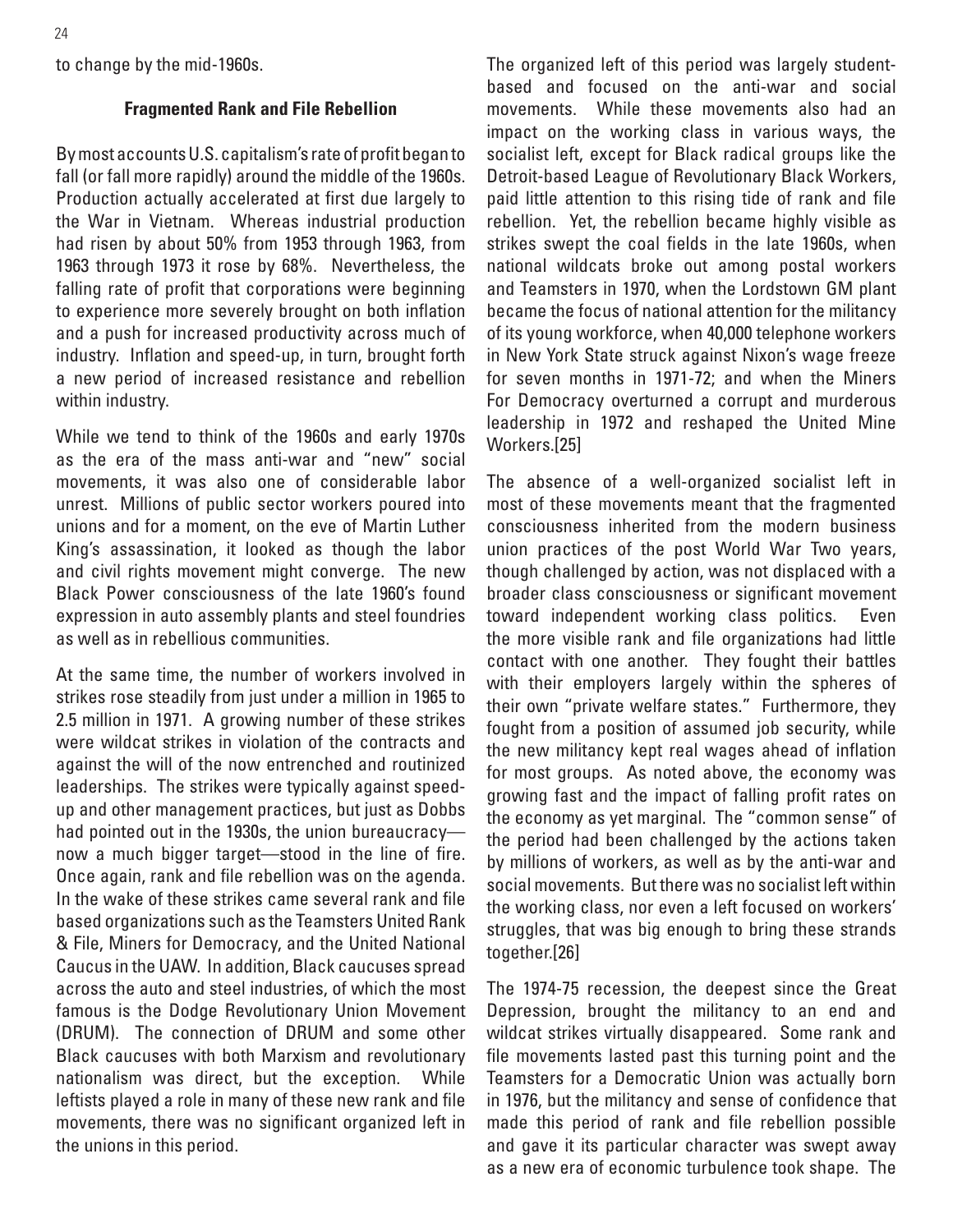fragmented consciousness encouraged by modern business unionism not only survived, but was now reinforced by a sense of economic insecurity across the class that allowed the bureaucracy to re-impose its authority and to open a new period of retreat and concessions bargaining in the 1980s.

#### **The Rank & File Perspective: A Contemporary Synthesis**

If the fact of and the reality and importance of rank and file movements and rebellions is clear, the relationship of socialists to these is still not clear. There have been three different problems rank and file movements of the 20th century confronted. The first was a partycontrolled attempt to provide a program and class wide framework in the early 1920s through the TUEL. This had a promising start but came to grief largely as a result of the CP's control, on the one hand, and its erratic politics, on the other. Party control meant that no independent, growing leadership was developed that would give the movement the strength to replace the business union leadership.

The second was the industrial upheaval of the 1930s. Here the major left organization, the CP, pushed an alliance with the CIO bureaucracy, or what they imagined to be its "progressive" wing, as well as with the Roosevelt Administration. This meant permeation where possible, but also a certain passivity toward the bureaucracy by rank and file CPers. This crippled the possibility of independent rank and file organization in most CIO unions, and meant the substitution of the party for an intermediate or transitional cross-union organization. Under these circumstances, the CIO bureaucracy and those of its affiliates were able to gain or maintain control, close down the rough and tumble democracy of the first decade or so of the CIO, and then expel their Communist allies.

The third was the rank and file rebellion of the late 1960s and early 1970s. The many actions and organizations of this period had very little contact with one another, let alone cross-union organization or a shared view of the changes needed to beat the speed-up and inflation of the period. This rebellion, while exemplary of the selfactivity and power of the working class in many ways, was hurt by the almost total absence of a political left or socialist wing within the movement. It remained the captive of the narrow consciousness of modern business unionism.

Drawing on the lessons of these major periods of class activity and rank and file rebellion, we need a synthesis in which socialists play a leading role in these rebellions without subjecting them to the control of any "party" or socialist organization. At its most basic, this leadership means confronting the bureaucracy within the unions and its policies by focusing on the fight with the employers over real conditions on the job and in society. This leadership role also draws on the concept of transitional politics to provide a bridge from today's consciousness to deeper and wider forms of class consciousness and organization. This requires some institutional or organizational means of bringing a class-wide perspective to the various rank and file groups in order to transcend the fragmented consciousness encouraged by the "private welfare states" and the intensified competition that increased international economic integration has brought. This would include cross-union formations, communitybased worker organizations such as workers centers, and steps toward active class politics.

While the pressures of capital on working class life are always present, there are obviously times when such a perspective offers greater possibilities. The rest of the pamphlet will argue that today's unfolding conditions do offer such possibilities, that rank and file rebellions are a common contemporary response to the realities of changing conditions and bureaucratic inertia, and that there are specific things that socialists and socialist organizations can do to maximize the potential of the period and to minimize the gap between convinced socialists and the majority of worker activists.

#### **The Roots of a New Revolt**

The closing of the twentieth century seemed to bring a resurgent hegemony to North American capital in the post-Cold War world economy. Every crisis appeared as an opportunity for the United States and its leading transnational corporations to break down barriers to its accumulation goals and impose new political/economic structures and relations that enforced its new advances. From the passage of the North American Free Trade Agreement to the new World Trade Organization, from the "Drug War" on Latin America to the criminal bombing of Iraq and Yugoslavia, no force seemed able to counter U.S. power. The recurrent economic crises of Latin America, the financial collapse in East Asia, and the overall meltdown of Russia all provided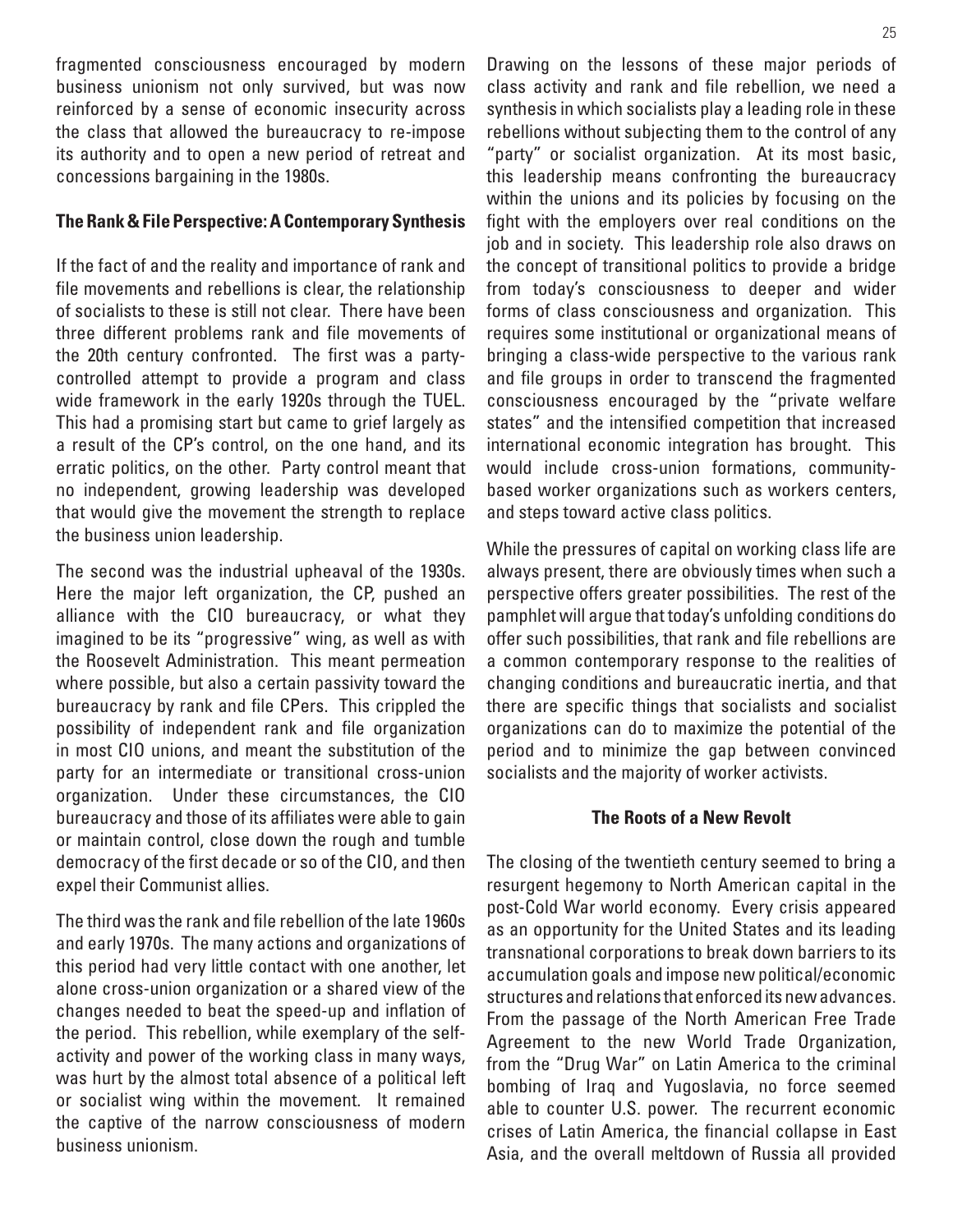opportunities for North American capital to extend its already massive global reach. Despite the circus around Bill Clinton's scandalized presidency, big business could rest assured that the same center-right political consensus that had ruled in Washington for years was intact no matter the President's fate or which major party sat in Congress or the White House.

But the 1990s' apparent deepening of U.S. economic and political hegemony was not a rerun of its post-World War Two rise to dominance. Two major changes in the world made this renewed surge of U.S. power far more fragile than the period of growth experienced by the United States and other major industrial nations in the quarter of a century after the end of World War Two. The first was that neoliberalism, the policy of most of the world's governments, stopped working, both as a political phenomenon and as a stabilizing force for capitalism. The economic turmoil in East Asia and, above all, the prolonged and seemingly irreversible stagnation of Japan's formerly powerhouse economy were the certain signs that any hope for global stability was fading as fast as the century itself.

The symbol of neoliberalism's crisis as a political movement was the return, in the last few years, of significant opposition, primarily from the working class and proletarianized peasantry across much of the world. Mass strikes in opposition to neoliberal policies and their consequences erupted across the globe. The similarity of these mass actions in such diverse settings as Zimbabwe, Colombia, France, Greece, Russia, South Korea, Canada, and many more reminds us that while a majority of those who toil in capital's uneven global system remain outside the formal relations of wage labor, the working class has continued to grow on a world scale. Indeed, even by the narrowest measure, that of industrial workers, the industrialized OECD countries, where industrial decline and downsizing was widespread, saw a slight growth from 112 million in 1973 to 115 million in 1994. In the economic South, including the former Communist countries, the industrial workforce has risen from 285 million in 1980 to 407 million in 1994. Organized labor movements that were repressed in the 1960s and 1970s, arose again or for the first time in much of the Third World, as well as southern Europe. Fascism was overthrown in Greece, Portugal, and Spain and unions emerged and were legalized again. By the late 1990s. these movements, new and old, were expressing their opposition to the crushing impact of nearly two decades of neoliberalism. The second difference in North American capitalism's fin de siecle resurgence is that, unlike the post-World War Two boom where American living standards rose on average, this expansion of U.S. corporate power has seen the living standards of the vast majority sink for twenty years. Indeed, Wall Street insider Stephen Roach calls the U.S. economic expansion of the 1990s a "labor crunch recovery." In 1998, for example, the real wages of those who work for wages and salaries in the U.S. remained 12% below their 1979 level. This general decline has been accompanied by a sharp division between the bottom three-quarters of the population whose incomes have fallen and the top quarter whose incomes have risen. The higher one goes, furthermore, the greater the increase in income and wealth. Income measures, however, only scratch the surface of what the majority of the working class has experienced in the last two decades. While there have been no mass or general strikes in the U.S. in recent years, the return of high profile class struggle is now apparent and the reasons for it clear. Far from providing the material basis for the continued loyalty and ideological submission of the working class majority, the new power of North American capital is purchased in part by the increased degradation in working and living conditions of the vast majority within the U.S.

One aspect of this change was the profound workplace and labor market reorganization associated with "lean production." The promised brave new co-managed workplace of the future turned into a top-down, welllit Satanic mill. Whether you worked in a hospital or an auto plant, a post office or post-industrial technooffice, more than likely your job was worse than it was a decade ago—if you were lucky to have one that long. Whether or not it is decorated with the trimming of employee participation, TQM, or the like, it was certainly more stressful, probably harder, and definitely more dangerous by the 1990s. U.S. injury and illness rates in the first half of the 1990s were running anywhere from 9% to 100% higher than in the first half of the 1980s measured by the number of cases reported. Contributing to this rise in occupational illness and injury are changing work time patterns. Full-time manufacturing workers were putting in more overtime, while millions were becoming part of the precarious workforce that fills the country's growing number of part-time, temporary, or casual jobs.

The monthly figures published by the Bureau of Labor Statistics put the number of "part-timers" (those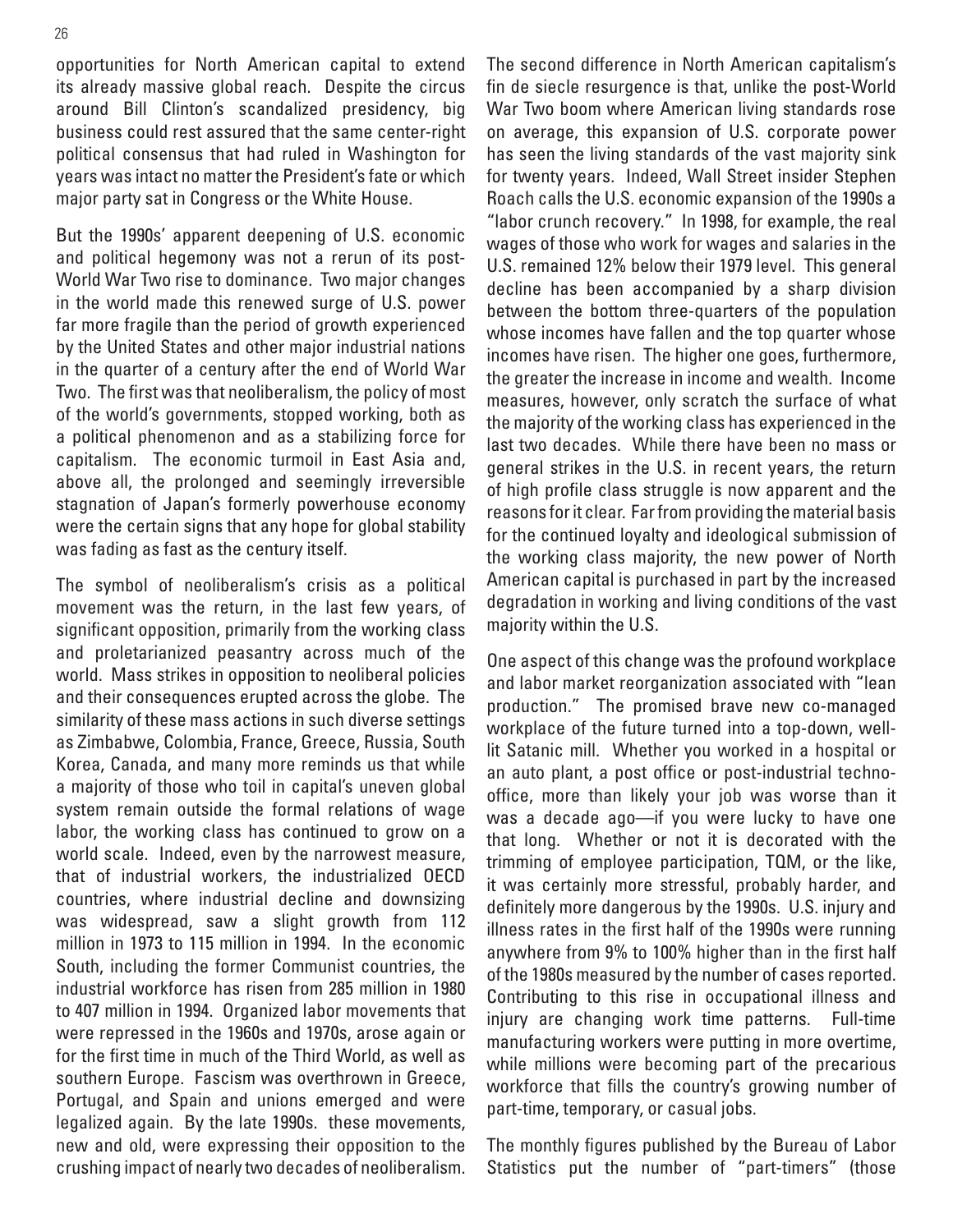working less than 35 hours a week) at 21 million in mid-1997, or about 18.4% of the workforce, up from 16.6% in 1975. But including those in the 35-40-hour range, over 38 million people actually work less than 40 hours a week, while an uncounted number of "parttimers" earning part-time pay work 40 or more hours week-in and week-out. More startling is the growth of temporary workers. Those who work out of "personnel supply agencies" have grown from 640,000 in 1987 to over 3 million in mid-1999. An undocumented additional number of temps work directly for a growing variety of firms. A recent study by the Economic Policy Institute puts the total proportion of "nonstandard" jobs at 29.4% of the workforce, 34.4% for women workers—figures that adjust for the overlap of part-time, temporary, and contract work. With the arrival of "modular" production at the end of the 1990s, which emphasizes outsourcing and sub contracting even more than its "lean" predecessor, still more full-time and well paid jobs will be turned in for temporary and/or lower wage jobs.

All of this has not gone unnoticed by the majority that compose both the shrinking middle-income and growing lower-income working class—and they are angry. Whatever glow may have accompanied the early days of labor-management partnership or workplace participation faded rapidly for many workers, as their jobs were cut and/or intensified to boost profits, stock prices, and top salaries. Contesting with this anger and disillusionment, however, is fear of job loss by the same forces: downsizing, outsourcing, facility closures, or scab herding. As a Multinational Monitor editorial put it recently, "A ruthless employer class blends these multiple sources of job insecurity into a whole greater than the parts."

The other side of the downsized coin, however, is work intensification. If no one with power listened to the workers who complained about this, at least a few ears perked up when Wall Street insider Stephen Roach wrote in the Wall Street Journal, "the so-called productivity resurgence of recent years has been on the back of slash-and-burn restructuring strategies that have put extraordinary pressures on the workforce." Roach predicted a "worker backlash."

There comes a point, after all, when the pressures and inevitable indignities of intensified exploitation outweigh the fear of job loss, as it did in the Great Depression. As Marta Ojeda, director of the U.S.- Mexico-border-based Committee for Justice in the Maquiladora's put it eloquently at the 1997 Labor Notes conference in Detroit, "The hunger is stronger than the fear—hunger for justice, not only for food." First one group, then another tests the waters and open conflict returns to labor relations—despite the trimmings of company unionism or labor-management cooperation schemes. That is the meaning of the bitter strikes of the last few years in the U.S. Some lose, as at Caterpillar and A.E. Staley. Some are more or less draws, like that at Wheeling-Pittsburgh. Others win something, as at UPS in 1997, at several telecommunications companies in 1998, in the seventeen local GM strikes of the last twoand-a-half years, the brief strike at Dunlop, the 69-day Boeing strike, the week-long general strike of Oregon state employees, the on-again-off-again strike at Yale University, and the 54-day confrontational struggle at WCI Steel in Warren, Ohio.

Then there are the massive strikes of immigrant and Latino workers on the West Coast: janitors, dry-wallers, and carpenters in Los Angeles; waterfront truckers in LA and Seattle; and in the last days of the twentieth century casualized waterfront workers in Southern California. To these should be added the struggle to organize 20,000 strawberry pickers in California, the smaller number of apple pickers and processors in Washington state, and those harvesting cucumbers in North Carolina. These and similar struggles of immigrant and Latino workers around the country also point to something new—the rise of Latinos not only in the workforce, but in the unions. While union membership overall continued to decline from 1992 through 1996, the number of Latino union members grew by 12%.

Thus, in the long economic expansion of the 1990s militancy returned to many sections of the U.S. working class. What arose, however, was not the old rhythm of U.S. collective bargaining, with a large number of relatively short, conventional strikes aimed at winning wage and benefit improvements. The strikes and struggles of the 1990s were largely defensive in nature, often very long and bitter, mostly focused on workplace and labor market changes, and increasingly "political," in the sense that they made demands that all workers could identify with (sometimes deliberately), and thus struck a sympathetic chord in the working class public and often appealed directly for broader support. The Staley, Detroit Newspapers, and UPS strikes all did this, and the 1998 GM and telecommunications strikes also garnered majority public sympathy.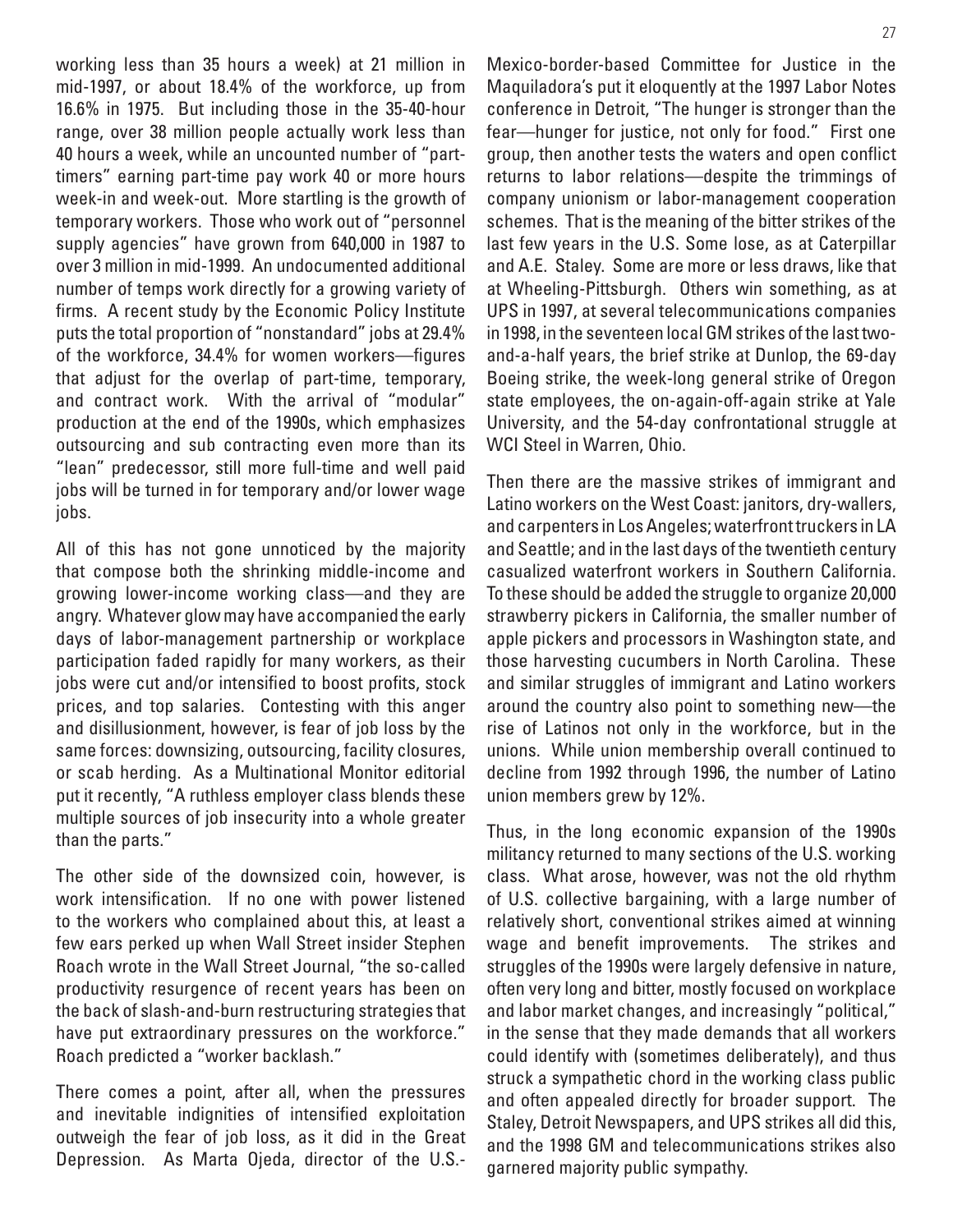The strikes of the last few years revealed the contradictions of business unionism and its limitations in today's world economy. They also often showed the new power that many organized workers have. Strikes at Staley, Caterpillar, and the Detroit Newspapers were lost partly because local or national leaders pulled their punches or even helped derail the strike. (It is impressive that the struggle against the newspapers continued despite this, with an impressive core of activist resisters.) At General Motors in 1998, where it was clear that the union had enormous power to shut the company down, national leaders refused to use the strike to make serious gains at the national or even local levels. Instead, they settled for small, often reversible, gains that didn't resolve the bigger problems of outsourcing and downsizing. Where some important things were won, as in telecommunications, it was largely because new tactics, member mobilization, and public outreach were deployed.

In 1995 a significant change occurred in the leadership of the AFL-CIO. Throughout the 1990s, rank and file rebellions occurred in many unions, and took power for a time in the 1.4 million-member Teamsters. There would be major setbacks to these gains, but it was clear that union politics were changing as the new century approached.

#### **Internal Union Dynamics**

Most of this new consciousness and militancy comes from the activist layer of the unions. These are workers, workplace representatives, and local level union officials who keep U.S. unions going from day to day. They work between the upper layer of career officials and staffers, on the one hand, and the majority of members on the other. Some are full-time, paid officials, many are not. They are forced to confront the reality of the workplace, as opposed to its ideology, whether or not they accept this current partnership ideology in whole or part. A significant minority of this layer, however, rejects the labor-management ethos that comes from employers and career union officials alike. It is in this layer that the return of resistance has gathered the greatest force and, now and then, breaks through the passivity of the members and the backward-looking immobility of the top officials.

The activists and the top leaders are often at odds over how to respond to the changing workplace and labor market. Unlike in some European countries and at past times in the U.S. there is only one labor federation. There is no division by political loyalty: socialist, Communist, Christian. Differences in direction or political outlook must be expressed within a union that has sole representation rights in its bargaining unit. In addition, most unions in the U.S. have developed bureaucratic structures beyond the reach of labor leaders in much of the world. So, political conflict tends to take an almost sociological character: ranks versus bureaucrats. The forms of this clash may be many. Pressure from the activist layer to act is one, a major factor in the GM and Boeing strikes. Another is turnover at the top. The Association for Union Democracy (AUD) estimated that about a dozen union presidents were ousted in contested elections from the late 1980s through the 1991 victory of Ron Carey.

The ferment continued into the 1990s. Labor democracy attorney Paul Levy summarized it in a speech to the National Lawyers Guild in the Fall of 1996 when he said:

There is extensive intra-union activity in a large number of national unions, much more than ever before. In service unions such as the Food and Commercial Workers, the Service Employees and the Hotel Workers, construction unions such as the IBEW (Electricians) or the Bricklayers and the Carpenters and the Laborers, government unions like the Letter Carriers, the AFGE (Federal Employees) and the Treasury Employees, industrial unions like the Machinists and the Auto Workers.

To this list of challenges in national unions can be added similar movements in large local unions such as the New Directions caucus in the 30,000-member Transport Workers Union Local 100 in New York's transit system, the Caucus for a Democratic Union in the California State Employees/SEIU Local 1000 that has twice won control of this 40,000 member union, the successful rebellion in Atlanta's transit union, or the reform group in the similarly large union of New York City janitors and doormen, SEIU Local 32J/32B—John Sweeney's home local. Even the famous Justice for Janitors local union, SEIU 399 in Los Angles, saw a massive opposition movement of Latino and African American workers, called the Multiracial Alliance, replace the old guard executive committee—only to be placed in trusteeship by John Sweeney who was still SEIU president at that time. The split of the militant California Nurses Association from the more conservative American Nurses Association in 1996 represents another form of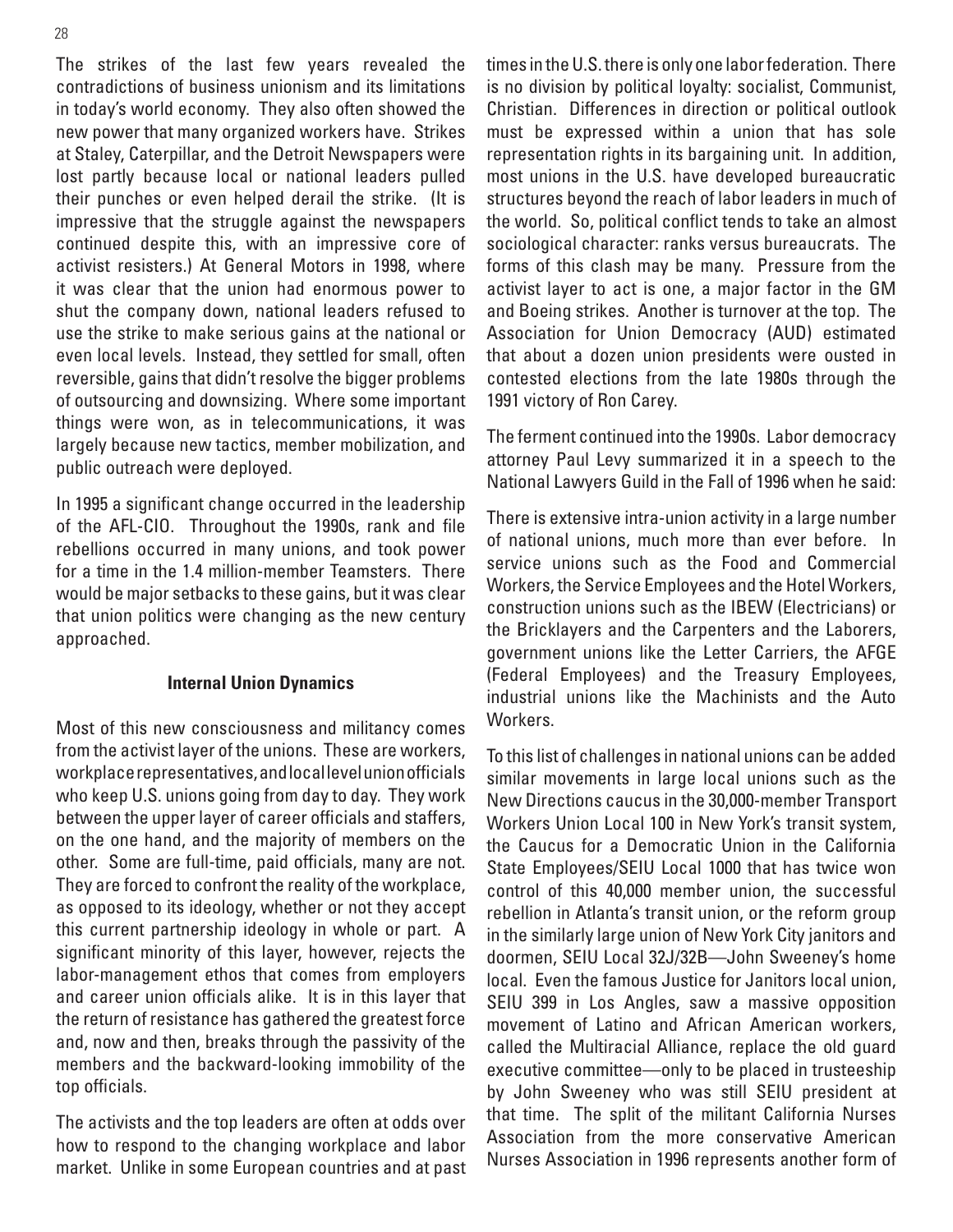rebellion from below. Recently formed local opposition caucuses, as opposed to traditional caucuses of the "in" and the "out" opportunist union politicians, have appeared in unions as diverse as the Auto Workers, Steelworkers, Teachers, Hotel Employees, Carpenters, and the IBEW.

Nowhere was the challenge from below more successful or the process of union reform deeper than in the Teamsters. It seemed as if the reelection of Ron Carey over Jimmy Hoffa "Junior" in 1996 not only spelled the end of the corrupt old guard, but it opened a new phase of transformation. As Ken Paff of the Teamsters for a Democratic Union (TDU) explained, "We won the political battle over the value of a clean, democratic union. Hoffa had to adopt our program and promise to do even better at it. But we have not yet won the battle over the need for a new kind of union that derives its power from a mobilized and involved membership."

The dynamics of the Teamster revolution, as many TDUers call it, had brought TDU a long way from 15 years in the wilderness as a clear-cut opposition to five years on the front lines defending the reform regime and defeating the old guard. Now the most difficult question of all was posed: how to go beyond the norms of "clean" American business unionism? For most activists, the key to anything new was an informed, activated membership. Whether speaking of winning a strike at UPS, organizing the unorganized, or building broader coalitions for bigger social goals, success would depend on mobilizing the tens of thousands of workers on whom the real power of the union rests.

This dynamic suffered a serious setback when outside consultants hired by the 1996 Carey campaign organization along with the union's political director were caught in a illegal scam to direct union money into the campaign coffers. Carey was disqualified from the election and eventually expelled even though it was never proven that he was directly involved. In the wake of this turn of events, the union reform coalition around Carey fell apart. It took months for the TDUbacked union reform movement to pull itself together. The slate that it ran in the 1998 election rerun reflected the thinking of those prepared to go well beyond "clean business unionism." But its presidential candidate, Tom Leedham, was not well known and had only six months to campaign. Furthermore, the union members were made cynical by the allegations against Carey; voter turnout, at 28%, was no higher than in the Teamsters' first election, in 1991. The old guard candidate, Jimmy Hoffa, son of the famous Teamster leader of the 1960s, had campaigned for four years and had the best known name in the union. He won by 54%.

The central role of TDU in both the reform movement and the UPS strike was no fluke. It survives the Hoffa victory. It exploded in 1999 in the strike by 1,000 immigrant meatpacking workers at IBP's plant in Pasco, Washington. Here, TDU leader Maria Martinez was elected chief shop steward. Opposed by the old guard white leadership, the TDU-led coalition fought the intolerable working conditions in the plant and eventually forced a strike. The spirit of rebellion could also be seen at Anheuser-Busch, where members repeatedly rejected deals pushed on them by old guard leaders and the Hoffa-led International.

While the TDU-backed rank and file movement will have to fight to regain leadership over the union, the question that faces the Teamster reformers is essentially the same question that faces the entire labor movement: what kind of unions, what kind of movement can be built that is adequate to the challenges of corporate power, international competition, and the dominance of conservative politics.

Many of today's struggles have taken a certain political character. As we noted, the UPS strike captured the attention and support of the working class public. Many of the struggles mentioned above, brought the state into action on the side of the employers—a fact that politicized many union activists. The struggle of members of the Transport Workers Union Local 100 in New York City's transit system illustrates another way in which "simple" union-employer conflict turns political. The fight for a new contract in late 1999 became a fourway conflict. The simple negotiating process between he union and the Transit Authority would never have taken center stage in New York as the holidays approached if it had not been for the New Directions caucus in Local 100.

New Directions began back in the 1980s as a small dissident newsletter called Hell on Wheels. By the late 1990s, it was a powerful movement that controlled about 40% of the executive board of this 35,000-member local union and dominated the subway division. It's candidate for president of the local had come within a few hundred votes of winning in 1998. As during past contracts it conducted its own contract campaign.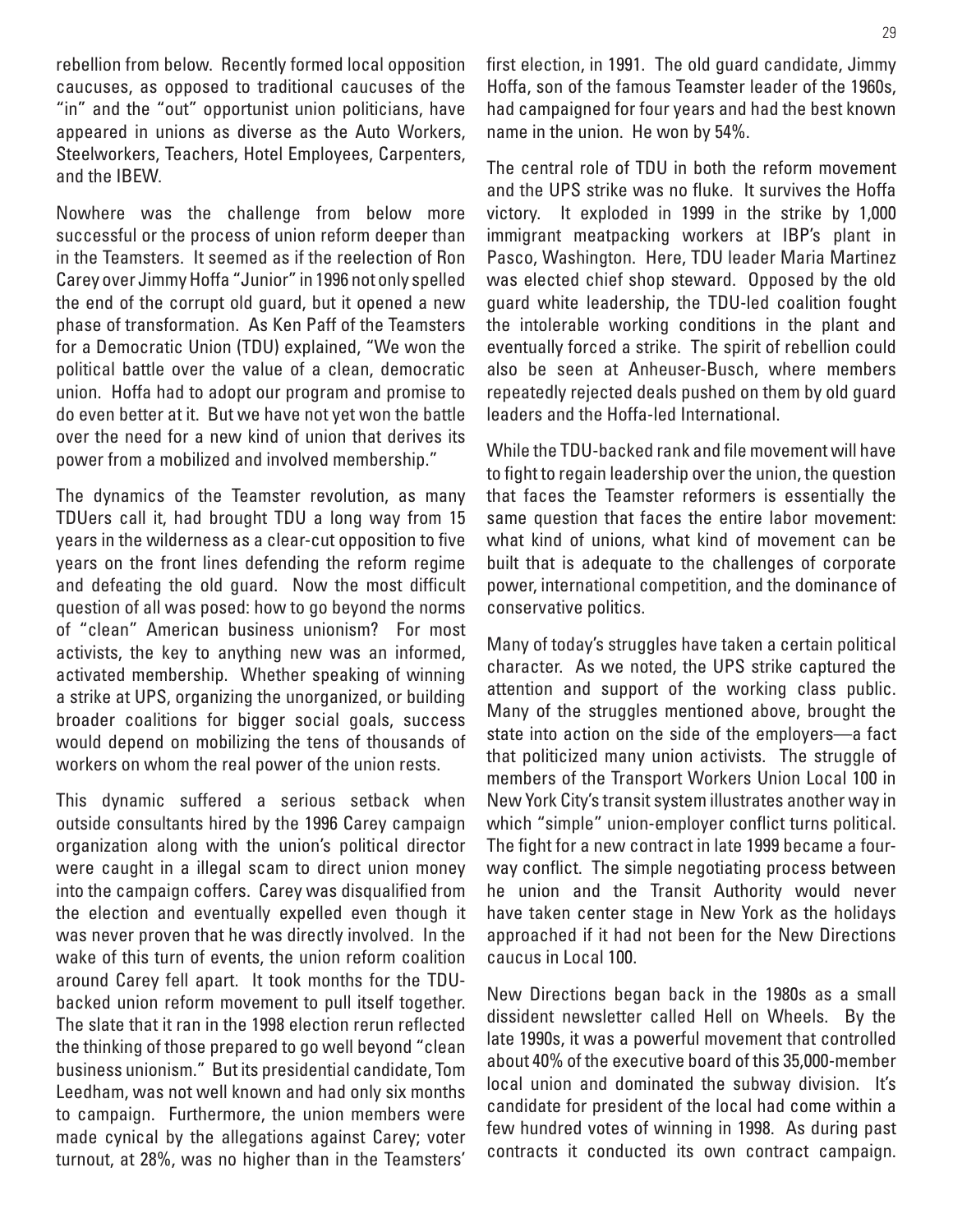The size and influence of the organization by this time, however, meant it played a significant role in the now complex negotiations. Reacting to the fear that New Directions would push the union into a crippling strike in late December, Mayor Rudolph Giuliani entered the fray by getting a court injunction not only against a strike, which was illegal in any case, but against the use of the word strike by any union member. The daily press in New York carried endless stories highlighting both Giuliani and New Directions leader Tim Schermerhorn.

New Directions had become more than a powerful rank and file movement, it was the center of city politics for a time. The main reason was that the transit contract was the first in a series of labor contracts for the city's tens of thousands of employees. For these union city workers, New Directions played the role that the UPS strike had for the country. Indeed, rank and file caucus activists from several of the city's public sector unions had formed a coalition and met together for some time. Giuliani, who actually has no part in the negotiation with the Transit Authority, panicked at the idea of a series of struggle in which the outcome was an accelerating city payroll—not to mention a re-energized labor movement. A genuine class against class conflict was taking shape.

#### **The Tasks of Socialists in Today's Resistance and Rebellion**

Thinking about the tasks of socialists in today's United States can be overwhelming. From Reagan through Clinton, the U.S. government has been able to launch an endless series of high-speed wars that deny us the time to organize effective opposition. The racist politics of prisons and punishment have reached such tidal proportions they, too, seem to laugh at opponents. The growth of poverty, the servitude of workfare; the threat of ecological disaster; and the seemingly unstoppable drift of mainstream politics to the right all taunt the left and tempt it to do everything at once.

To be sure, there are good signs as well. Not only rebellion in the workplace and unions, but a proliferation of community-based worker organizations, the rise of cross-union campaigns and organizations, and a new generation of student and youth activists taking on sweatshops, "free trade," and many other important issues. All of these and more came together in Seattle at the end of November 1999 to stake out their place in the global political landscape. Here and there,

there are victories. But the basic problem remains one of power. The multinational corporations and the politicians they so generously fund (and, of course, the state and multilateral institutions they direct) have a lot of it and we don't.

This brings us right back to where we started, right back to Karl Marx and the working class. Marx didn't look to the working class because of some supposed moral superiority, the clarity of their ideas at any particular moment, or the infinite effectiveness of their trade unions. We have already argued that these things can be as absent among workers as individuals as among members of any other class. No, Marx looked to this class because in capitalist society they were the only other class, besides the bourgeoisie, who had the potential power to change things. Their power flowed from their position in the economy and from their numbers. "Ye are many, they are few," as the poet Shelley put it. More than that, this class has the power to create society's wealth and, acting as a class, to bring society and its production to a halt. "Without our brain and muscle not a single wheel would turn," the Wobblies sang. We might add: "not an inch of fiber optic cable laid, no just-in-time delivery made, not a whole ball season played." You get the picture.

The problem has always been organizing that power and giving it conscious expression for a common purpose. What is being argued here is that there is already a starting point in the form of the rank and file resistance and rebellions, community-based organizations, and transitional formations discussed above. While socialists can and do play an important role in building and providing direction for such movement, they don't have to invent them. The existence of the organizations, networks, projects and activists that make up this rebellion and resistance, of course, do not solve the problems of power, or rather the left's lack of it, immediately. This is a long range, multi-faceted strategy. It is a perspective that requires a division of labor, for which reason it is most effectively conducted by organized socialists even though there is plenty for individuals to do. It is a strategy that focused primarily, though not exclusively, on the unions, so it follows that most of those carrying it out will be union members, although there are roles for those not in unions.

In summary, the tasks of socialists in the labor movement include: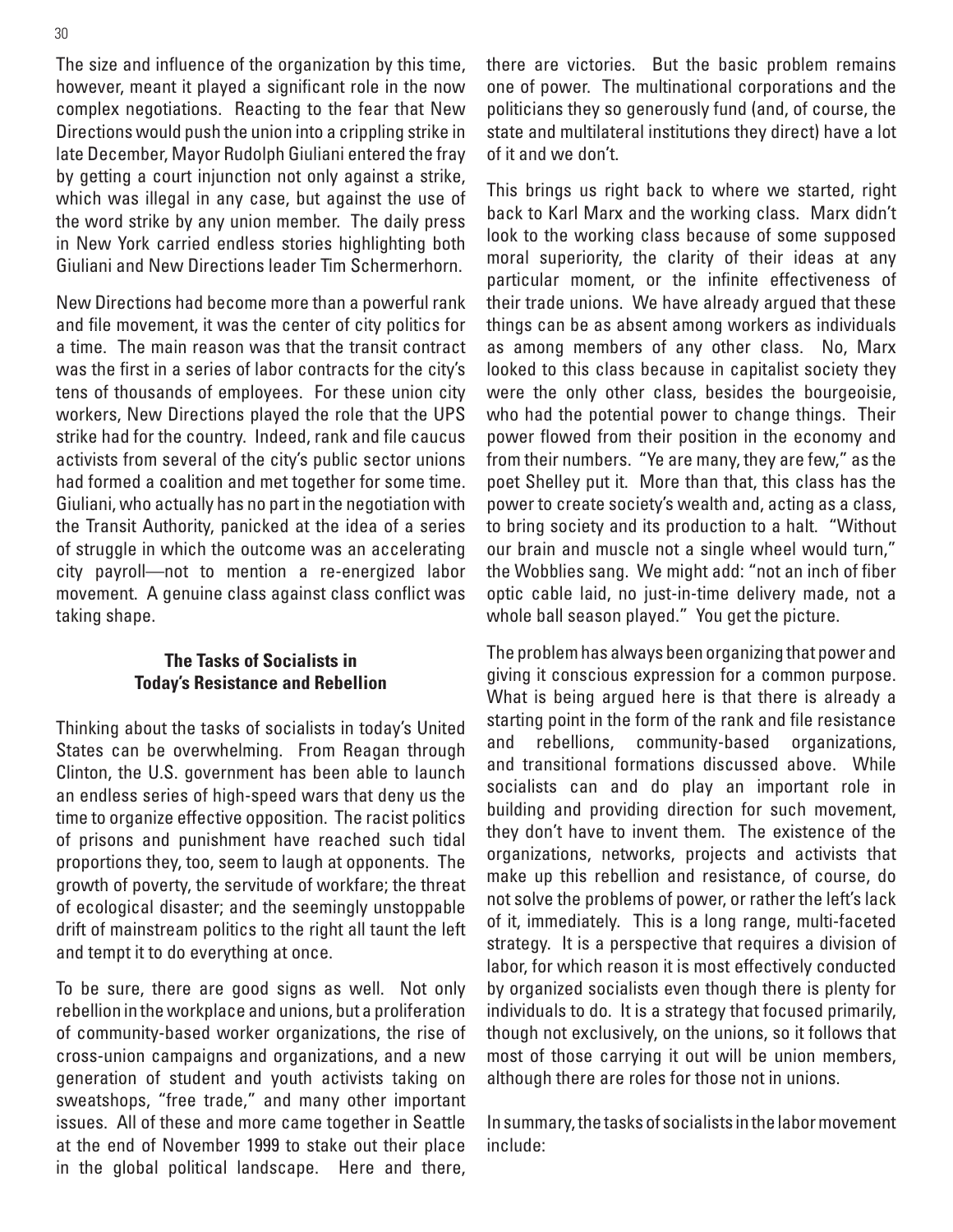- 1. Building the rank and file movements and organizations that are fighting for a more effective, democratic, and inclusive union in the context of the main fight with the bosses—the Farrell Dobbs approach of letting the bureaucratic old guard get caught in the cross fire. Realistically, however, the bureaucracy is far more omnipresent and in the way these days than in the early 1930s, so that there is no hope of avoiding internal union conflict if any progress is to be made. People are compelled into struggle by real conditions and these are mostly shaped by capital and its endless attempt to regain or improve profitability. These efforts to increase exploitation impact in all areas of working life including the different position of white and Black, men and women in the workforce and the union. We build these rank and file groups, acts of resistance, and movements on their own terms, but offer an analysis of the roots of the problem and a bigger vision of how to address them when appropriate. We call this social movement unionism: a unionism that is democratic, acts like a movement and not just an institution, and reaches out to other working class and oppressed people to build a mass movement for change.
- 2. Building the growing number of cross-union, hence by implication class-wide, transitional organizations, publications, and projects that help provide a broader class vision for the work within the unions and direct links between activists in different unions and industries. These include both union-backed and explicitly oppositional groups. Among them are Labor Notes, Association for Union Democracy, Jobs with Justice, strike support campaigns, and single and social issue campaigns where relevant. The on-going organizations and projects, in particular, provide opportunities to raise transitional ideas like shorter work time as well as a living demonstration of aspects of social movement unionism.
- 3. Building and allying with community-based working class organizations. We have mentioned workers center as important, but others like the environmental justice movement based mainly in communities of color are also important. The significance of these organizations if both that they bring to the overall movement sections of the working class, mostly people of color, not in unions. Like rank and file

movements, these organizations and campaigns train working class leaders and activists needed to enhance the power of all working people and to deepen the reach of the broader labor movement we seek.

- 4. Building active international workers' solidarity. There are a growing number of opportunities to build direct links between workers in different countries as well as engage in solidarity actions at home. The Transnationals Information Exchange, the Coalition for Justice in the Maquiladoras, Labor Notes, the U.S./ Labor Education in the Americas Project, and other groups make worker-to-worker contacts to foster internationalism.
- 5. Building alternative class-based politics. This would include working in and building the Labor Party, local independent campaigns with a working class base and politics, and efforts like the living wage campaigns that promote transitional class politics. Through these efforts transitional ideas such as national health care gain legitimacy and can be brought back into our daily work in appropriate ways.
- 6. Building socialist organization that relates to all of these levels of working class activity as well as promoting and acting on a broader socialist politics covering the entire range of social, economic, and political issues. To the degree that a significant portion of the members of the socialist organization are involved in one or more of the first four areas of activity, the organization will have the roots in the life of the activist layer of the organized working class that lay the basis for bigger developments as events unfold. To the extent that others of its members are involved in the whole range of issues and politics, they can enrich the vision and analysis of the labor activists. Overall, socialist organization also makes possible the coordinated division of labor of its activists that is essential to the rank and file strategy. It is also the organization that carries the transitional ideas to their socialist conclusions; the organization that makes and trains socialists.

Each of these points begins with the word "building" because the kind of socialist politics we are talking about involves building movements, struggles, and organizations that can make a difference. Explicitly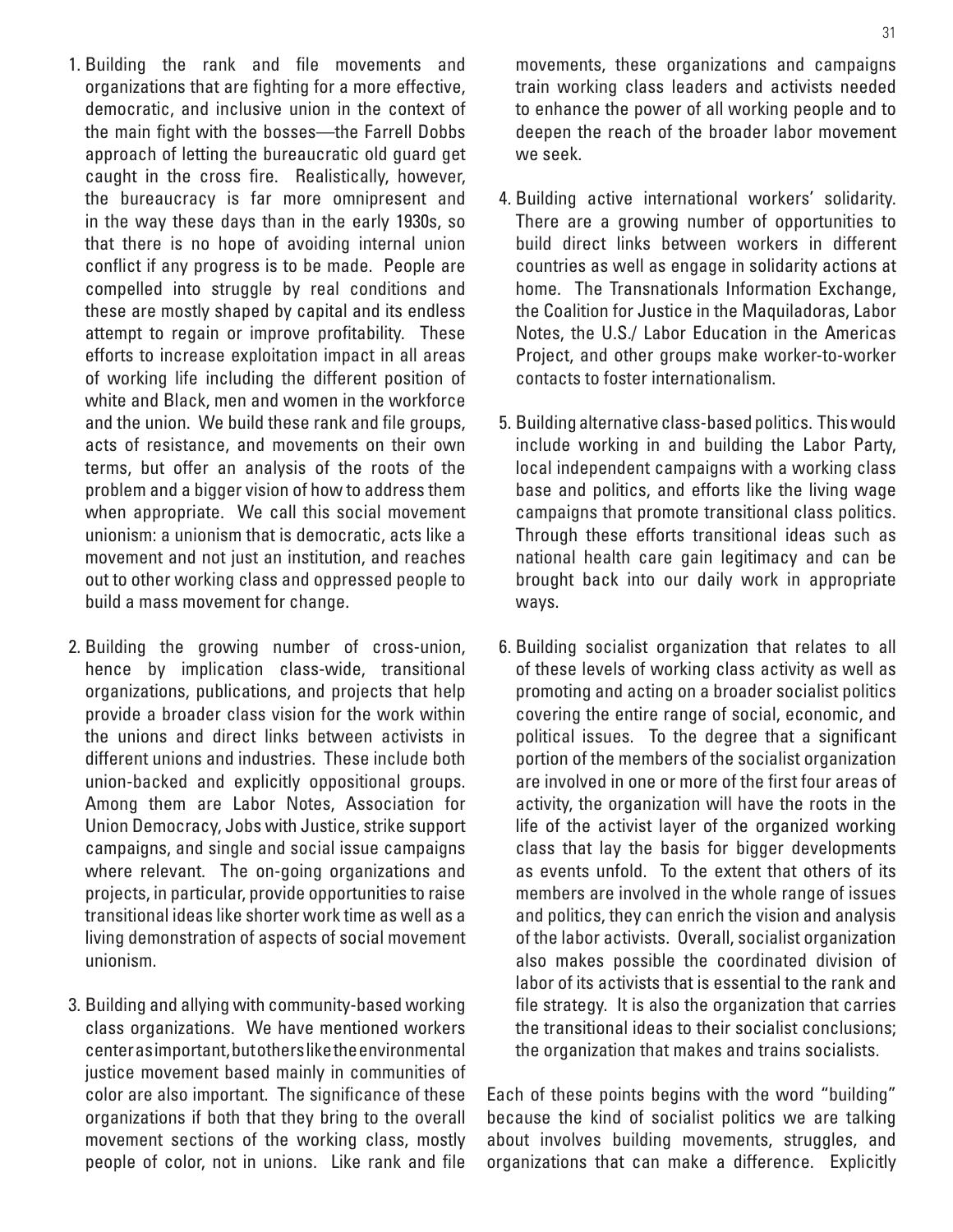socialist education and political work must be done in connection with such work in the world of the working class. It must be done in a nonsectarian manner in which socialists from different groups work together where they agree, along with union and community activists who haven't yet drawn socialist conclusions.

Solidarity, as a revolutionary socialist organization, attempts to follow these prescriptions in its labor work as well as in other areas of political activity. We are a multi-tendency organization with a wide range of views on many questions, including the rank and file strategy. We are a "work in progress" that recognizes that the road to the type of mass democratic revolutionary socialist party (or parties) needed to end the disastrous rule of capital and usher in the rule of the working class is still a long one. While we don't claim to have the road map, we do claim to have a compass. It points to the working class and the means to expand and deepen class consciousness and organization in such a way as to make socialist ideas credible in American society. This route leads first to the active rank and file of the unions and the struggles they are engaged in. If we carry out this rank and file strategy intelligently, if we can win large numbers of leftists and union activists to this strategy, and if socialism becomes the outlook of more and more of these activists, we can put socialism back on the political agenda in the United States.

#### **Notes**

 1. Solidarity, December 1996, United Automobile Workers, p. 5.

- 2. Frederick Engels, The Condition of the Working Class in England, quoted in Hal Draper, Karl Marx's Theory of Revolution, Volume II: The Politics of Social Classes, Monthly Review Press, New York, 1978, pp 91-92.
- 3. quoted in Tony Cliff, Lenin, Volume I: Building the Party, Pluto Press, 1975, pp. 79-80.
- 4. Antonio Gramsci, Selections from the Prison Notebooks, International Publishers, New York, 1971, p. 419.
- 5. The particularly rapacious nature of U.S. capitalism stems in part from its origins in English capitalism. As Ellen Wood argues in The Origins of Capitalism

(Monthly Review, 1999) in the 17th and 18th century England was still the only country with a truly integrated national market based on competition and accumulation. Its trade and colonial systems, unlike those of France and Spain, ran on capitalist principles of expansion, economic compulsion, and agrarian "improvement," i.e., productivity. It was John Locke who, in the 17th century, provided the capitalist rationale for expropriating Native American lands in the name of "improvement," basically the same as that for the land enclosures within England. The distinctly un-English rough and tumble culture of the U.S. flows in part from the decidedly "English" nature of its continental expansion from the 17th century through the 19th, unmitigated by the direct rule of England's highly centralized state even in colonial times.

- 6. For this point I am indebted to Deborah Simmons, whose "After Chiapas: Aboriginal Land and Resistance in the New North America," brought this point home to me.
- 7. Jacqualine Jones, American Work.
- 8. Frederick Engels, "Preface to the American edition of The Condition of the Worjking Class in England, January 26, 1887, in Kenneth Lapides (ed.), Marx and Engels on the Trade Unions, International Publishers, New York, 1990, p. 141.
- 9. Jeremey Brecher, Strike!, South End Press, Boston, 1997, passim.
- 10. Sidney Lens, Left, Right, and Center: Conflicting Forces in American Labor, Henry Regnery Company, Hinsdale, Illinois, 1947, p. 33.
- 11.Labor's first major political effort in the 1870s and 1880s was the disgraceful campaign for state and national legislation excluding Asian workers from the U.S. This occurred prior to the formulation of the AFL, but was supported by most of the unions that would join it and by the otherwise egalitarian Knights of Labor.
- 12. Thomas R. Brooks, Toil and Trouble: A History of American Labor, Delta Books, 1965, p. 97.
- 13. Brooks, ibid., p. 133.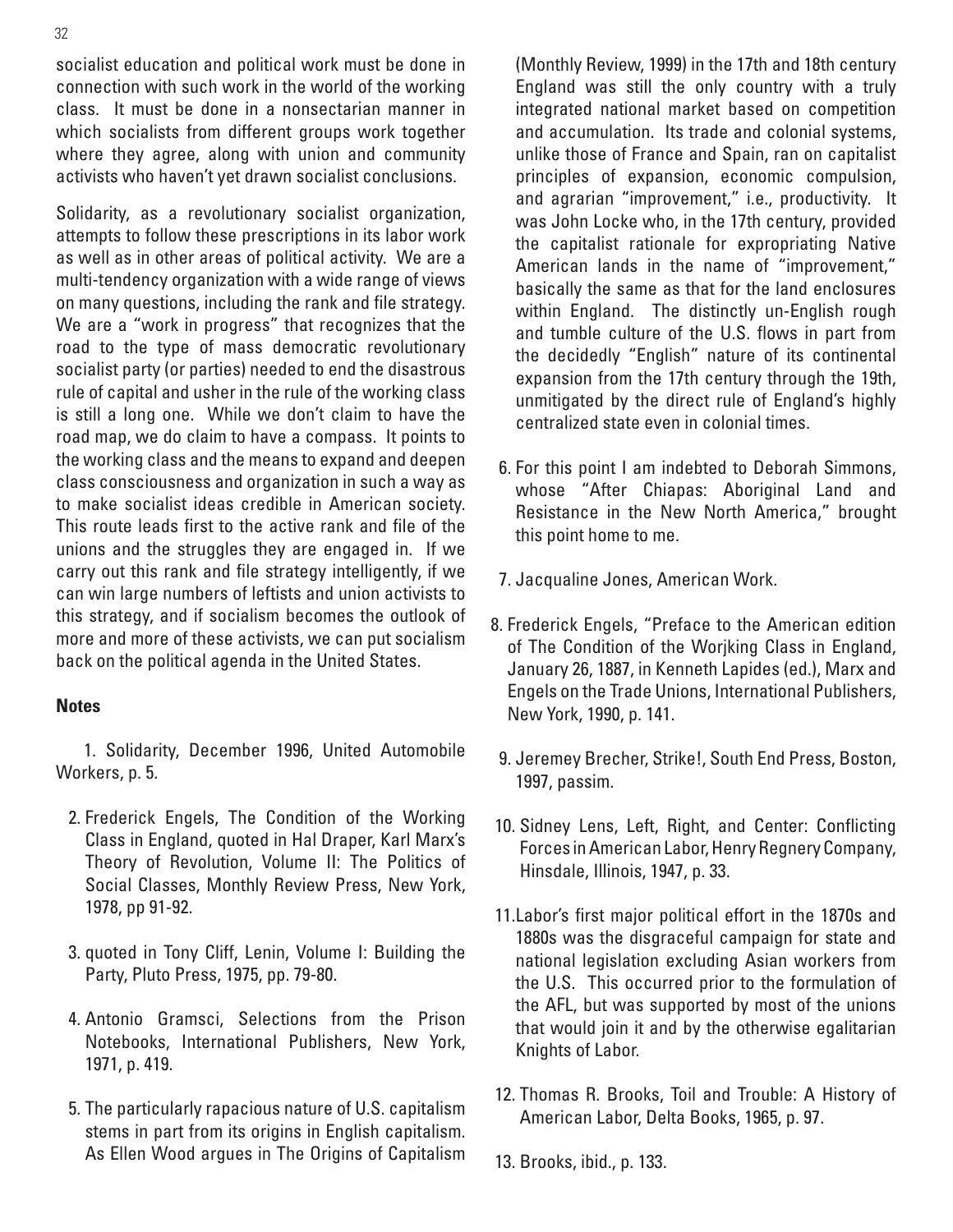- 14. James Hinton and Richard Hyman, Trade Unions and Revolution: The Industrial Politics of the Early British Communist Party, Pluto Press, London, 1975, pp. 10, 23.
- 15. Philip S. Foner, The History of the Labor Movement in the United States, Vol. 9, International Publishers, New York, 1991, p. 323.
- 16. James R. Barrett, "Boring fromm Within and Without," in Eric Arnesen, Julie Greene, and Bruce Laurie (eds.), Labor Histories: Class, Politics, and the Working Class Experience, University of Illinois Press, Urbana and Chicago, 1998, pp. 315-316.
- 17. Their success in the amalgamation campaign and the labor party movement contrasted, according to the historian Philip Foner, with their general failure in the fight for racial inclusion and equality. Foner, op. cit., p. 338.
- 18. Barrett, op. cit., p. 312.
- 19. Lens, op. cit., p. 180.
- 20. Leon Trotsky, The Death Agony of Capitalism and the Tasks of the Fourth International, Pioneer Publishers, New York, 1964, p. 9.
- 21. Farrell Dobbs, Teamster Rebellion, Monad Press, New York, 1972, pp. 41-43.
- 22. Farrell Dobbs, Teamster Power, Monad Press, New York, 1973, p. 24.
- 23. Nelson Lichtenstein, Labor's War at Home, Cambridge University Press, Cambridge and New York, 1982, p. 51.
- 24. quoted in Roger Horowitz, Negro and White Unite: A Social History of Industrial Unionism in Meatpacking, 1930-1990, University of Illinois Press, Urbana and Chicago, 1997, p. 143.
- 25. An account of this period can be found in Kim Moody, An Injury to All: The Decline of American Unionism, Verso, London and New York, 1998. For a somehwat different view of this period see

Glenn Perusek and Kent Worcester, Trade Union Politics: American Unions and Economic Change, 1960s-1990s, Humanities Press, New Jersey, 1995.

 26. An exception was the Independent Socialist Clubs, which became the International Socialists (IS) in 1970, whose members chronicled the events of that period and played a role in some rank and file movements. The IS was one of the groups, along with Workers Power and Socialist Unity, who founded Solidarity in 1986. The Sojourner Truth Organization and some Maoist groups also had a small presence in the working class towards the end of this period.